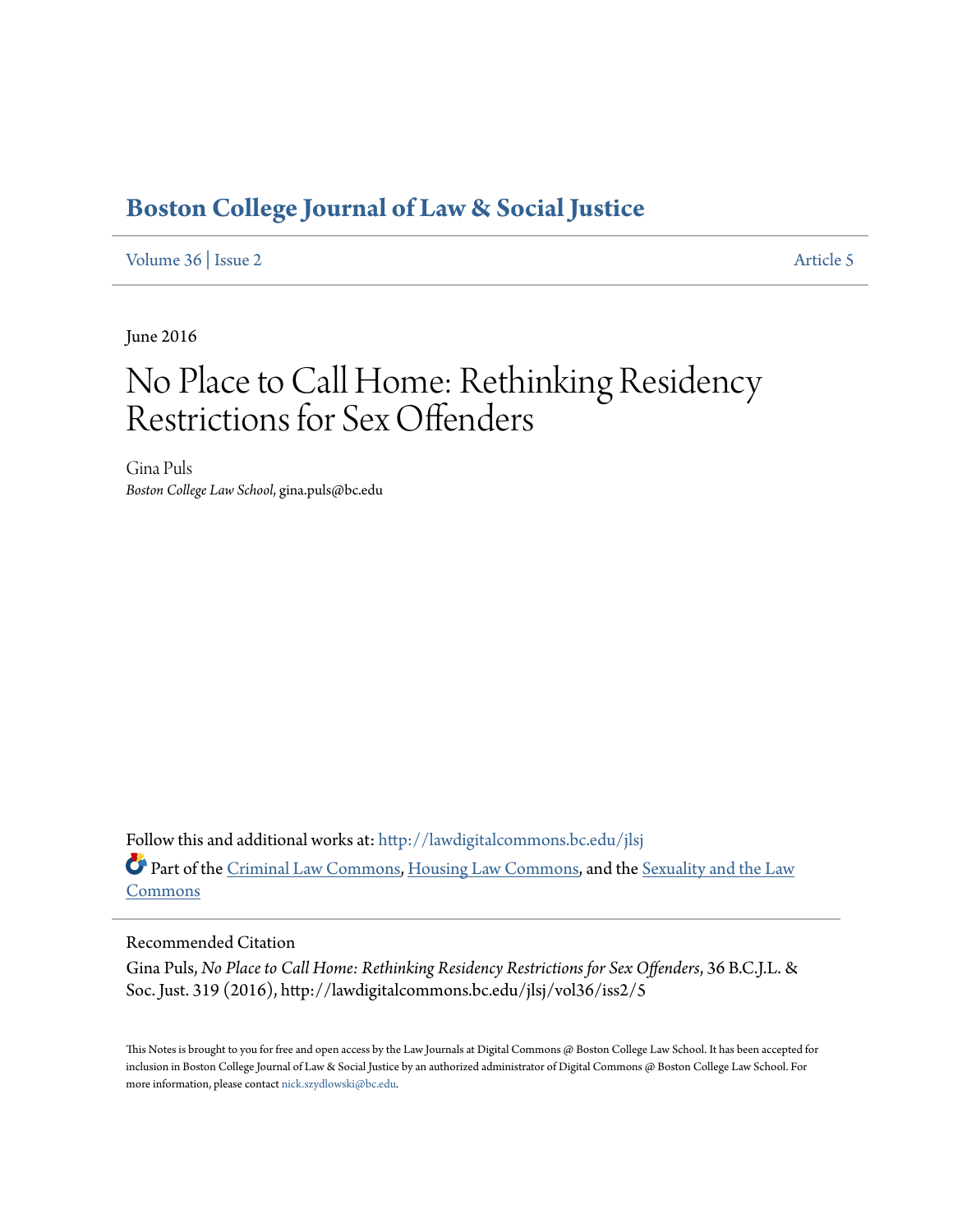# **NO PLACE TO CALL HOME: RETHINKING RESIDENCY RESTRICTIONS FOR SEX OFFENDERS**

#### GINA PULS[\\*](#page-1-0)

**Abstract**: Modern day sex offender legislation was first implemented in the early 1990s in response to a number of headline-grabbing incidents. Seeking to protect families and children, federal and state legislators passed regulations aimed at tracking, monitoring, and controlling released sex offenders.A key portion of these legislative developments include state and local level residency restrictions, which prevent sex offenders from living within an established distance—usually 1000 to 2500 feet—of various places where children gather, such as schools and daycare facilities. These laws have created enormous hardship for released sex offenders as they attempt to reintegrate into society, and the effectiveness of these laws has increasingly been rejected. This Note argues for the implementation of more sensible sex offender legislation, including prioritizing individualized assessments over blanket restrictions, making an exception to allow offenders to live with family, and providing resources to help offenders comply with restrictions. Sex offender legislation based upon false assumptions should no longer be the norm, and these reforms will help balance the goals of sex offender management with the empirical data about offender reintegration.

#### **INTRODUCTION**

#### *"If a person wants to offend, it doesn't matter how close he is to a convenient place to find kids."[1](#page-1-1)*

Starting in 2013, the railroad tracks in the area of NW 36th Court and NW 71st Street in Florida's Miami-Dade County became notorious for all of the wrong reasons.<sup>[2](#page-1-2)</sup> The area has received a great amount of media attention because it has become a homeless encampment for a number of sex offenders

 <sup>\*</sup> Managing Editor, BOSTON COLLEGE JOURNAL OF LAW & SOCIAL JUSTICE, 2014–2015. <sup>1</sup> Jill S. Levenson & Leo P. Cotter, *The Impact of Sex Offender Residence Restrictions: 1,000* 

<span id="page-1-1"></span><span id="page-1-0"></span>Feet From Danger or One Step from Absurd?, 49 INT'L J. OFFENDER THERAPY & COMP. CRIMINOL-OGY 168, 174 (2005).In a study seeking to describe the impact of residency restrictions on sex offenders, one offender offered this opinion in regards to the perceived effectiveness of such legislation. *See id*. at 168, 174.<br><sup>2</sup> Amended Complaint for Petitioners at 9, Doe v. Miami-Dade Cnty., No. 14-CV-23933 (S.D.

<span id="page-1-2"></span>Fla. Dec. 20, 2014); *see* Charles Rabin et al., *Sex Offenders Forced from Allapattah Trailer Park, Now in Hialeah*, MIAMI HERALD (Aug. 8, 2013, 7:10 PM), http://www.miamiherald.com/news/ local/community/miami-dade/article1953953.html [http://perma.cc/F3MC-E9MD].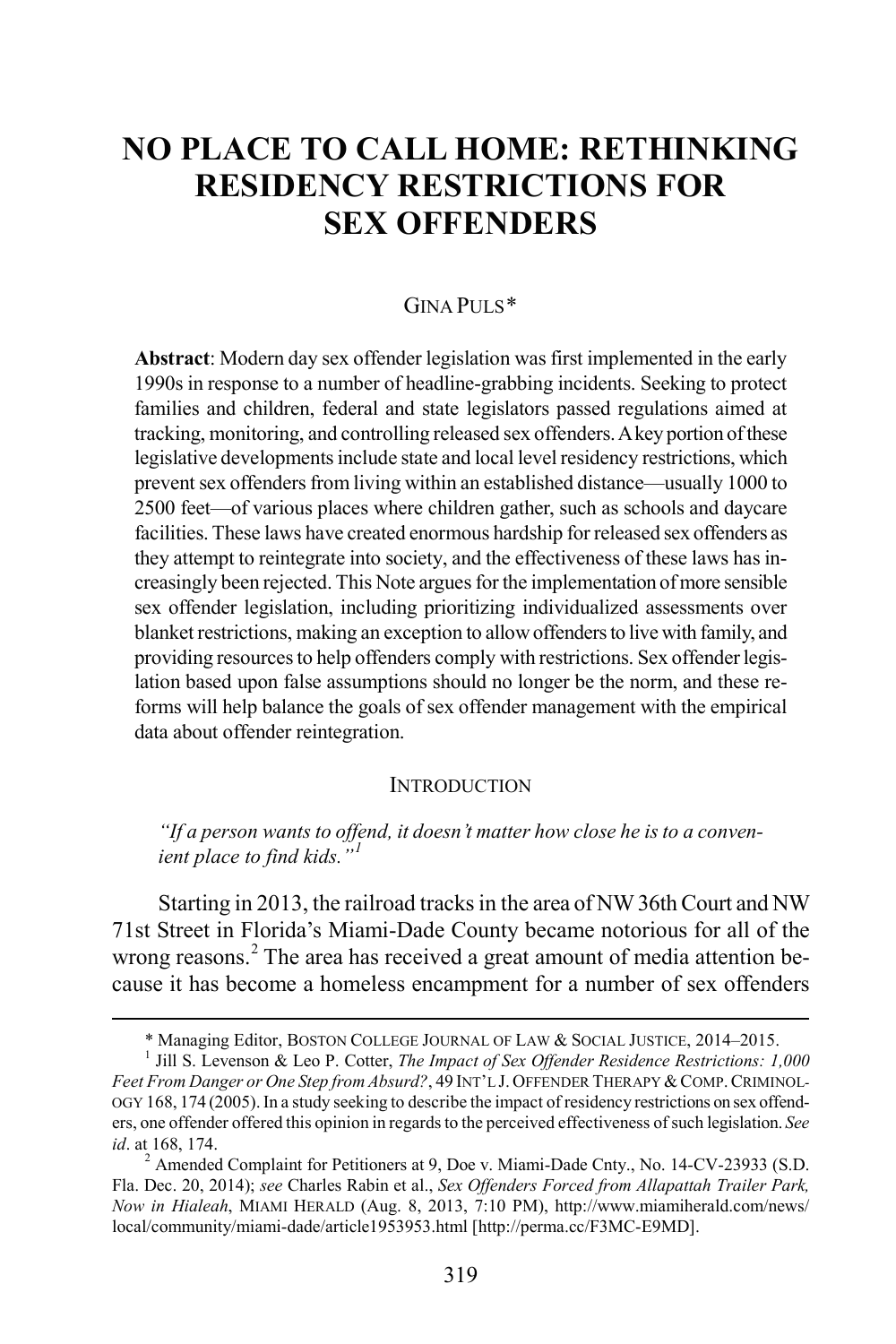who have been unable to find otherwise appropriate housing.<sup>[3](#page-2-0)</sup> The "residents" of this encampment, estimated to total more than fifty individuals, include three men who filed suit in October 2014 against the county and various other defendants in *Doe v. Miami-Dade County*, seeking a permanent injunction against a local housing ordinance thought to be the catalyst for the develop-ment of the encampment.<sup>[4](#page-2-1)</sup> All three men are convicted sex offenders who have been under the supervision of the Florida Department of Corrections ("FDOC").<sup>[5](#page-2-2)</sup> Upon their release, each was directed to the area surrounding NW 3[6](#page-2-3)th Court and NW 71st Street by his probation officer.<sup>6</sup> This encampment does not contain housing, sanitation facilities, or potable water, yet it still received approval as the "residence" of all three men by their respective probation officers<sup> $7$ </sup>

The ordinance at issue in the suit is Miami-Dade County's Lauren Book Child Safety Ordinance (the "Book Ordinance"), which prohibits former sex offenders from living within 2500 feet of any building the county labels a school.<sup>[8](#page-2-5)</sup> As a 2014 National Public Radio (NPR) story covering the encamp-

<span id="page-2-1"></span>2014); Amended Complaint, *supra* note 2, at 1, 2; Press Release, ACLU, ACLU Challenges Miami-Dade Housing Restriction Forcing Former Sex Offenders to Live by Railroad Tracks (Oct. 23, 2014), https://www.aclu.org/criminal-law-reform/aclu-challenges-miami-dade-housing-restriction-forcingformer-sex-offenders-live [https://perma.cc/U6PR-A95Y]. In addition to "John Doe #1," "John Doe #2," and "John Doe #3," the Florida Action Committee ("FAC") is also a named plaintiff in the case. Amended Complaint, *supra* note 2, at 3, 4, 6, 7. According to the amended complaint, FAC is "a nonprofit corporation that works to reform the sex offender laws in Florida . . . . [Its] mission is to educate the media, legislators, and the public with the facts surrounding sex offender laws." *Id.* at 7. The plaintiffs are represented by the American Civil Liberties Union (ACLU). *Id.* at 26. The named defendants include Miami-Dade County, the Florida Department of Corrections (the "FDOC"), and Sunny Ukenye, Circuit Administrator for the Miami Circuit Office for the FDOC. *Id.* at 8.<br>
<sup>5</sup> Amended Complaint, *supra* note 2, at 3, 4, 6.<br>
<sup>6</sup> *Id.* at 4, 5, 6.<br>
<sup>7</sup> *Id.* at 1, 4, 5, 6.<br>
<sup>8</sup> The Lauren Book Child Safety O

<span id="page-2-5"></span><span id="page-2-4"></span><span id="page-2-3"></span><span id="page-2-2"></span>ch. 21, art. XVII, §§ 21-277 to -285 (2010); *see* Amended Complaint, *supra* note 2, at 1, 15. The Book Ordinance applies to individuals convicted of the following crimes involving victims under age sixteen: sexual battery, lewd and lascivious acts upon or in the presence of persons under age sixteen, sexual performance by a child, sexual acts transmitted over a computer, and the selling or buying of minors for portrayal in sexually explicit conduct. The Lauren Book Child Safety Ordinance § 21- 281(a). The ordinance defines "school" as a "public or private kindergarten, elementary, middle or secondary (high) school." *Id.* § 21-280(9). The Book Ordinance is named for Lauren Book, who was subject to over five years of sexual abuse at the hands of her nanny, beginning at age eleven. *See* Susan Donaldson James, *Nanny-Rape Victim Fights for Homeless Predators*, ABC NEWS (Oct. 12, 2009), http://abcnews.go.com/Health/MindMoodNews/sex-abuse-victim-advocates-homelessmolesters-miami/story?id=8793505 [http://perma.cc/HXD7-6VK4]. Following the discovery of the abuse, Lauren's father Ron Book became an outspoken and relentless lobbyist in the area of sex offender legislation. *See* Catharine Skipp, *The Lobbyist Who Put Sex Offenders Under a Bridge*,

<span id="page-2-0"></span> <sup>3</sup> *See* Charles Rabin, *ACLU Sues Over Rule on Where Sex Offenders Can Live in Miami-Dade*, MIAMI HERALD (Oct. 23, 2014, 5:21 PM), http://www.miamiherald.com/news/local/community/ miami-dade/article3329717.html [http://perma.cc/L367-QRJ2]. <sup>4</sup> *See* Complaint for Petitioner, Doe v. Miami-Dade Cnty., No. 1:14-cv-23933 (S.D. Fla. Oct 23,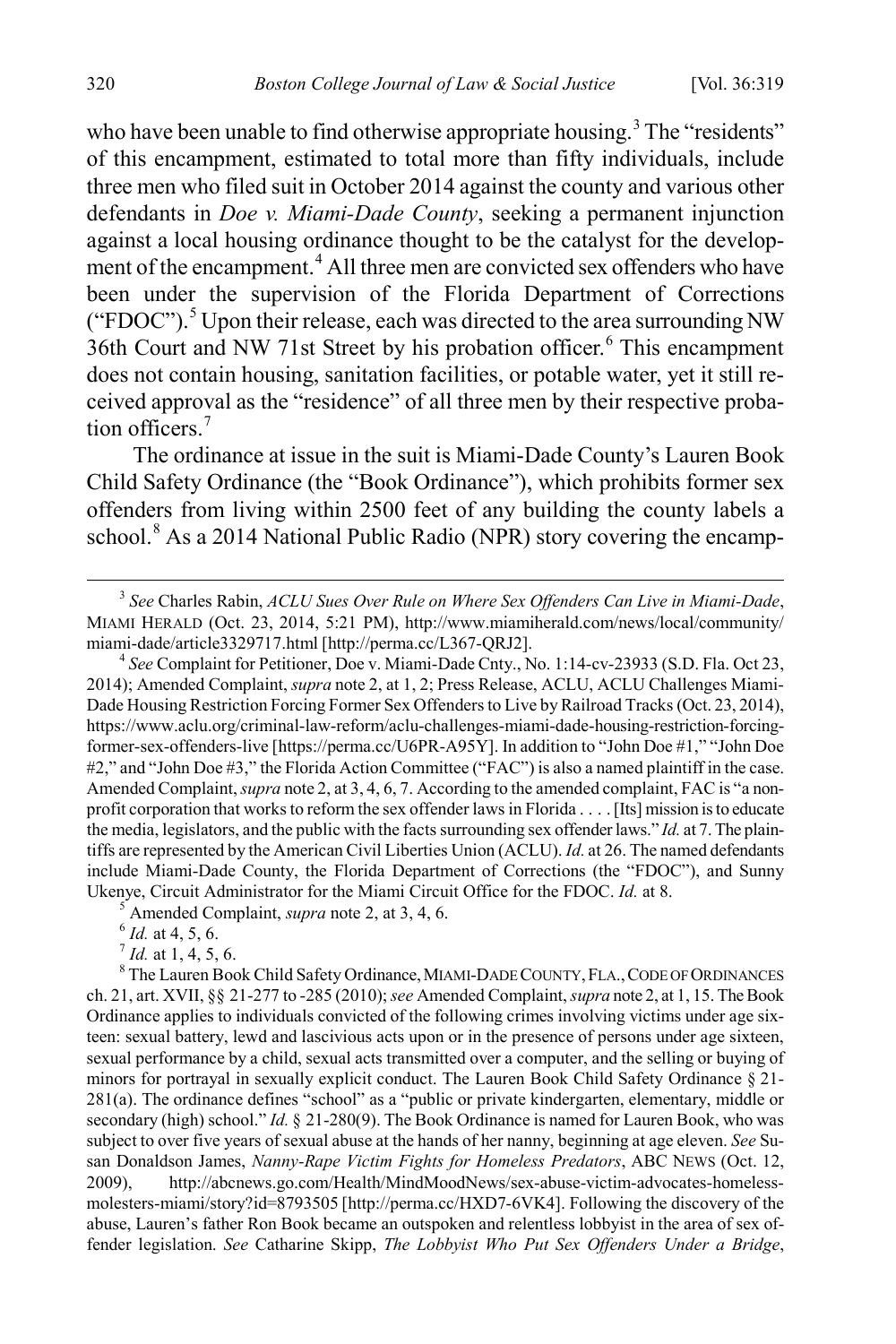ment explained, the Book Ordinance prevents released sex offenders from living in "almost every neighborhood in the county."[9](#page-3-0) The three plaintiffs in the suit, identified only as "John Doe #1," "John Doe #2," and "John Doe #3," did, in fact, have other housing options that would provide a roof over their heads, but these residences were deemed ineligible as they did not fall outside the 2500-foot "buffer zone" created by the Book Ordinance.<sup>[10](#page-3-1)</sup>

Plaintiff "John Doe #1" is a mentally disabled man in his mid-fifties and a registered sex offender in Miami-Dade County.[11](#page-3-2) After his release from prison in January 2014, he struggled to find housing that complied with the Book Ordinance; as a result, he took up residence along the railroad tracks in the area of NW 36th Court and NW 71st Street in Miami-Dade County.[12](#page-3-3) Also living at this location from January to September 2014 was "John Doe #2," a convicted sex offender in his late forties who was released from prison in January 2014.<sup>[13](#page-3-4)</sup> "John Doe #3," a sex offender in his fifties, although employed, still has been unable to locate affordable and lawful housing under the statute, and thus has also been forced to live near the encampment since March 2014, sleeping in his vehicle.<sup>[14](#page-3-5)</sup>

The experiences of these plaintiffs are far from unique.<sup>[15](#page-3-6)</sup> Beginning in the mid-1990s, many states began enacting residency restrictions that prohibited sex offenders from residing within a certain distance—typically between 1000 to 2000 feet—of designated areas where children were likely to congregate.<sup>[16](#page-3-7)</sup>

NEWSWEEK (Jul. 24, 2009, 8:00 PM), www.newsweek.com/lobbyist-who-put-sex-offenders-underbridge-81755 [http://perma.cc/D973-KNLX]. Mr. Book's efforts brought a significant amount of media attention to Lauren's case in order to garner support for the implementation of municipal level residency restrictions in the Miami area and beyond. *See* Jill Levenson, *Sex Offender Residence Restrictions*, *in* SEX OFFENDER LAWS: FAILED POLICIES,NEW DIRECTIONS 267, 272 (Richard G. Wright ed., 2009); Skipp, *supra*. 9 Greg Allen, *ACLU Challenges Miami Law on Behalf of Homeless Sex Offenders*, NPR (Oct. 23,

<span id="page-3-0"></span><sup>2014, 5:29</sup> PM), http://www.npr.org/2014/10/23/358354377/aclu-challenges-miami-law-on-behalf-of-

<span id="page-3-5"></span>

<span id="page-3-7"></span><span id="page-3-6"></span>

<span id="page-3-4"></span><span id="page-3-3"></span><span id="page-3-2"></span><span id="page-3-1"></span>homeless-sex-offenders [http://perma.cc/F6UX-32FU].<br>
<sup>10</sup> See Amended Complaint, *supra* note 2, at 3, 5, 6.<br>
<sup>11</sup> Id. at 3.<br>
<sup>12</sup> See id. at 4.<br>
<sup>13</sup> Id. at 4–5.<br>
<sup>14</sup> Id. at 6.<br>
<sup>15</sup> See Levenson, *supra* note 8, at 279 *Laws*, *in* SEX OFFENDER LAWS: FAILED POLICIES, NEW DIRECTIONS,*supra* note 8, at 65, 82–85; *see also* GA CODE ANN. § 42-1-15 (2014) ("[N]o individual [who is required to register under the state's sexual offender registry] shall reside within 1,000 feet of any child care facility, church, school, or area where minors congregate . . . [nor] shall be employed by or volunteer at any child care facility, school, or church or by or at any business or entity that is located within 1,000 feet of a child care facility, a school, or a church . . . ."); OKLA. STAT. tit. 57, § 590 (2014) ("It is unlawful for any person registered pursuant to the Sex Offenders Registration Act to reside, either temporarily or permanently, within a two-thousand-foot radius of any public of private school site, educational institution, property or campsite used by an organization whose primary purpose is working with children, a playground or park . . . or licensed child care center . . . .").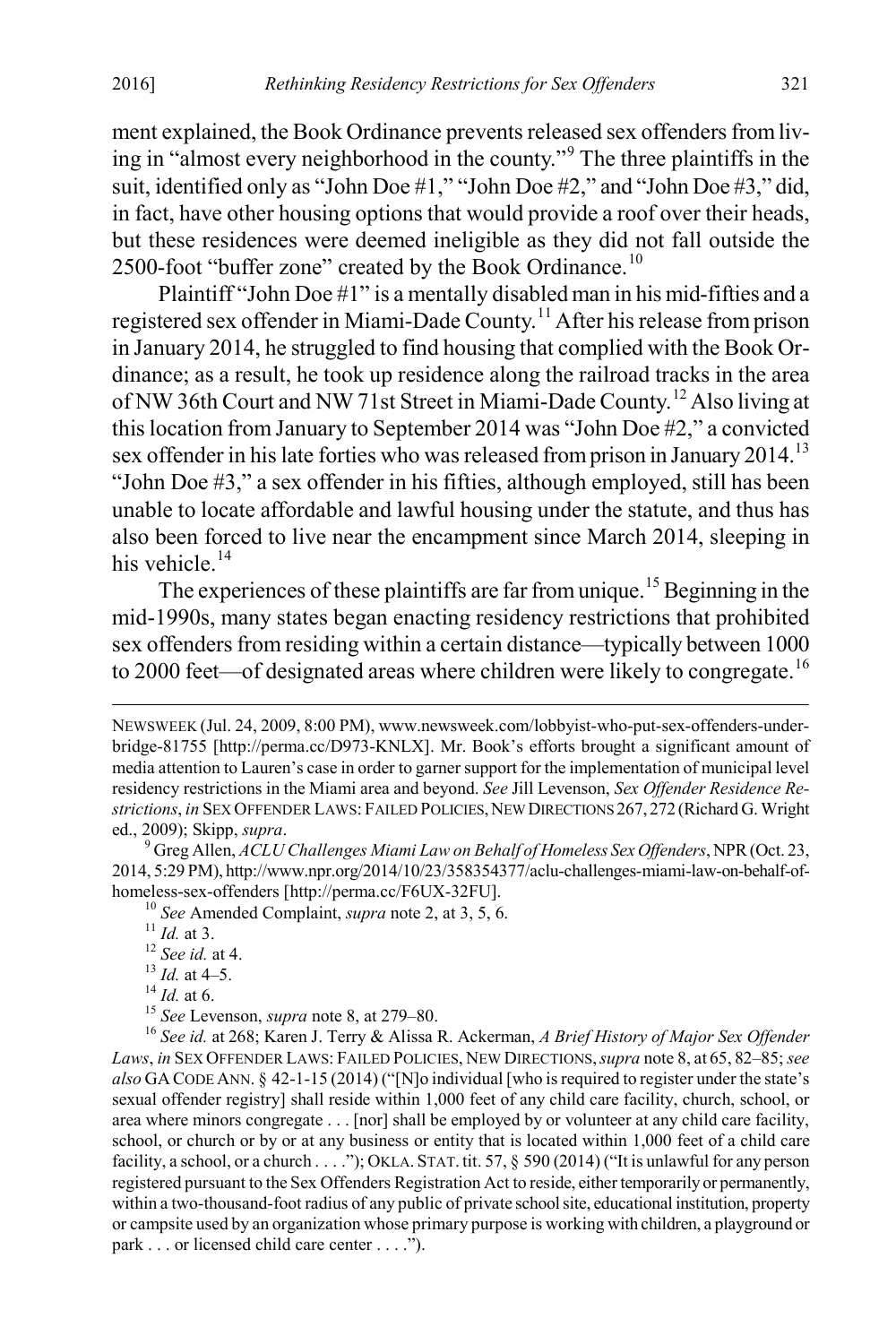By 2010, thirty states had adopted such restrictions.<sup>[17](#page-4-0)</sup> In addition to state level restrictions, municipalities began imposing even more burdensome local re-strictions.<sup>[18](#page-4-1)</sup> In 2005, Miami Beach, Florida became the first municipality in the country to pass a local residency restriction ordinance and, by 2010, more than one hundred and fifty local ordinances had been passed in Florida alone.<sup>[19](#page-4-2)</sup>

Proponents of residency restrictions maintain that these policies increase public safety and reduce recidivism rates by prohibiting sex offenders from residing near places frequented by children, thus reducing opportunities for sex offenders to interact with potential victims.[20](#page-4-3) Scholars in the field, however, frequently cite the lack of empirical data supporting the effectiveness of such policies, and note the negative consequences that may result from restrictions on residency.<sup>[21](#page-4-4)</sup> These policies may ultimately prevent offenders from successfully reintegrating into society, and may in fact lead to higher recidivism rates. [22](#page-4-5)

This Note discusses the background of modern sex offender legislation in the United States and the implementation of state and local level residency restrictions, and advocates for sensible legislation, grounded in empirical data. Part I examines the driving forces behind the development of modern sex offender legislation and explains the legal context of *Doe v. Miami-Dade County*. Part I also provides examples of the various legal challenges that residency restrictions have faced across the country. Part II describes the false assumptions that underlie residency restriction legislation and the significant impact such policies have on offenders. This section also explains how residency restrictions function in practice. Part III describes alternative options and the approaches of states that have rejected blanket residency restrictions. Part III also argues for the implementation of more sensible legislation for released sex offenders based on empirical data, including individualized assessments and exceptions to allow released offenders to live with family members.

<span id="page-4-0"></span><sup>&</sup>lt;sup>17</sup> *See Paul Zandbergen et al., <i>Residential Proximity to Schools and Daycares: An Empirical Analysis of Sex Offense Recidivism, 37 CRIM. JUST. & BEHAV. 482, 482 (2010).* 

<span id="page-4-2"></span><span id="page-4-1"></span><sup>&</sup>lt;sup>18</sup> See Levenson, *supra* note 8, at 270–71.<br><sup>19</sup> See id. at 270; Zandbergen et al., *supra* note 17, at 486. The 2005 Miami Beach ordinance prohibited sex offenders convicted of certain crimes and whose victims were under the age of sixteen from establishing residence "within 2500 feet of any school, designated public school bus stop, day care center, park, playground, or other place where children regularly congregate." CITY OF MIAMI BEACH, FLA., CODE art. VI, § 70-402(a) (2005), *repealed by* The Lauren Book Child Safety Ordi-

<span id="page-4-5"></span><span id="page-4-4"></span><span id="page-4-3"></span><sup>&</sup>lt;sup>20</sup> See Levenson, *supra* note 8, at 278; Terry & Ackerman, *supra* note 16, at 88.<br><sup>21</sup> See Levenson, *supra* note 8, at 278–80; Terry & Ackerman, *supra* note 16, at 88.<br><sup>22</sup> See CHARLES PATRICK EWING, JUSTICE PERVERTED AND PUBLIC POLICY 109 (2011); Levenson & Cotter, *supra* note 1, at 169.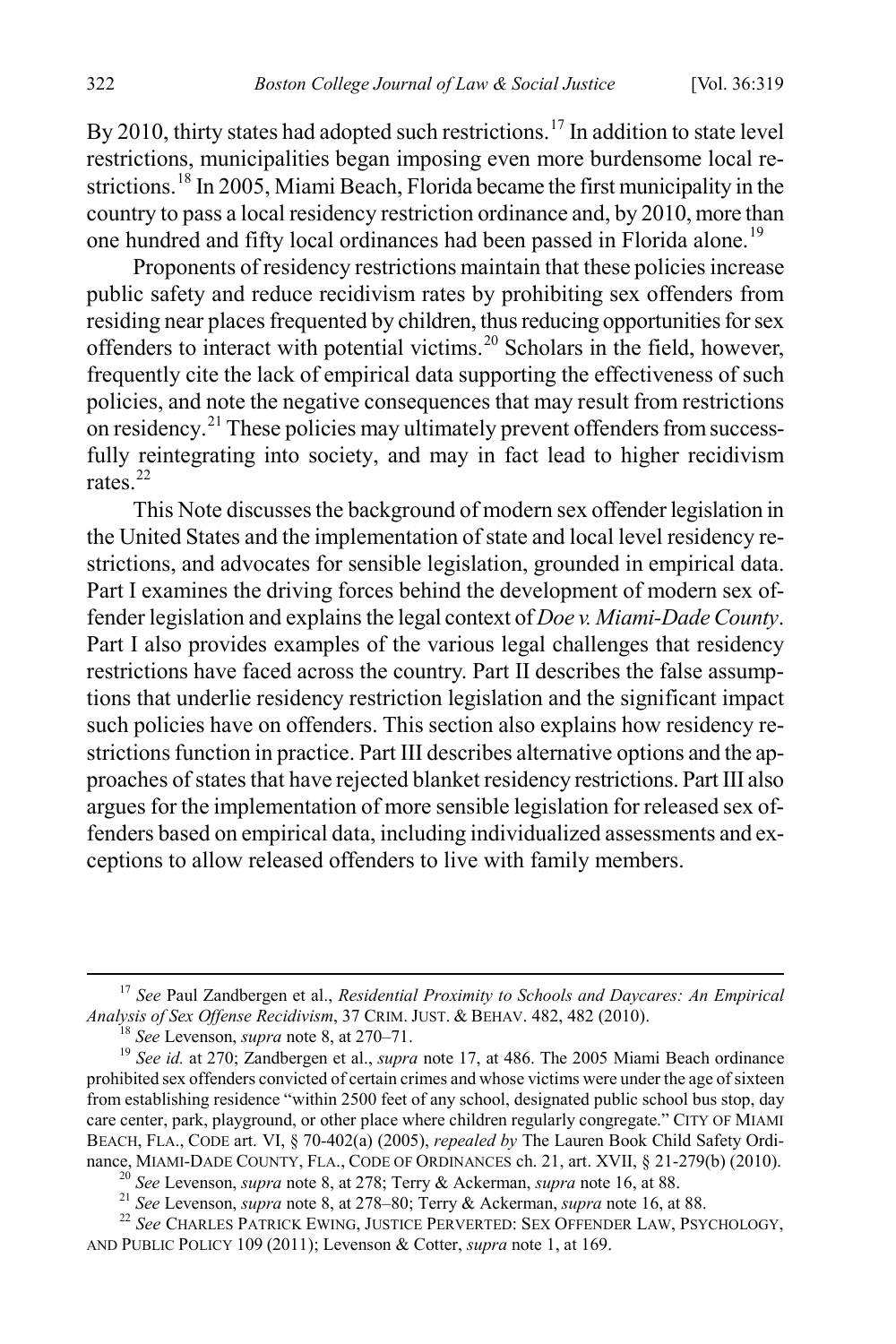# I. DEVELOPMENT OF MODERN DAY SEX OFFENDER LEGISLATION & LEGAL CHALLENGES

Modern day sex offender legislation in general was implemented in the early 1990s, often in response to high-profile sexual offense cases that in-volved children.<sup>[23](#page-5-0)</sup> Specifically, residency restrictions for sex offenders stem from the 1994 federal enactment of the Jacob Wetterling Act ("Wetterling Act"), which was passed in response to the 1989 abduction of eleven-year-old Jacob Wetterling.<sup>[24](#page-5-1)</sup> A masked man abducted Jacob at gunpoint as he biked home from a convenience store with his brother and a friend in St. Joseph, Minnesota.<sup>[25](#page-5-2)</sup> Although Jacob was never found, it is believed that the perpetra-tor was a sex offender residing in a halfway house in Jacob's town.<sup>[26](#page-5-3)</sup> In the aftermath of Jacob's abduction, his parents, Jerry and Patricia Wetterling, established the Jacob Wetterling Foundation in order to help prevent and better respond to child abductions, and became advocates for new legislation to track the personal information of sex offenders.<sup>[27](#page-5-4)</sup> The Wetterlings maintained that efforts to find their son might have been more successful if law enforcement had been able to access a database of registered sex offenders who resided in the area at the time. [28](#page-5-5)

Jacob's abduction and the Wetterling's resulting crusade served to intensify "stranger-danger" rhetoric and public panic over sexual offenses against

<span id="page-5-0"></span> <sup>23</sup> *See* Terry & Ackerman, *supra* note 16, at 65, 74. High profile cases often cited and used to justify such legislation include, "the abduction and murder of Adam Walsh in Florida; the abduction and presumed murder of Johnny Gosh in Iowa . . . the abduction and presumed sexual assault and murder of Jacob Wetterling in Minnesota; the abduction, sexual assault, and murder of Polly Klass in California . . . [and] of Megan Kanka in New Jersey." Rachel Kate Bandy, *The Impact of Sex Offender Policies on Victims*, *in* SEX OFFENDER LAWS: FAILED POLICIES, NEW DIRECTIONS,*supra* note 8, at 471, 479.<br> $^{24}$  See Terry & Ackerman, *supra* note 16, at 79.

<span id="page-5-2"></span><span id="page-5-1"></span><sup>&</sup>lt;sup>25</sup> *Id.*; Patricia Wetterling & Richard G. Wright, *The Politics of Sex Offender Policies: An Interview with Patricia Wetterling*, *in* SEX OFFENDER LAWS: FAILED POLICIES, NEW DIRECTIONS,*supra*

<span id="page-5-3"></span><sup>&</sup>lt;sup>26</sup> Terry & Ackerman, *supra* note 16, at 79. Curiously, it is not even certain that Jacob was the victim of a sex crime. EWING, *supra* note 22, at 75.

<span id="page-5-4"></span> $^{27}$  See 137 CONG. REC. S14945-01 (Oct. 22, 1991) (statement of Sen. Gorton); Wetterling  $\&$ Wright, *supra* note 25, at 100–01. The Jacob Wetterling Foundation was subsequently renamed the Jacob Wetterling Resource Center, and in 2010 it merged with the National Child Protection Training Center. *See History*, GUNDERSON NAT'L CHILD PROT. TRAINING CTR., http://www.gundersenhealth.<br>org/ncptc/jacob-wetterling-resource-center/who-we-are/history [http://perma.cc/WDJ8-CVMS].

<span id="page-5-5"></span><sup>&</sup>lt;sup>28</sup> See EMILY HOROWITZ, PROTECTING OUR KIDS? HOW SEX OFFENDER LAWS ARE FAILING US 58 (2015). Lawmakers reiterated this argument when the legislation was being evaluated, with one lawmaker stating, "[I]f local and State police had been aware of the presence of any convicted sex offenders in the community, that information would have been invaluable during those first critical hours of investigation. The Jacob Wetterling bill will provide law enforcement with this tool." 139 CONG. REC. S6840-02 (May 28, 1993) (statement of Sen. Durenberger).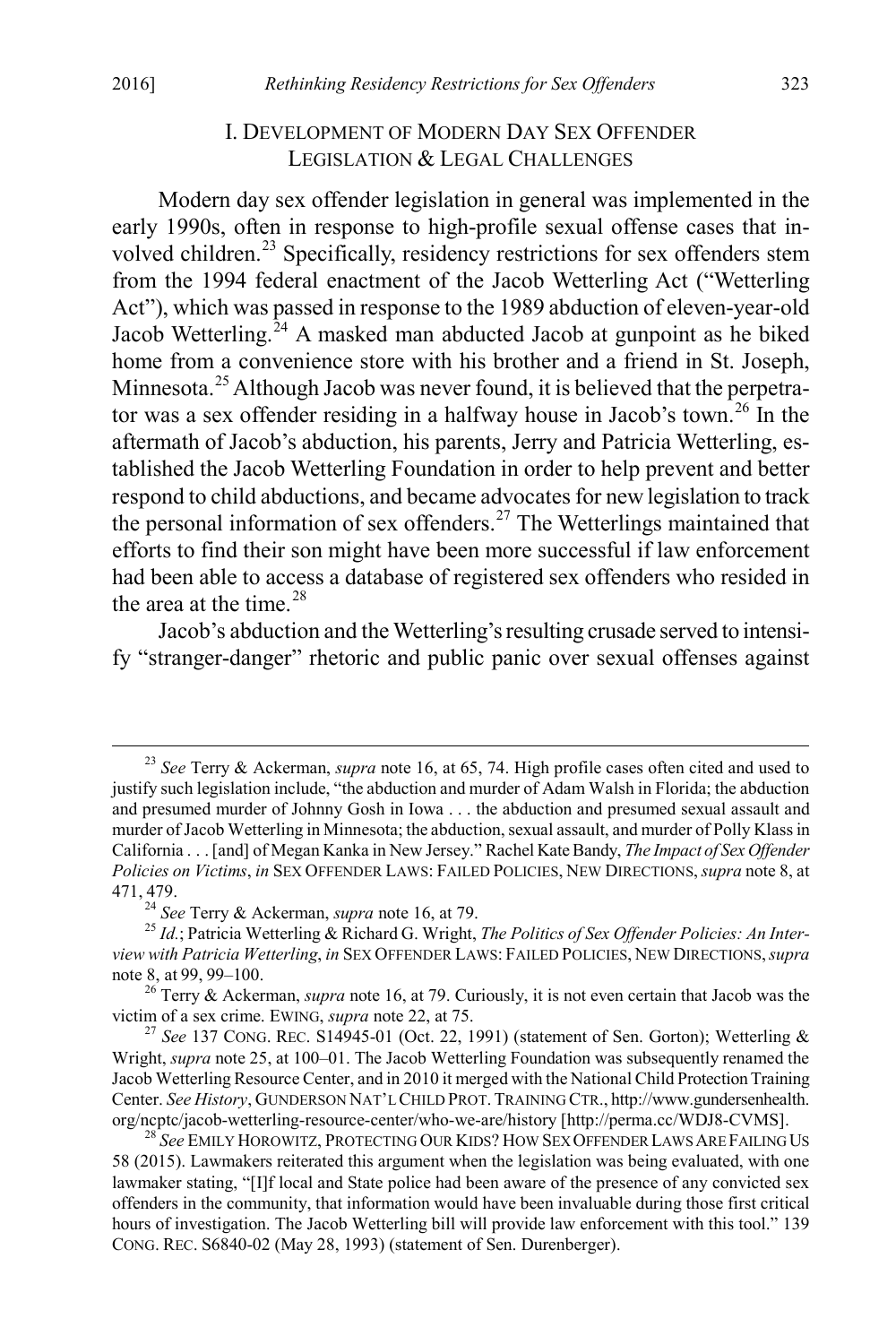children, thus catalyzing legislative action.<sup>[29](#page-6-0)</sup> Likewise, it provided an opportunity for the nation's lawmakers to stand behind a cause that appeals to all constituents: the safety of America's children.<sup>[30](#page-6-1)</sup> Comments made by these lawmakers in the course of discussions and debates regarding the bill are telling, with one Senator noting: "There is evidence that the behavior of child sex offenders is repetitive to the point of compulsion. In fact, one state prison psychologist has observed that sex offenders against children have the same per-sonality characteristics as serial killers."<sup>[31](#page-6-2)</sup> Another Senator advocating for the passage of the legislation stated: "The reason this bill is so important is because of the high rate of recidivism in persons who have committed crimes against children . . . . The recidivism rate is probably higher in this area of our criminal justice system or in violations of the criminal code."[32](#page-6-3)

When the Wetterling Act was eventually passed in 1994, one lawmaker noted that Jacob's mother Patricia "deserves most of the credit for passing this bill" and lauded her for turning "a family tragedy into a legislative crusade."<sup>[33](#page-6-4)</sup> The Wetterling Act required each state to create a registry to provide local police departments with personal information about released sex offenders, in-cluding their home and work addresses.<sup>[34](#page-6-5)</sup> Ultimately, the Wetterling Act was only the beginning of a long succession of legislation aimed at restricting the freedoms of sexual offenders in the name of protecting children from the pos-sibility of sexual abuse.<sup>[35](#page-6-6)</sup>

<span id="page-6-4"></span><span id="page-6-3"></span><span id="page-6-2"></span><span id="page-6-1"></span><sup>30</sup> See Wetterling & Wright, *supra* note 25, at 107.<br><sup>31</sup> See 139 CONG. REC. S6840-02 (May 28, 1993) (statement of Sen. Durenberger).<br><sup>32</sup> See 139 CONG. REC. H10319-02 (Nov. 20, 1993) (statement of Rep. Sensenbrenner).<br> Patricia Wetterling's stance on sex offender legislation has greatly evolved over the years. *See* HU-MAN RIGHTS WATCH, NO EASY ANSWERS: SEX OFFENDER LAWS IN THE US 34 (2007), http://www. hrw.org/sites/default/files/reports/us0907webwcover.pdf [http://perma.cc/U2XR-GMXU]. In an interview with Human Rights Watch she noted, "I based my support of broad-based community notification laws on my assumption that sex offenders have the highest recidivism rates of any criminal. But the high recidivism rates I assumed to be true do not exist." *Id.* Moreover, Patricia Wetterling has addressed her objections to residency restrictions directly: "Residency restrictions are also wrong and ludicrous and make no sense at all. We're putting all of our energy on the stranger, the bad guy, and the reality is . . . most sex offenses are committed by somebody that gains your trust, or is a friend or relative, and so none of these laws address the real, sacred thing that nobody wants to talk about." Wetterling & Wright, *supra* note 25, at 103.<br><sup>34</sup> Jacob Wetterling Crimes Against Children and Sexually Violent Offender Registration Act, 42

<span id="page-6-5"></span>U.S.C. § 14071 (2006) (Supp. II 2008, Supp. V 2011), *repealed by* Adam Walsh Child Protection and Safety Act of 2006, 42 U.S.C. §§ 16901–16991 (2012); *see* Terry & Ackerman, *supra* note 16, at 79; Wetterling & Wright, *supra* note 25, at 100. The Wetterling Act conditioned federal funding to states for crime prevention and control programs on the implementation of registration and notification provisions. HUMAN RIGHTS WATCH,*supra* note 33, at 36. States that did not comply with federal registration and community notification laws would lose ten percent of their federal funding from the Edward Byrne Justice Assistance Grant Program. *Id*. at 36 n.93. <sup>35</sup> *See* Terry & Ackerman, *supra* note 16, at 65–66.

<span id="page-6-6"></span>

<span id="page-6-0"></span><sup>&</sup>lt;sup>29</sup> *See* 139 CONG. REC. S6840-02 (May 28, 1993) (statement of Sen. Durenberger); Terry & Ackerman, *supra* note 16, at 74, 79.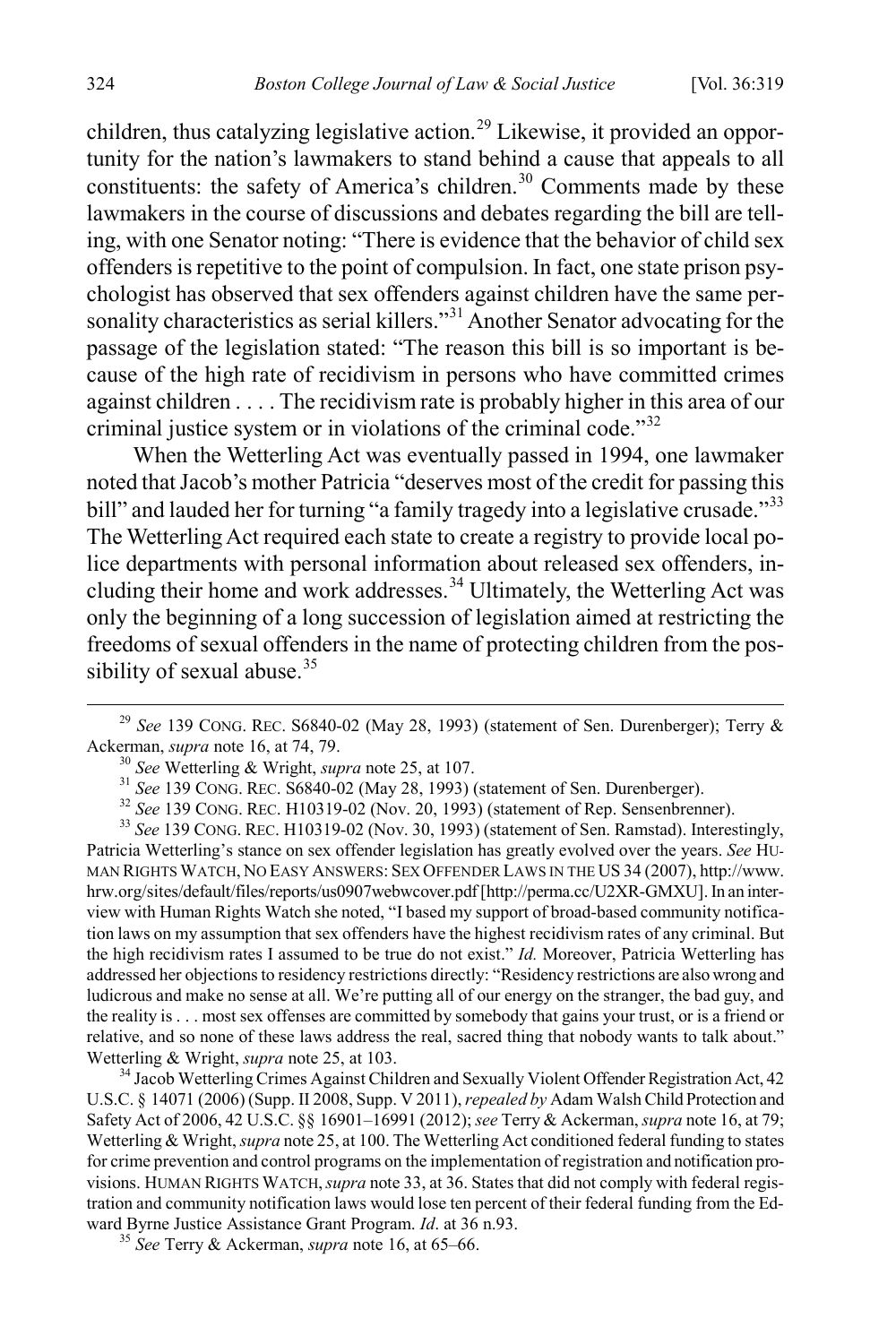## *A. The Impact & Underlying Assumptions of the Wetterling Act*

Once the Wetterling Act was enacted in 1994, state legislatures across the country began using the new database of information created pursuant to the Act to implement residency restrictions, typically by prohibiting registered sex offenders from residing within 500 to 2500 feet of locations where children congregate. [36](#page-7-0) In 1995, Florida was the first state to enact such regulations, requiring a 1000-foot residency "buffer zone" around specific localesto exclude sex offenders who were released on probation for abusing minors.<sup>[37](#page-7-1)</sup> Although these statewide residency restrictions had been in effect since 1995, the City of Miami Beach became the first municipality to enact a local ordinance in 2005.[38](#page-7-2) The local ordinance extended beyond the state level restriction of 1000 feet by imposing a 2500-foot "buffer zone."[39](#page-7-3) Other municipalities rapidly followed suit, with 133 local ordinances enacted in Florida alone between 2005 and 2008.<sup>[40](#page-7-4)</sup> Similar local ordinances have even been implemented in states that do not have a statewide statute.<sup>[41](#page-7-5)</sup>

Tragic cases such as that of Jacob Wetterling, which received intense media coverage, portrayed perpetrators of child sex abuse as strangers to their victims and repeat offenders that "lurk[] in schoolyards."[42](#page-7-6) Thus, the policies at the heart of the Wetterling Act and subsequent legislation were largely motivated by two popular, yet questionable, assumptions: that sex offenders have

<span id="page-7-0"></span><sup>&</sup>lt;sup>36</sup> *See Levenson, supra* note 8, at 267. These restricted locations typically include schools, parks, playgrounds, and day care centers. *Id.* at 268.

<span id="page-7-1"></span><sup>&</sup>lt;sup>37</sup> *Id.* at 268. Florida's current statute provides that a person convicted of an offense enumerated within the legislation that occurred while the victim was under sixteen years of age, "may not reside within 1,000 feet of any school, child care facility, park, or playground." FLA. STAT. § 775.215(2)(a)  $(2010 \&$  Supp. 2012). The restriction does not apply if a prohibited locale subsequently opens within 1000 feet of an offender's residence after their residency has already been established. *Id.*<br><sup>38</sup> See Levenson, *supra* note 8, at 268, 270.<br><sup>39</sup> CITY OF MIAMI BEACH, FLA., CODE art. VI, §§ 70-400 to -402 (2005). Also in

<span id="page-7-3"></span><span id="page-7-2"></span>sponse to the kidnapping, rape, and murder of nine-year-old Jessica Lunsford at the hands of a repeat sex offender, a crime which was heavily reported in the national media, the Florida legislature passed the Jessica Lunsford Act ("Jessica's Law"). Terry & Ackerman, *supra* note 16, at 89; Levenson, *supra* note 8, at 268–69. Jessica's Law increased the penalties for "sexually based offenses against minors," including a mandatory minimum twenty-five year sentence for first-time child sex offenders and electronic tracking for life. *See* Terry & Ackerman, *supra* note 16, at 78, 89. As of 2011, forty-four states have enacted a version of Jessica's Law. Ben Jones, *Growing Number of Laws Propelled by Crime Victims*, USA TODAY (Sept. 23, 2011, 12:27 PM), http://usatoday30.usatoday.com/news/nation/story/

<span id="page-7-6"></span><span id="page-7-5"></span><span id="page-7-4"></span><sup>2011-09-23/</sup>child-laws/50518548/1 [http://perma.cc/GVE9-Y2P4].<br><sup>40</sup> See Levenson, *supra* note 8, at 271.<br><sup>41</sup> Id.<br><sup>42</sup> Matt R. Nobels et al., *Effectiveness of Residence Restrictions in Preventing Sex Offense Recidivism*, 58 CRIME & DELINQ. 491, 494–95 (2012); s*ee* Terry & Ackerman, *supra* note 16, at 93. Cases like that of Jacob Wetterling, which receive an immense amount of media attention, tend to be "outliers." *See* Dwight Merriam, *Residency Restrictions for Sex Offenders: A Failure of Public Policy*, 60 PLAN. &ENVTL. L. 4 (2008). Statistics vary, but "most victims are family, friends, or acquaintances of the sex offender." *Id.*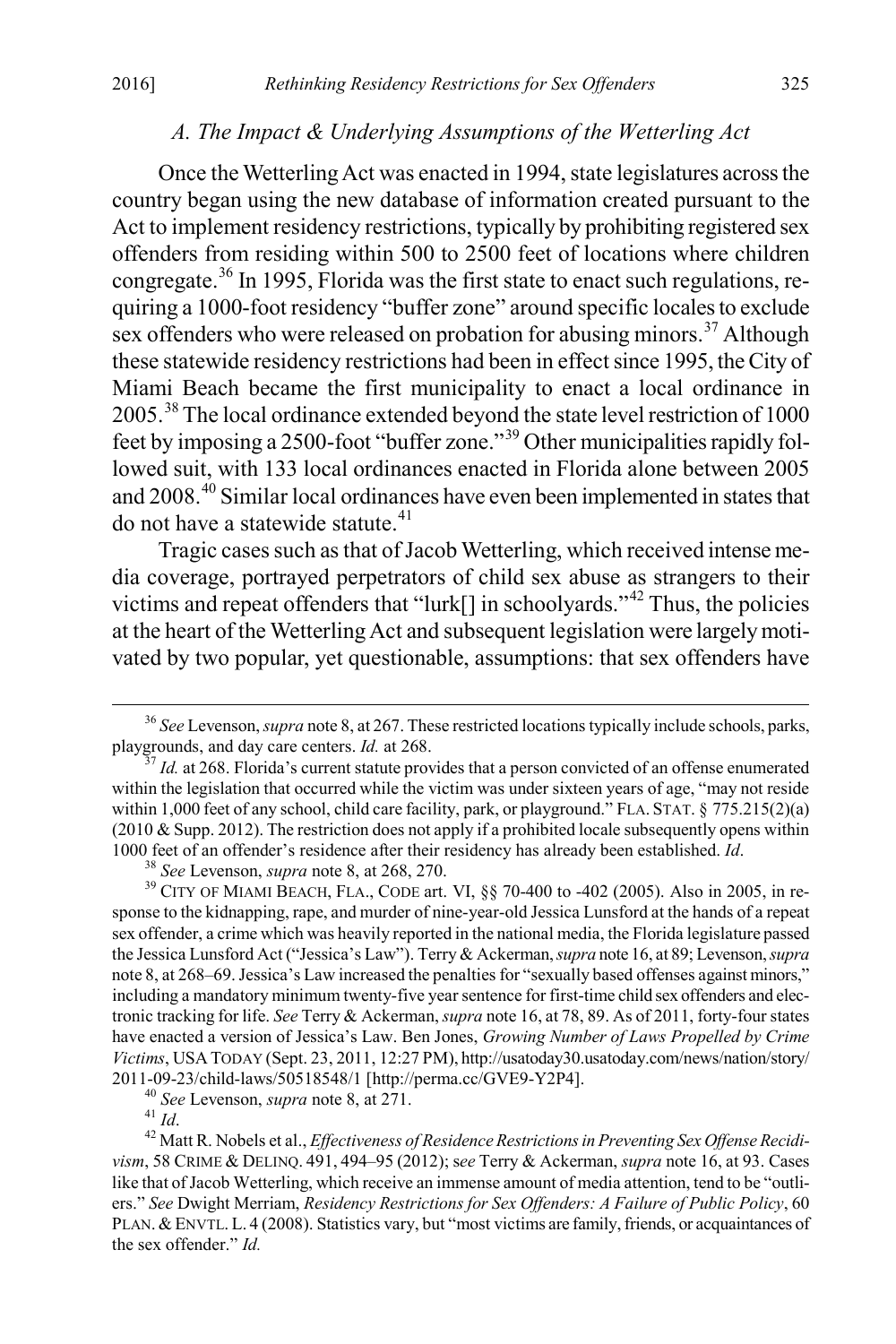higher recidivism rates than other types of criminals and the concept of "stranger-danger."[43](#page-8-0) Discussed more in depth in Part II, these assumptions are not supported by empirical data, yet still continue to be championed by propo-nents of residency restriction legislation.<sup>[44](#page-8-1)</sup> Residency restrictions seek to serve the goal of public safety by allowing law enforcement agencies to better monitor and track registered sex offenders and by reducing the opportunities for offenders to recidivate by minimizing their interaction with children.<sup>[45](#page-8-2)</sup> Thus, it is unsurprising that these policies easily resonate with the public and politi $c$ ians alike. $46$ 

# *B. Federal Legislative Developments Since the Wetterling Act*

Following the lead of the Wetterling Act, state and federal legislation have continued to attempt to address the management and supervision of sex offenders.[47](#page-8-4) For example, in 1996, a provision entitled Megan's Law was added as a subsection to the Wetterling Act; the provision *mandates* specific notification procedures and public access to information regarding registered offenders, rather than simply leaving the dissemination of such information to the discretion of law enforcement officials. [48](#page-8-5) Because the legislation did not provide detailed instructions regarding notification, states varied in their approaches to implementing Megan's Law.[49](#page-8-6) As was the case with the Wetterling Act, Megan's Law received overwhelming support from lawmakers because it

<span id="page-8-0"></span> <sup>43</sup> *See* Francis Williams, *The Problem of Sexual Assault*, *in* SEX OFFENDER LAWS: FAILED POLI-CIES, NEW DIRECTIONS,*supra* note 8, at 39 (noting that the available research indicates that the commonly accepted notion that sex offenders have high recidivism rates as compared to other criminals is a false premise); Michelle L. Meloy et al., *Making Sense Out of Nonsense: The Deconstruction of*  State-Level Sex Offender Residence Restrictions, 33 AM. J. CRIM. JUST. 209, 210 (2008).<br><sup>44</sup> See infra notes 120–133 and accompanying text.<br><sup>45</sup> See Levenson, *supra* note 8, at 271; Lisa L. Sample & Mary K. Evans, Sex Off

<span id="page-8-2"></span><span id="page-8-1"></span>*tion and Community Notifications*, *in* SEX OFFENDER LAWS: FAILED POLICIES, NEW DIRECTIONS, *supra* note 8, at  $211, 221$  (stating that the goals of sex offender legislation include "decreas[ing] victimization rates and increas[ing] public safety through improved monitoring and tracking mechanisms for sex offenders"); Terry & Ackerman, *supra* note 16, at 88.<br>
<sup>46</sup> See Levenson, *supra* note 8, at 267, 272.<br>
<sup>47</sup> See Terry & Ackerman, *supra* note 16, at 75–78.<br>
<sup>48</sup> See id. at 80; HUMAN RIGHTS WATCH, *supra* note

<span id="page-8-5"></span><span id="page-8-4"></span><span id="page-8-3"></span>sponse to the 1994 rape and murder of seven-year-old New Jersey resident Megan Kanka by a neighbor who was "a recidivist pedophile." Terry & Ackerman, *supra* note 16, at 79; *see* HUMAN RIGHTS WATCH, *supra* note 33, at 48. The case was extensively covered in the media, highlighting Kanka's parents' argument that the registration requirements of the Wetterling Act were not sufficient. *See*  KAREN TERRY, SEXUAL OFFENSES AND OFFENDERS: THEORY, PRACTICE, AND POLICY 217 (2nd ed. 2012); HUMAN RIGHTS WATCH, *supra* note 33, at 48. They petitioned for legislation that would require notification to community members if a repeat child sex offender were living in close proximity to their houses. *See* TERRY, *supra*, at 217. By August 1996, all fifty states had enacted a version of Megan's Law. *See* Terry & Ackerman, *supra* note 16, at 80; HUMAN RIGHTS WATCH, *supra* note 33, at 48.49 Sample & Evans, *supra* note 45, at 214; *see* TERRY, *supra* note 48, at 220.

<span id="page-8-6"></span>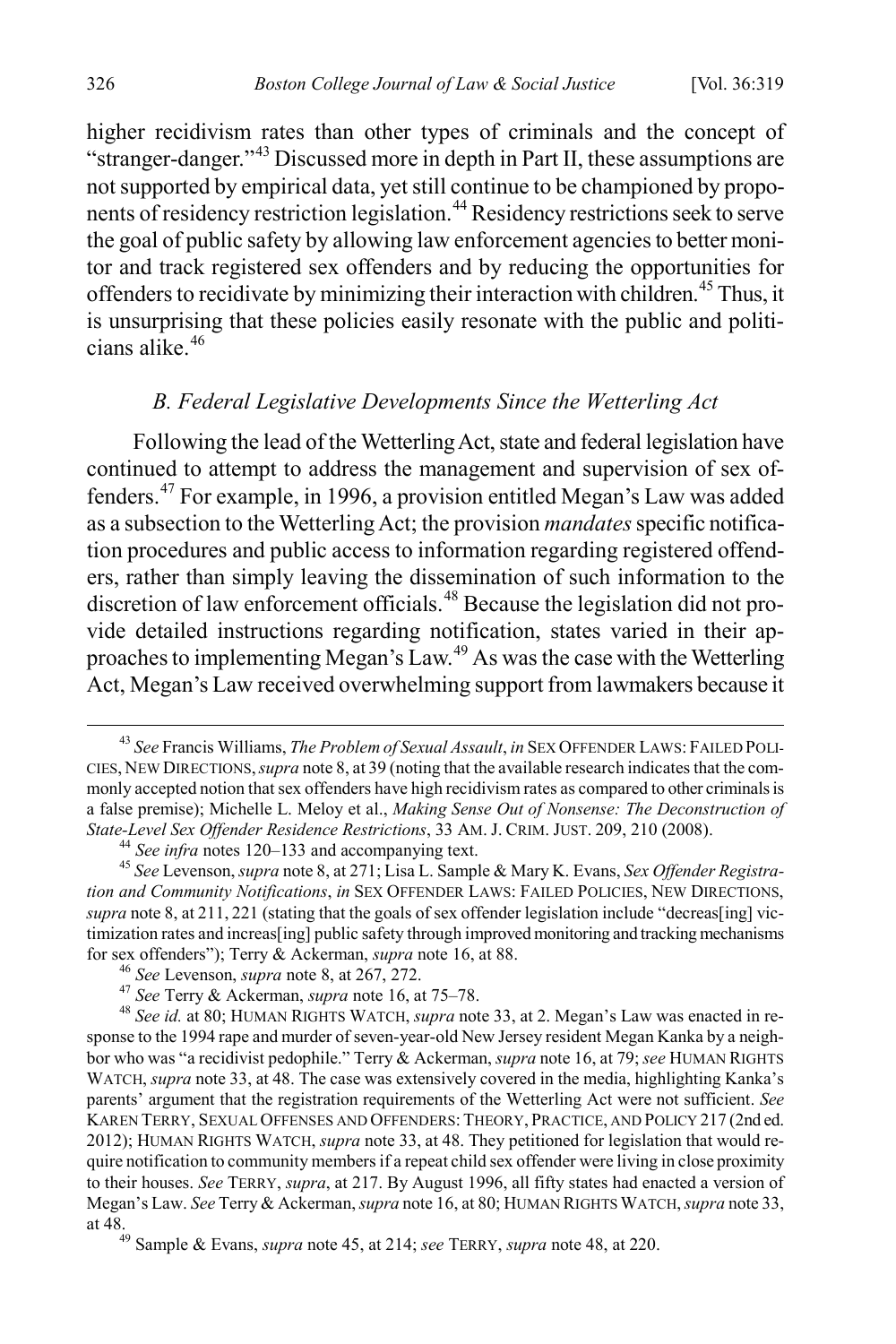requires sex offenders to provide a plethora of personal information to law enforcement officials, including "photograph[s] . . . addresses . . . telephone numbers, social security numbers, employment information and finger-prints."<sup>[50](#page-9-0)</sup> The registration requirements of the Wetterling Act, combined with the notification requirements of Megan's Law, have been described as the "one-two punch" necessary to address sex offender recidivism. $51$ 

The Pam Lychner Sexual Offender Tracking and Identification Act ("Lychner Act") was passed in 1996 as an additional subsection to the Wetter-ling Act.<sup>[52](#page-9-2)</sup> The Lychner Act called for the creation of a national database at the Federal Bureau of Investigations (FBI) "to track the whereabouts" of sexually violent predators and those convicted of sexually violent crimes or offenses against children.<sup>[53](#page-9-3)</sup> The Lychner Act further required certain types of offenders to verify address changes directly with the FBI and permitted the FBI to com-municate such registration information to other law enforcement agencies.<sup>[54](#page-9-4)</sup> The Lychner Act was intended to create a centralized national database that would eliminate the lack of consistency between states in regards to registration and notification procedures. $55$ 

Later, in 2006, the Wetterling Act and Megan's Law were both supplanted by the Adam Walsh Child Protection and Safety Act ("Adam Walsh Act"), which has been described as "one of the most comprehensive acts ever created to supervise and manage sex offenders."[56](#page-9-6) The Adam Walsh Act set national standards regarding certain contemporary, hot button legal issues, including the registration and notification of sex offenders, civil commitment, child por-nography prevention, and internet safety.<sup>[57](#page-9-7)</sup> The Adam Walsh Act also created a national sex offender registry, which combined all of the already-existing state registries to create national registration and notification standards for all of-

<sup>50</sup> *See* Sample & Evans, *supra* note 45, at 215; HUMAN RIGHTS WATCH, *supra* note 33, at 48. <sup>51</sup> Elizabeth Rahmberg Walsh & Fred Cohen, SEX OFFENDER REGISTRATION & COMMUNITY

<span id="page-9-1"></span><span id="page-9-0"></span>NOTIFICATION: A "MEGAN'S LAW" SOURCEBOOK 1–2 (2000).<br><sup>52</sup> Pam Lychner Sexual Offender Tracking and Identification Act of 1996, 42 U.S.C. §§ 14071–

<span id="page-9-2"></span><sup>14073,</sup> *repealed by* Adam Walsh Child Protection and Safety Act of 2006, 42 U.S.C. §§ 16901–16991 (2012); *see* Terry & Ackerman, *supra* note 16, at 77.<br><sup>53</sup> See Terry & Ackerman, *supra* note 16, at 58; *see also Background on the National Sex Offend-*

<span id="page-9-3"></span>*ers Registry*, FBI, https://www.fbi.gov/scams-safety/registry/background\_nsor [https://perma.cc/ 4JWF-VHW8]. The Lychner Act was named after Pam Lychner, an adult victim of a violent sexual attack at the hands of a recidivist sex offender. *See* TERRY, *supra* note 48, at 218; Terry & Ackerman, *supra* note 16, at 86.

<span id="page-9-4"></span><sup>54</sup> *See* LISA N. SACCO, CONG. RESEARCH SERV., FEDERAL INVOLVEMENT IN SEX OFFENDER REGISTRATION AND NOTIFICATION: OVERVIEW AND ISSUES FOR CONGRESS, IN BRIEF 4 (Mar. 25, 2015), https://www.fas.org/sgp/crs/misc/R43954.pdf [https://perma.cc/7JMA-KPA3].

<span id="page-9-7"></span><span id="page-9-6"></span><span id="page-9-5"></span><sup>&</sup>lt;sup>55</sup> See TERRY, *supra* note 48, at 218; Terry & Ackerman, *supra* note 16, at 81.<br><sup>56</sup> 42 U.S.C. §§ 16901–16991; Terry & Ackerman, *supra* note 16, at 78, 90. The Adam Walsh Act is named after Adam Walsh, who was abducted and killed in Florida in 1981. *See* TERRY, *supra*

<sup>&</sup>lt;sup>57</sup> See Terry & Ackerman, *supra* note 16, at 91.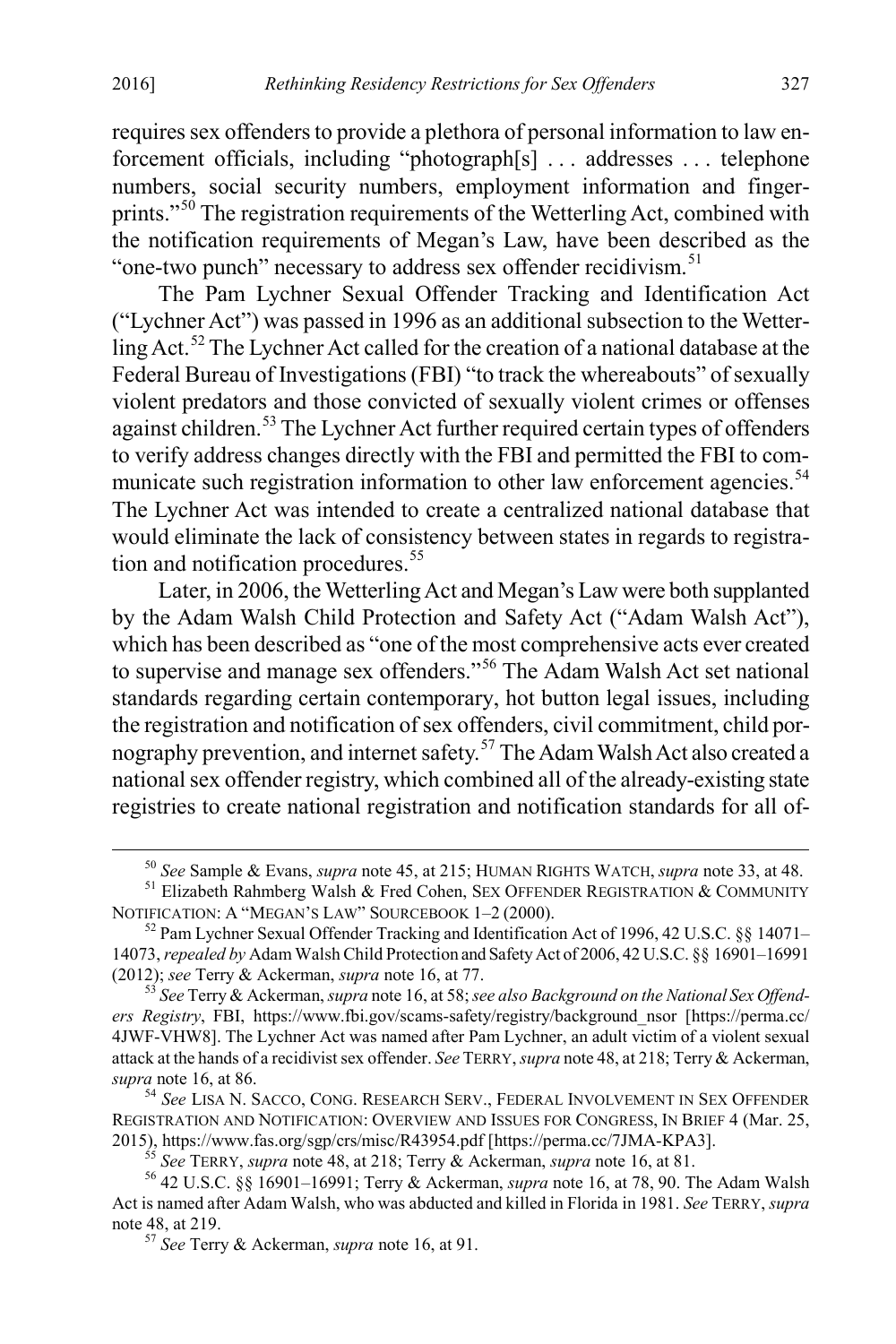fenders.[58](#page-10-0) The enactment of these national standards provides consistent policies and guidelines for sex offender management across all states, which was lacking in previous legislation.<sup>[59](#page-10-1)</sup> The Adam Walsh Act is also much more ex-pansive than predecessor legislation.<sup>[60](#page-10-2)</sup> Its provisions "expanded . . . to include additional offenses and offenders, enhanced supervision, and extended the time in which offenders would be subject to these requirements."<sup>[61](#page-10-3)</sup>

Further, the development of the Adam Walsh Act, similar to its predecessors, was heavily influenced by the concept of "stranger-danger" and the notion that sex offenders are high-risk recidivists. $62$  The legislation calls for community notification of all offenders, rather than just high and moderate-risk offenders.<sup>[63](#page-10-5)</sup> This expansion faced criticism because it was not properly tailored to require notification only of those offenders most at risk to recidivate.<sup>[64](#page-10-6)</sup> The Adam Walsh Act also makes failure to comply with registration requirements a felony, pun-ishable by up to ten years in prison.<sup>[65](#page-10-7)</sup> The legislation has been described as "sweeping" and troubling because of its "one-size-fits-all" approach.<sup>[66](#page-10-8)</sup>

# *C. The Legal Landscape Surrounding* Doe v. Miami-Dade County

Since Miami Beach's implementation of its 2500-foot "buffer zone" in 2005, released sex offenders have struggled to find legal and affordable housing in Miami-Dade County. [67](#page-10-9) The local ordinance ultimately culminated in the development of an encampment of homeless sex offenders who took up resi-dence under a bridge on the Julia Tuttle Causeway (the "Causeway").<sup>[68](#page-10-10)</sup> The encampment began receiving significant attention shortly after enactment of the 2005 ordinance as more than seventy people took up residence there at the

<span id="page-10-2"></span>

<span id="page-10-1"></span><span id="page-10-0"></span><sup>&</sup>lt;sup>58</sup> See Sample & Evans, *supra* note 45, at 216; HUMAN RIGHTS WATCH, *supra* note 33, at 38.<br><sup>59</sup> See TERRY, *supra* note 48, at 220.<br><sup>61</sup> Id. at 230.<br><sup>61</sup> Id.<br><sup>62</sup> See Terry & Ackerman, *supra* note 16, at 65, 90–91; Sa

<span id="page-10-7"></span><span id="page-10-6"></span><span id="page-10-5"></span><span id="page-10-4"></span><span id="page-10-3"></span>offenders are the most dangerous and most likely to recidivate, which was the original purpose of the notification legislation.").<br>
<sup>65</sup> *Id.*<br>
<sup>67</sup> *See* Amended Complaint, *supra* note 2, at 1.<br>
<sup>68</sup> *See* Catharine Skipp, *A Law for the Sex Offenders Under a Miami Bridge*, TIME MAG. (Feb. 1, 68

<span id="page-10-10"></span><span id="page-10-9"></span><span id="page-10-8"></span><sup>2010),</sup> http://content.time.com/time/nation/article/0,8599,1957778,00.html [http://perma.cc/KZL7- 4KAF]; Press Release, ACLU, ACLU Challenges Miami-Dade County's 2,500-Foot Sex Offender Residency Restriction (Oct. 9, 2009), https://www.aclu.org/racial-justice\_prisoners-rights\_drug-lawreform\_immigrants-rights/aclu-challenges-miami-dade-countys [https://perma.cc/LBA7-77P4]. The Causeway connects Miami Beach with mainland Miami. John Zarrella & Patrick Oppmann, *Florida Housing Sex Offenders Under Bridge*, CNN (Apr. 6, 2007, 1:16 AM), http://www.cnn.com/2007/ LAW/04/05/bridge.sex.offenders [http://perma.cc/4HUR-JMRG].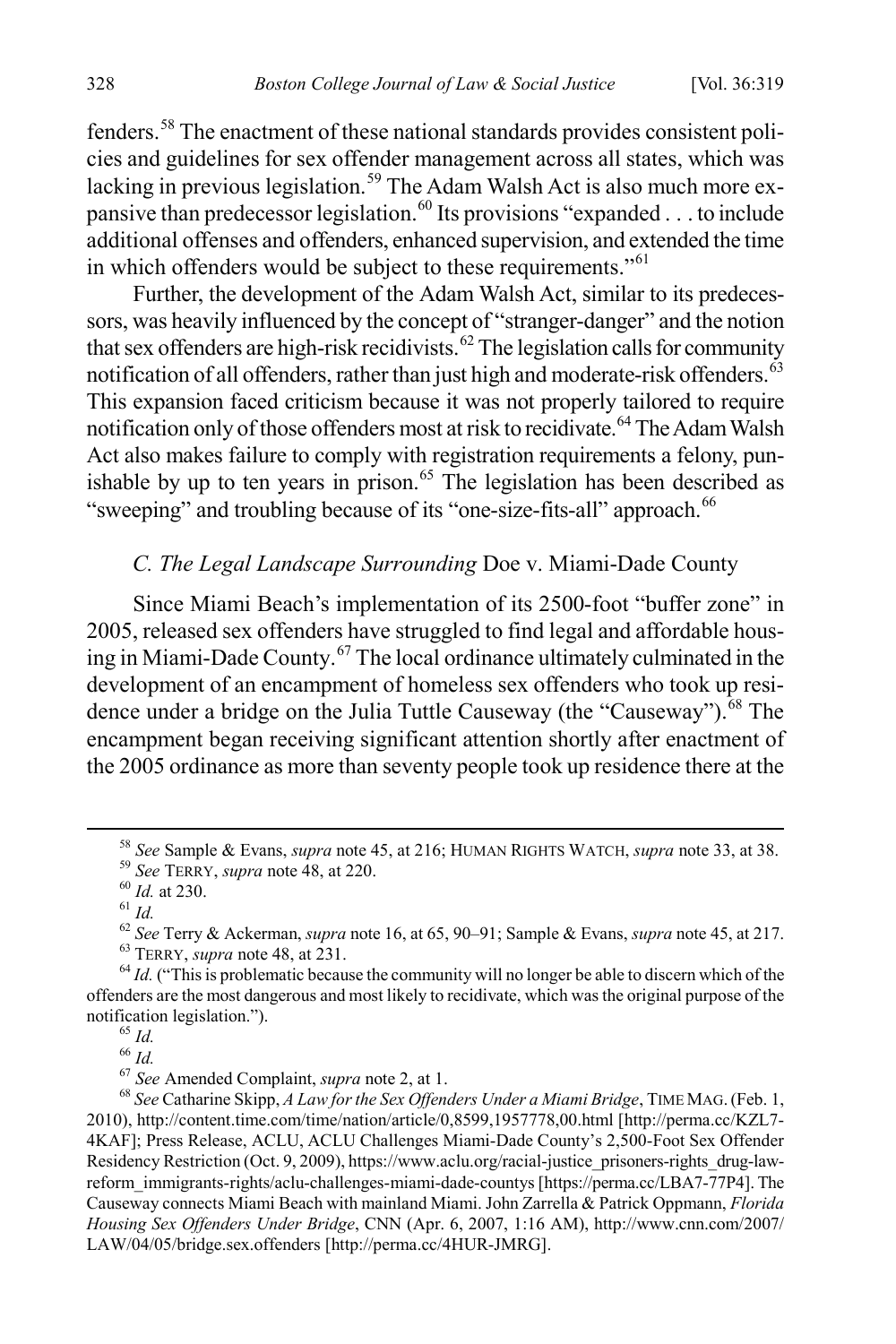direction of their probation officers.<sup>[69](#page-11-0)</sup> This was the only housing option these residents could find that was in compliance with the local residency re-strictions.<sup>[70](#page-11-1)</sup> The Causeway encampment was eventually disbanded by 2010, resulting in the development of various similar homeless camps throughout the county that have persisted. $71$ 

Due to the critical lack of housing options that the 2005 ordinance left available to released offenders, Miami-Dade County passed The Lauren Book Child Safety Ordinance ("the Book Ordinance") in January 2010.<sup>[72](#page-11-3)</sup> The Book

<span id="page-11-0"></span> 69 *See* Skipp, *supra* note 68; Zarrella & Oppmann, *supra* note 68. The number of individuals reported to have lived under the Julia Tuttle Causeway during this time varies. *See* Amended Complaint, *supra* note 2, at 9 (stating that over one hundred people lived at the encampment by 2010); David Reutter, *Band-Aid Applied to Florida's Homeless Sex Offender Colony Falls Off*, PRISON LE-GAL NEWS (Mar. 2011), https://www.prisonlegalnews.org/news/2011/mar/15/band-aid-applied-tofloridas-homeless-sex-offender-colony-falls-off [https://perma.cc/9SKB-PCL9] ("In July 2009, as many as 140 people were living under the Julia Tuttle bridge."); Skipp, *supra* note 68 (stating that the encampment had "as many as 70 residents").<br><sup>70</sup> *See* Zarrella & Oppmann, *supra* note 68.<br><sup>71</sup> *See* Amended Complaint, *supra* note 2, at 9, 11–12, 14. After receiving a significant amount of

<span id="page-11-2"></span><span id="page-11-1"></span>negative publicity, authorities responded by installing "No Trespassing" signs and by ultimately tearing down the encampments. Reutter, *supra* note 69. Following the dissolution of the Causeway encampment, many of the "residents" relocated and formed alternative encampments that also received extensive media coverage. *See* Amended Complaint, *supra* note 2, at 11, 12. "Residents" of the socalled "Shorecrest encampment," developed on a sidewalk in the Miami neighborhood of its namesake, were forced to relocate in 2012 when Miami's City Commissioner strategically established a small public park in the area, preventing convicted sex offenders from taking up residency within 2500 feet of the locale. *See id.*; Christiana Lilly, *Marc Sarnoff Creates Little River Pocket Park to Keep Sex Offenders From Shorecrest*, HUFFINGTON POST (Apr. 17, 2010, 11:29 AM), http://www. huffingtonpost.com/2012/04/16/marc-sarnoff-creates-pocket-park-sex-offenders\_n\_1428637.html [http://perma.cc/2ZAP-6YEQ]. In 2013, up to fifty-four individuals who had taken up residency in a mobile home park known as "River Park" in the neighborhood of Allapattah, Florida, were also forced to relocate after a nearby emergency youth shelter was deemed to be a "school" under the 2010 Lauren Book Child Safety Ordinance; thus the area became off limits to those subject to the ordinance's residency restrictions. *See* Amended Complaint, *supra* note 2, at 12, 14. The encampment at issue in *Doe* was established in 2013 on railroad tracks in the area of NW 36th Court and NW 71st Street in the Miami-Dade County city of Hialeah, Florida. *See* Amended Complaint, *supra* note 2, at 1; Rabin, *supra* note 3. There are approximately fifty "residents" at this encampment, which has been described as "the only possible location for scores of individuals." Press Release, ACLU, *supra* note 4. <sup>72</sup> *See* Amended Complaint, *supra* note 2, at 9 & n.2; Julie Brown, *Miami-Dade Votes to Widen* 

<span id="page-11-3"></span>*Housing Options for Sex Offenders*, SUN SENTINEL (Jan. 21, 2010), http://articles.sun-sentinel.com/ 2010-01-21/news/fl-miami-tuttle-vote-20100121\_1\_sexual-offenders-housing-options-child-safetyzones [http://perma.cc/BR9C-UQ8S]; *see also supra* note 8 and accompanying text. After the Book Ordinance was passed in January 2010, it was subsequently renamed the Lauren Book Safety Ordinance in October 2010. Amended Complaint, *supra* note 2, at 9 n.2. Lauren Book, the daughter of prominent Florida lobbyist Ron Book, was the victim of daily physical and sexual abuse at the hands of her long-time, live-in nanny, beginning when she was eleven years old. *See Sexual Abuse: What Finally Made It 'Ok to Tell'*, NPR (Apr. 9, 2012, 12:00 PM), http://www.npr.org/2012/04/09/ 150286297/sexual-abuse-what-finally-made-it-ok-to-tell [http://perma.cc/ASD4-ZWWC]; Skipp, *supra* note 8. Lauren's nanny, Waldina Flores, was later sentenced to ten years in prison after being convicted of sexual battery and lewd and lascivious molestation of a minor. *See Sexual Abuse: What Finally Made It 'Ok to Tell'*, *supra*; Skipp, *supra* note 8. Her sentence was extended to twenty-five years when it was discovered that Flores was still in contact with Lauren. *See Sexual Abuse: What*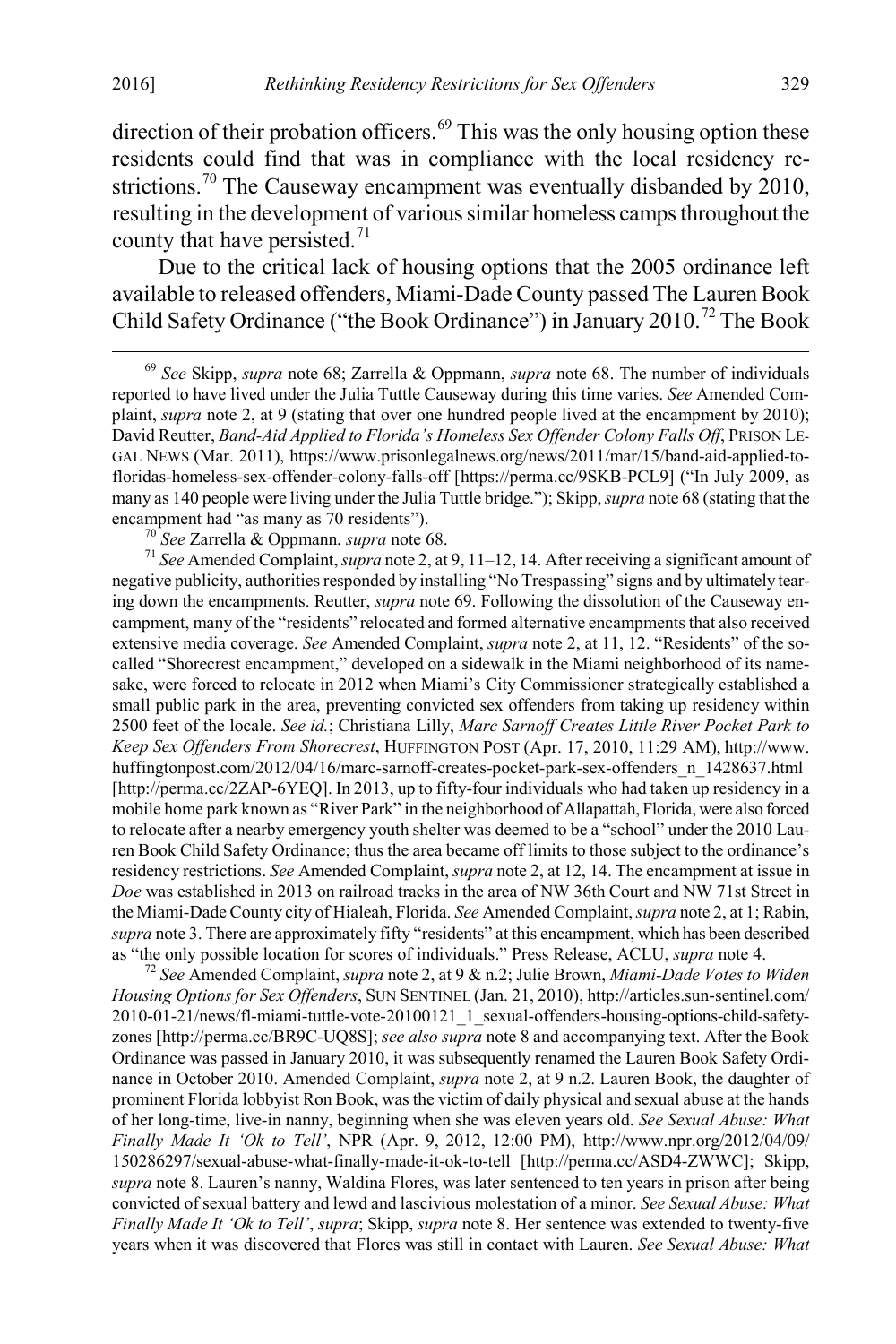Ordinance repealed sex offender laws in at least twenty-four municipalities within the county and sought to address the problems created by the strict 2005 ordinance.[73](#page-12-0) The updated, more relaxed ordinance prohibited sex offenders convicted of certain crimes against victims under the age of sixteen from residing within 2500 feet of any *school*. [74](#page-12-1) By limiting prohibited locations under the Book Ordinance to simply schools, rather than a host of areas frequented by children, the state sought to create more housing options for offenders, thus reducing homelessness and the development of encampments, such asthe one that had developed under the Causeway.<sup>[75](#page-12-2)</sup> Nonetheless, many of the issues that resulted from the earlier ordinances persisted.<sup>[76](#page-12-3)</sup>

*Finally Made It 'Ok to Tell'*, *supra*. Feeling guilt and confusion after the ordeal, Lauren wrote to Flores in prison and the two began what Lauren described as a "writing campaign back and forth." *Id.* In contrast, the letters from Flores to Lauren have been described elsewhere in the media as "love letters from prison." *See* Jeffrey Pierre, *Lauren Book to Be Honored for Her Work in Speaking Out Against Childhood Sexual Abuse*, MIAMI HERALD (Oct. 21, 2014, 4:11 PM), http://www.miamiherald.com/ news/local/community/miami-dade/downtown-miami/article3205437.html [http://perma.cc/39BA-6A3V]. Lauren's experience led her to establish a non-profit organization to help "prevent childhood sexual abuse and help other survivors heal." *About Lauren's Kids*, LAUREN'S KIDS, http://laurenskids. org/about [http://perma.cc/QJ8L-468T]. Lauren and her father have since been strong supporters of stricter Florida sex offender laws—in particular residency restrictions. *See* Skipp, *supra* note 68; *Legislation*, LAUREN'S KIDS, http://laurenskids.org/advocacy/legislation [http://perma.cc/V9RF-QEML]. Notably, Ron Book has since conceded that the Book Ordinance has led to various unintended consequences—namely the development of homeless encampments—and has stated his commitment to "be part of the solution." Skipp, *supra* note 8. Yet, following the filing of the ACLU's complaint in the matter of *Doe v. Miami-Dade*, Ron reaffirmed his support for residency restrictions by stating, "I don't support those with sexual deviant behavior living in close proximity to where kids are." *See*

<span id="page-12-2"></span><span id="page-12-1"></span><span id="page-12-0"></span>Rabin, *supra* note 3.<br><sup>73</sup> *See* Brown, *supra* note 72.<br><sup>74</sup> The Lauren Book Child Safety Ordinance, MIAMI-DADE COUNTY, FLA., CODE OF ORDINANC-<br>ES ch. 21, art. XVII, §§ 21-277 to -285 (2010); *see supra* note 8 and accom

<span id="page-12-3"></span><sup>75</sup> See Skipp, supra note 68; Brown, supra note 72.<br><sup>76</sup> See Allen, supra note 9. As explained in the plaintiff's Amended Complaint in *Doe*:

There is no centralized, accurate, or reliable process under the Ordinance for regularly classifying new schools, accounting for previously omitted schools, or declassifying and removing facilities that are no longer schools. While the Miami-Dade Police Department provides online mapping assistance for the residency restrictions, it expressly "does not assume responsibility for the accuracy or timeliness of the information displayed" . . . . There is no exemption for an individual whose noncompliance results from inaccurate or outdated information from government officials as to what constitutes a school . . . [and] there is no language in the Ordinance narrowing the scope of the term "school" to clarify whether the definition may apply to facilities not expressly labeled as or commonly considered schools, but which may provide educational programming for youth, such as emergency youth shelters, hospitals, juvenile detention centers, prisons and home-school arrangements.

Amended Complaint, *supra* note 2, at 11, 21. The Amended Complaint continues to explain that, at a July 2013 meeting between the Miami-Dade Police Department, staff from the Miami-Dade County Public Schools, and the Miami-Dade County Attorney's office, the meaning of "school" under the Ordinance was updated to include "any location where children receive instruction." *Id.* at 13. As a result of this change, at least one locale was reclassified as a "school" under the Ordinance. *See id.* at

 $\overline{a}$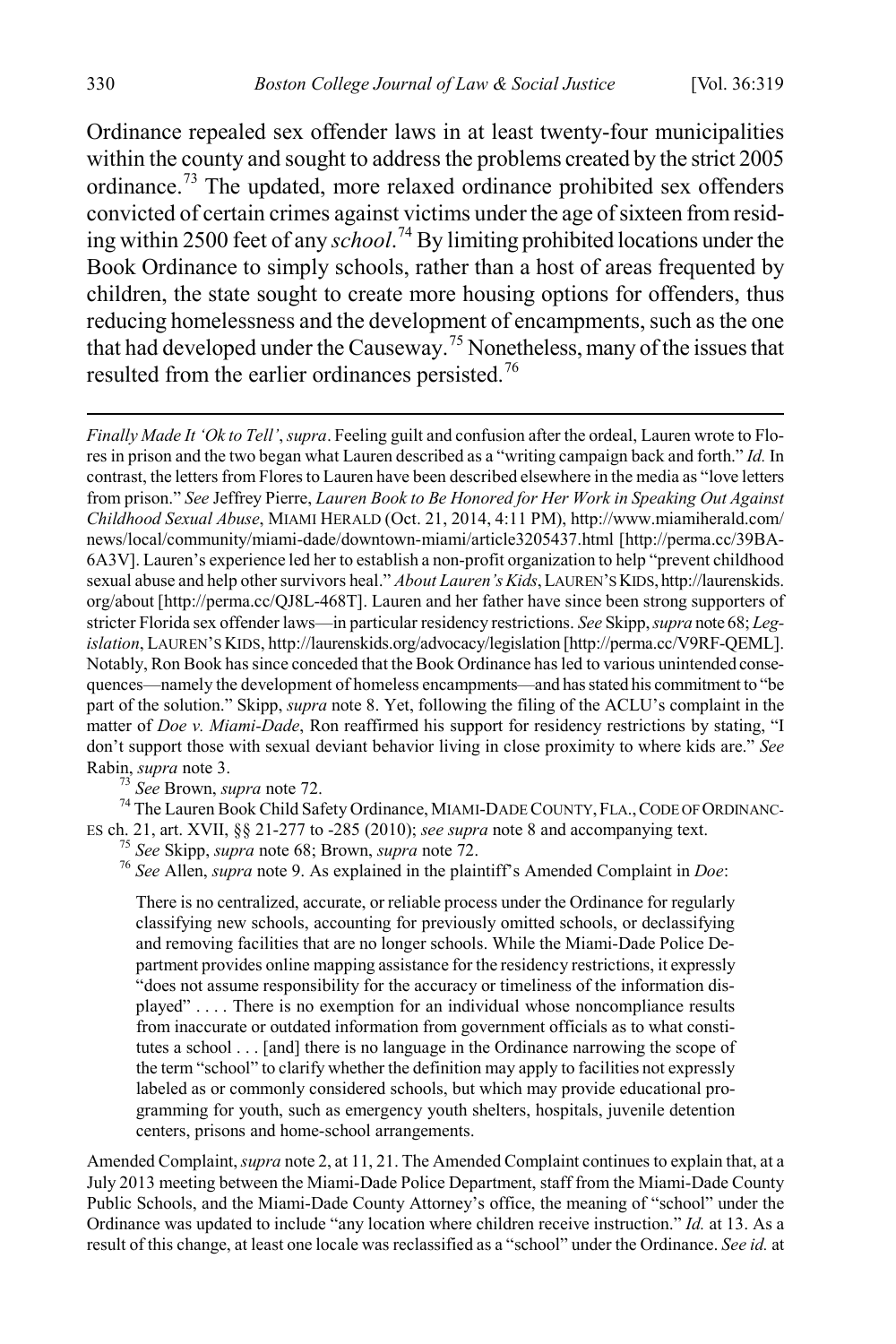In the context of this legal landscape, the plaintiffs in *Doe v. Miami-Dade County* brought various claims against Miami-Dade County, the Florida Department of Corrections, and Sunny Ukenye, the Circuit Administrator for the Miami Circuit Office of the Florida Department of Corrections.<sup>[77](#page-13-0)</sup> The Amended Complaint alleged that the Book Ordinance should be void for vagueness because it fails to definitively define what constitutes a "school," and that enforcement of the Book Ordinance is a substantive due process violation of the plaintiffs' fundamental rights to personal security and to acquire residential property under the Fourteenth Amendment.<sup>[78](#page-13-1)</sup> The Amended Complaint also alleged that the Book Ordinance is an unconstitutional ex post facto law, as the plaintiffs claim that the residency restrictions are "clearly punitive" and were passed "with the intent to punish" convicted sex offenders.<sup>[79](#page-13-2)</sup> At the core of these claims is the contention that the defendants' "arbitrary and discriminatory enforcement" of the Book Ordinance diminished the housing options available to the plaintiffs to the point of forcing them into homelessness. $80$  The Amended Complaint specifically made note of the "false assumptions" and lack of factual basis to support the means by which the Book Ordinance pur-ports to serve the goal of public safety.<sup>[81](#page-13-4)</sup>

Unsurprisingly, the defendants filed a motion to dismiss all of the plaintiffs' claims and the United States District Court for the Southern District of

<span id="page-13-4"></span><span id="page-13-3"></span>rates are among the lowest for any category of offenses, and that this lower risk of sexual offense recidivism steadily declines over time." *Id.* at 18. Further, the Amended Complaint explains:

Research has also consistently shown that individual risk assessments are the most reliable method for determining the risk of recidivism for former offenders, rather than categorical assumptions about groups of former sexual offenders . . . residence restrictions of any stripe do not advance public safety. The vast majority of sexual crimes are committed by offenders familiar with the victim . . . . How close an individual lives to a school is irrelevant. The only demonstrated means of effectively managing reentry and recidivism are targeted treatment, along with maintaining supportive, stable environments that provide access to housing, employment, and transportation.

*Id.* at 18–19.

 <sup>14.</sup> Almost one hundred offenders were then notified that their residences were no longer in compliance with the Ordinance, and they would have five days to relocate. *See id.* These notifications were later abruptly rescinded. *See id.* at 15. The plaintiffs argue that this exemplifies the arbitrary nature of enforcement and the confusion created by the terms of the Ordinance. *See id.* at 1.<br><sup>77</sup> Amended Complaint, *supra* note 2, at 8.<br><sup>78</sup> Id. at 21, 22, 24.<br><sup>79</sup> Id. at 25. An ex post facto law is a law "that impermissibly

<span id="page-13-2"></span><span id="page-13-1"></span><span id="page-13-0"></span>that negatively affects a person's rights . . . [by] increasing the punishment for past conduct. Ex post facto criminal laws are prohibited by the U.S. Constitution." *Ex post facto law*, BLACK'S LAW DIC-TIONARY (10th ed. 2014). The plaintiffs argued that the Book Ordinance, and the negative effects that flow from its application, serve as additional punishment for their offenses, especially given that it applies to offenders that are not required to register under Florida law. Amended Complaint, *supra* note 2, at 25.<br><sup>80</sup> *See* Amended Complaint, *supra* note 2, at 16.<br><sup>81</sup> *Id.* at 17–19. The Amended Complaint specifically makes note that "sexual offender recidivism"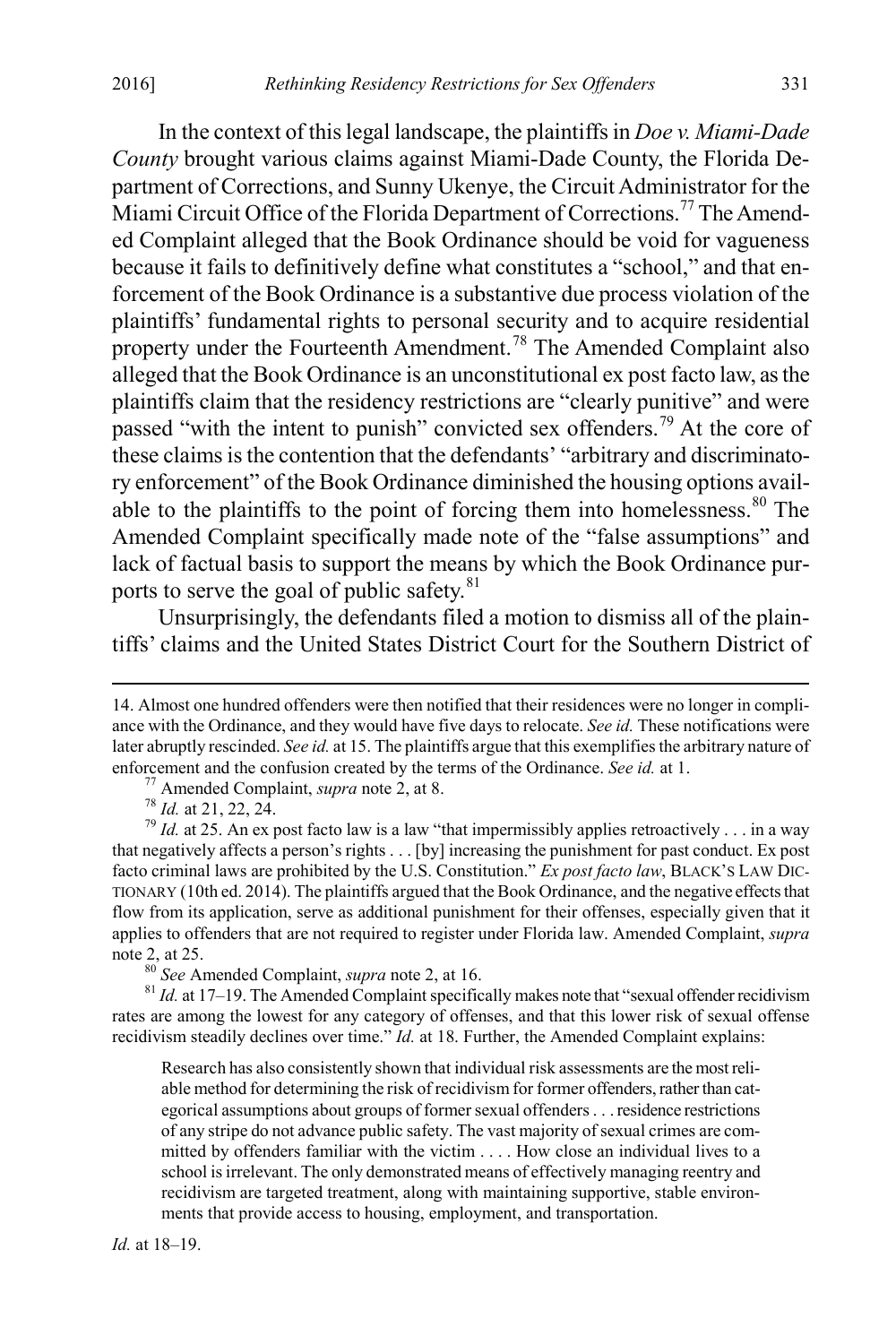Florida subsequently granted the defendants' motion on April 3, 2015.<sup>[82](#page-14-0)</sup> Consistent with courts that have had the opportunity to consider challenges to residency restrictions for sex offenders, the court was unwilling to seriously entertain the plaintiffs' claims. $83$  It quickly dismissed the plaintiffs' ex post facto claim, finding that the Book Ordinance advances the legitimate governmental interest of "protecting children from the threat of repeat offenses posed by sex offenders . . . by reducing opportunities for contact between sex offenders and children<sup>"[84](#page-14-2)</sup>

Likewise, the court determined that the terms of the Book Ordinance are not void for vagueness.<sup>[85](#page-14-3)</sup> "[T]he plain language of the statute itself," the court reasoned, "provide[d] fair notice" of what constitutes a school and thus, what locales are included under the terms of the Book Ordinance.<sup>[86](#page-14-4)</sup> Finally, the court dismissed the plaintiffs' substantive due process claims. [87](#page-14-5) It mentioned that other courts "have found that reasonable restrictions on convicted sex offenders serve the legitimate public interest in protecting children from the 'frighteningly high' risk of recidivism posed by such individuals" and that such restrictions do not necessarily have to be the "best and most effective public policy available."<sup>[88](#page-14-6)</sup>

<span id="page-14-2"></span><sup>84</sup> Order Granting Motion to Dismiss, *supra* note 82, at 7, 14. In its analysis, the court also noted that the Book Ordinance was not overly broad and excessive because it is "tailored to cover only those offenders who pose the greatest danger to children," because it applied to offenders convicted of only certain enumerated offenses. *Id.*at 8–9. The court determined that this sufficiently narrowed the scope of the residency restrictions, even though the terms of the Book Ordinance apply indefinitely and fail "to account for rehabilitation and treatment." *Id.* at 8.<br><sup>85</sup> *Id.* at 16.<br><sup>86</sup> *Id.* The language of the Book Ordinance specifies that sex offenders convicted of certain of-

<span id="page-14-4"></span><span id="page-14-3"></span>fenses may not "reside within 2,500 feet of any school." The Lauren Book Child Safety Ordinance, MIAMI-DADE COUNTY, FLA.,CODE OF ORDINANCES ch. 21, art. XVII, § 21-281 (2010). "School" is defined as "a public or private kindergarten, elementary, middle or secondary (high) school." *Id.* § 21- 280(9).<br><sup>87</sup> *See* Order Granting Motion to Dismiss, *supra* note 82, at 17, 19.<br><sup>88</sup> *Id.* at 18 (quoting Smith v. Doe, 538 U.S. 84, 102–03 (2003)). With this determination, the court

<span id="page-14-6"></span><span id="page-14-5"></span>seemingly ignored the data cited by the plaintiffs in their Amended Complaint that pointed to the "false assumptions" about sex offender recidivism rates and the lack of evidence regarding the effectiveness of residency restrictions. *See id.* at 18–19; Amended Complaint, *supra* note 2, at 17–19.

<span id="page-14-0"></span> <sup>82</sup> *See* Fla. Dep't of Corr. and Sunny Ukenye Motion to Dismiss, Doe v. Miami-Dade Cnty., No. 14-CV-23933 (S.D. Fla. Nov. 28, 2014); Miami-Dade County Motion to Dismiss, Doe v. Miami-Dade Cnty., No. 14-CV-23933 (S.D. Fla. Nov. 26, 2014). The defendants claimed that the plaintiffs failed to state a claim under Federal Rule of Civil Procedure 12(b)(6). Order Granting Motion to Dismiss at 4, Doe v. Miami-Dade Cnty., No. 14-CV-23933 (S.D. Fla. Apr. 3, 2015).

<span id="page-14-1"></span><sup>&</sup>lt;sup>83</sup> See Order Granting Motion to Dismiss, *supra* note 82, at 14, 16, 19; *see also infra* notes 91–104 and accompanying text.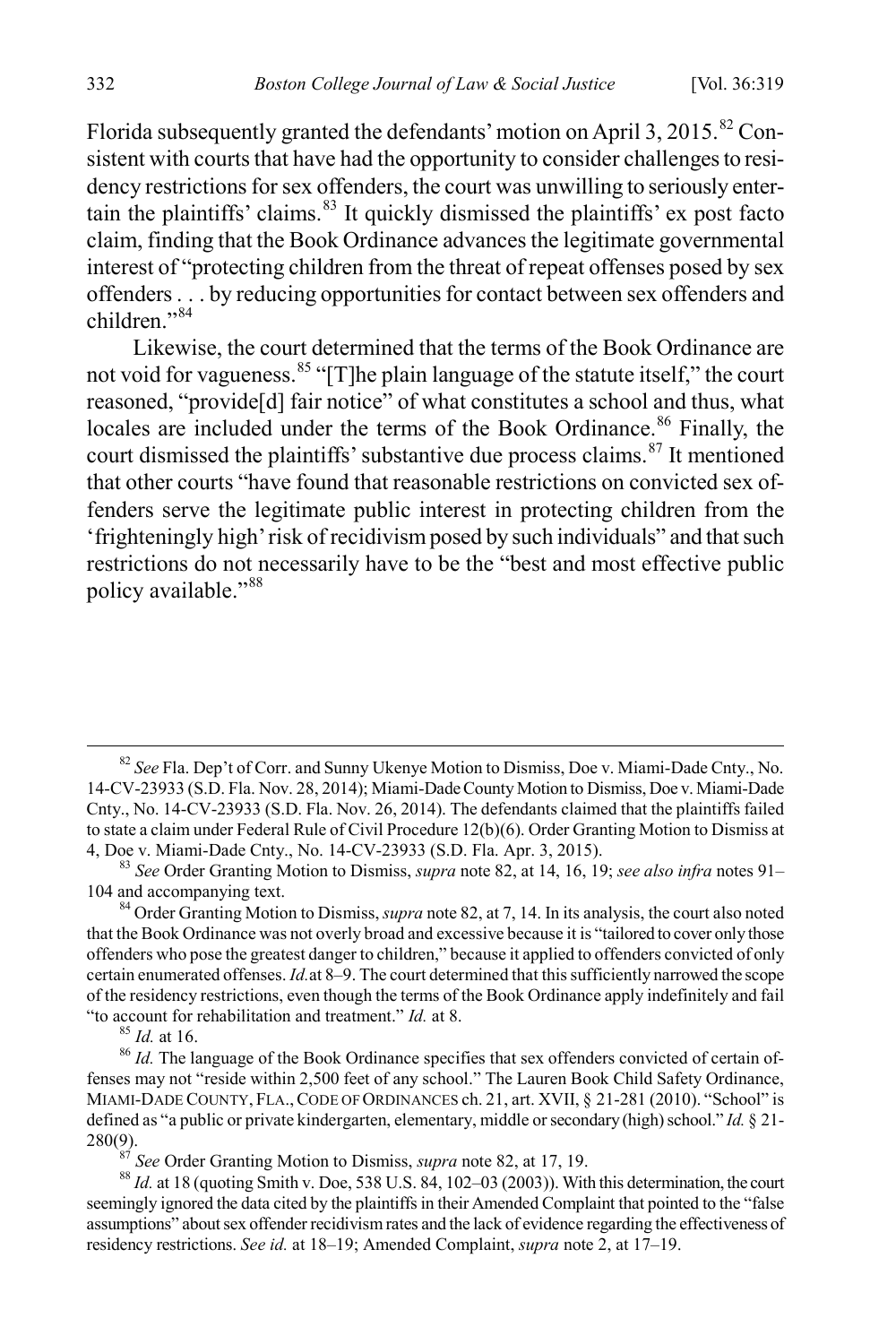#### *D. Legal Challenges to Residency Restrictions*

The plaintiffs in *Doe v. Miami-Dade County* are far from the first to chal-lenge the legality of residency restrictions.<sup>[89](#page-15-0)</sup> However, outcomes to these chal-lenges have varied.<sup>[90](#page-15-1)</sup>

# 1. *Doe v. Miller*: Challenging Iowa's Residency Restrictions

Perhaps the most well-known legal challenge stems from Iowa's notorious residency restriction law, first passed in  $2002$ .<sup>[91](#page-15-2)</sup> The legislation prohibited convicted sex offenders with juvenile victims from residing within 2000 feet of a school or day care facility.<sup> $\delta$ 2</sup> Seeking a permanent injunction to prevent enforcement of the law, a group of sex offenders brought a class action suit against the state in *Doe v. Miller*. [93](#page-15-4) The suit alleged a host of constitutional infringements.[94](#page-15-5) In 2004, the U.S. District Court for the Southern District of Iowa agreed with the plaintiffs' claims and issued a permanent injunction pre-venting enforcement of the residency restrictions.<sup>[95](#page-15-6)</sup> However, the U.S. Court of Appeals for the Eighth Circuit later reversed the district court decision and up-held the law as constitutional.<sup>[96](#page-15-7)</sup> Upon being reinstated, the law "was retroac-

<span id="page-15-5"></span>tive due process rights of family privacy and freedom to travel, the Fifth Amendment right against self-incrimination, the Eighth Amendment's guarantee against cruel and unusual punishment, and the right to procedural due process." *Id*. In addition, the plaintiffs argued that the law was "an unconstitutional ex post facto law" as it would retroactively apply to sex offenders who committed their crimes prior to its enactment. *Id*.<br><sup>95</sup> *Id*. at 871, 880. The district court held that the law did represent "retroactive punishment"

<span id="page-15-6"></span>forbidden by the Ex Post Facto Clause" and violated the plaintiffs' substantive and procedural due process rights. *Id*. at 871. The district court further held that the law did not violate "the Eighth Amendment's guarantee against cruel and unusual punishments." *Id.* at 880.<br><sup>96</sup> Doe v. Miller (*Miller III*), 405 F.3d 700, 705 (8th Cir. 2005). Notably, the plaintiffs specifically

<span id="page-15-7"></span>argued before the Eighth Circuit that "there is no scientific study that supports the legislature's conclusion that excluding sex offenders from residing within 2000 feet of a school or child care facility is likely to enhance the safety of children." *Id*. at 714. Although the court acknowledged that "precise statistical data is unavailable and human behavior is necessarily unpredictable," it maintained that the

<span id="page-15-2"></span><span id="page-15-1"></span><span id="page-15-0"></span><sup>&</sup>lt;sup>89</sup> See infra notes 91–115 and accompanying text.<br><sup>90</sup> See infra notes 91–115 and accompanying text.<br><sup>91</sup> Levenson, *supra* note 8, at 269.<br><sup>92</sup> IOWA CODE § 692A.2A (2002) (current version at 692A.114 (2016)); Levenson,

<span id="page-15-4"></span><span id="page-15-3"></span><sup>&</sup>lt;sup>93</sup> Doe v. Miller (*Miller II*), 298 F.Supp.2d 844, 847 (S.D. Iowa 2004). One of the plaintiffs in the case, "John Doe 1," was forced to register as a sex offender in Iowa after moving from Wisconsin to Iowa City, Iowa in Johnson County to attend college. *Id*. at 852; *see* Doe v. Miller (*Miller I*), 216 F.R.D. 462, 468 (S.D. Iowa 2003). In Wisconsin, he was convicted of second-degree sexual assault after engaging in consensual sex with a fourteen-year-old girl when he was eighteen years old. *Miller II*, 298 F. Supp. 2d at 852. The act, if committed in Iowa, would not have constituted a crime. *Id*. The District Court for the Southern District of Iowa noted at an earlier phase in the case that "[a] map of Johnson County shows that there is virtually no place in Iowa City for a sex offender to live." *Miller I*, 216 F.R.D. at 468. <sup>94</sup> *See Miller II*, 298 F. Supp. 2d at 847. The plaintiffs alleged that the law violated their "substan-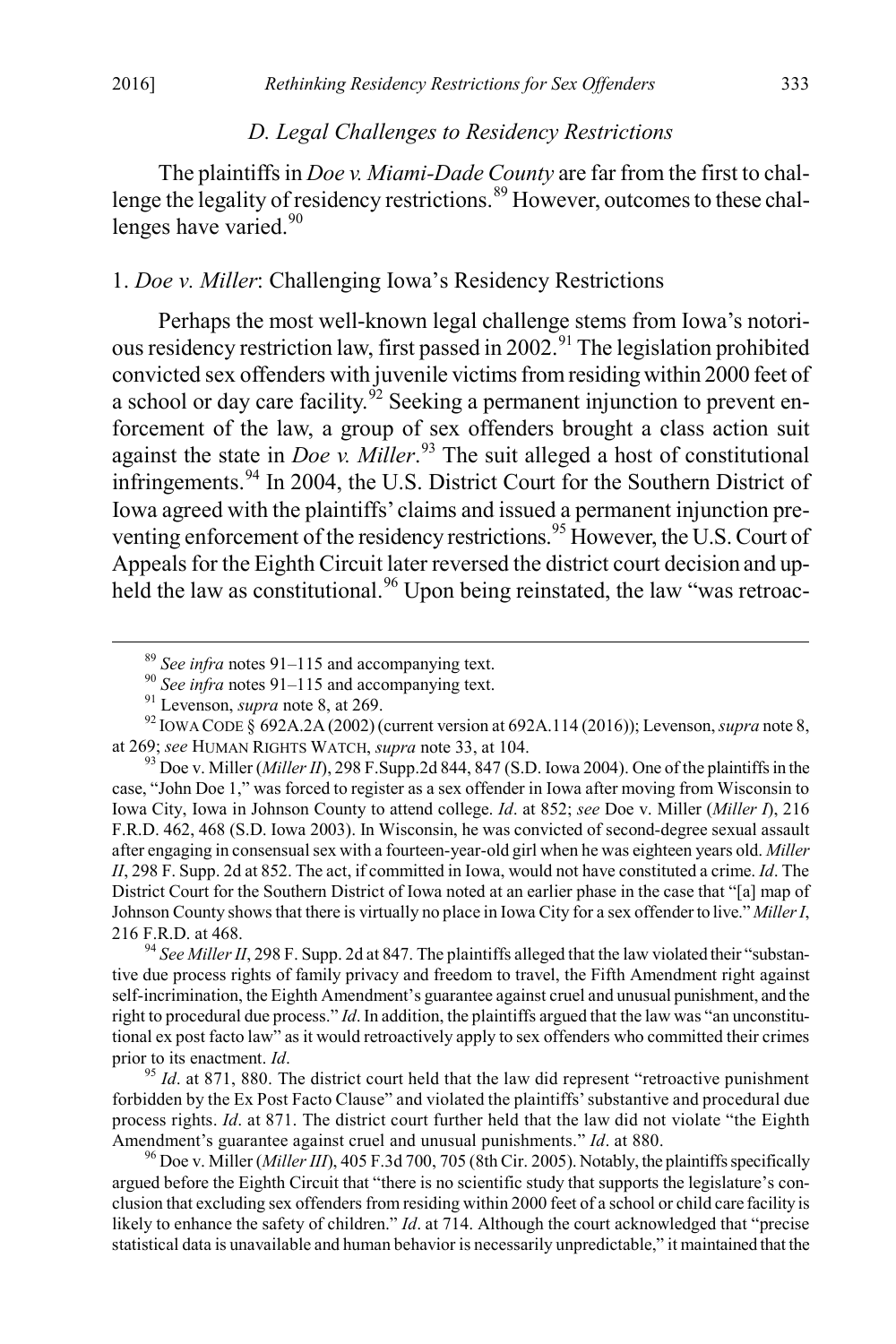tively applied to its original implementation date in 2002, and thousands of sex offenders were forced to relocate."[97](#page-16-0)

# 2. *Mann v. Georgia Department of Corrections*: Challenging Georgia's Residency Restrictions

Similarly, Georgia's residency restrictions have faced numerous challenges in court.[98](#page-16-1) First implemented in 2003, Georgia's initial residency restriction legislation prohibited registered sex offenders from living within 1000 feet of any school, childcare facility, or other areas where minors congregate, such as parks, recreation facilities, gymnasiums, skating rinks, and playgrounds.<sup>[99](#page-16-2)</sup> These regulations were made even more restrictive in 2006 when the Georgia General Assembly passed additional legislation that added churches, swimming pools, and school bus stops to prohibited locales and also banned registered sex offenders from working within 1000 feet of a childcare facility, school, or church.<sup>[100](#page-16-3)</sup>

These restrictions were challenged in *Mann v. Georgia Department of Corrections*, in which registered sex offender Anthony Mann argued that the law was an unconstitutional taking of his property.<sup>[101](#page-16-4)</sup> After a childcare facility

<span id="page-16-1"></span><sup>98</sup> See Levenson, *supra* note 8, at 269; Memorandum from Sarah Geraghty et al., The Law Office of the S. Ctr. for Human Rights, Overview of *Whitaker v. Perdue* 2, 4–5 (Apr. 12, 2010), https://www. schr.org/files/post/Overview%20of%20Litigation%207.23.10.pdf [https://perma.cc/4CPF-U7L3]. <sup>99</sup> GA.CODE ANN. § 42-01-13 (2003)(current version at GA.CODE ANN. § 42-01-15 (2012)); *see*

<span id="page-16-2"></span>Geraghty et al., *supra* note 98, at 1.<br><sup>100</sup> H.B.1059, Reg. Sess. (Ga. 2006) (codified as amended at GA. CODE ANN. § 42-01-15 (2014)).

<span id="page-16-3"></span>It has been suggested that the more restrictive measures passed by the Georgia Legislature in 2006 may have been motivated in part by the 2005 abduction, rape, and murder of Jessica Lunsford in neighboring Florida. *See* Sarah Geraghty, *Challenging the Banishment of Registered Sex Offenders from the State of Georgia: A Practitioner's Perspective*, 42 HARV.C.R.–C.L.L.REV. 513, 515 (2007). In addition, as 2006 was an election year, one scholar suggested that the legislative changes were used to gain political support. See id.

<span id="page-16-4"></span><sup>101</sup> Mann v. Ga. Dep't of Corr. (*Mann II*), 653 S.E.2d 740, 742 (2007). Mann previously brought suit against the state in *Mann v. State* (*Mann I*), 603 S.E.2d 283 (2004). At the time of his first suit, Mann was living in his parents' home. *Id.* at 285. The court, therefore, rejected his challenge to the residency restriction because Mann had only a "minimal" property interest in his living arrangement. *See id.* In 2003, Mann purchased a home with his wife. *See Mann II*, 653 S.E.2d at 742. When the home was purchased, it was not within 1000 feet of any restricted location under the law. *See id.* In 2004, Mann purchased a barbecue restaurant that was, likewise, not within 1000 feet of any restricted locale. *See id.* Childcare facilities later opened within 1000 feet of both Mann's home and business, which prompted him to again file suit. *See id.*

legislature had the discretion to make a policy determination regarding the implementation of residen-<br>cv restrictions. *Id.* at 714–16.

<span id="page-16-0"></span><sup>&</sup>lt;sup>97</sup> Levenson, *supra* note 8, at 269. The "crisis" that resulted from this retroactive application of the law prompted the Iowa County Attorneys Association to issue a 2006 report noting the failures of the legislation and calling for reform. *Id*.; *see* IOWA CNTY. ATTORNEYS ASS'N, STATEMENT ON SEX OFFENDER RESIDENCY RESTRICTIONS IN IOWA 1, 5 (Dec. 11, 2006), http://www.csom.org/pubs/ Iowa%20DAs%20Association\_Sex%20Offender%20Residency%20Statement%20Dec%2011%2006.<br>pdf [https://perma.cc/RAH2-V9W9].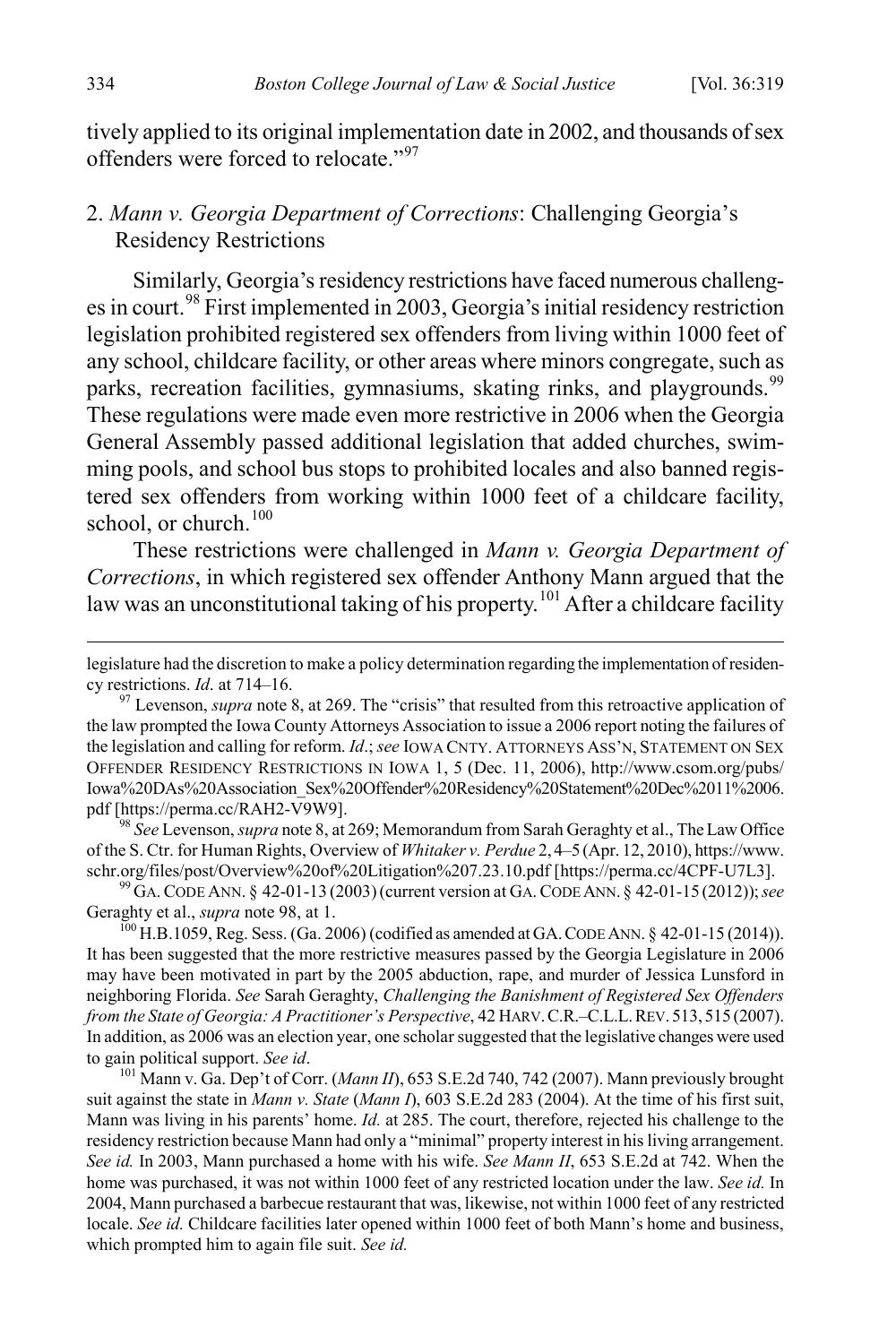opened within 1000 feet of both Mann's home and restaurant business, Mann's probation officer "demanded" that he quit his business and move from his home in order to avoid arrest and revocation of his probation.<sup>[102](#page-17-0)</sup> On appeal, the Georgia Supreme Court held that, with respect to Mann's home, the law constituted a taking of Mann's property without compensation in violation of the Fifth Amendment.<sup>[103](#page-17-1)</sup> However, the court also held that Mann "failed to establish that the economic impact of the work restriction . . . effected an unconsti-tutional taking" with regards to his business.<sup>[104](#page-17-2)</sup>

#### 3. *In re Taylor*: Challenging Residency Restrictions in California

In California, voters overwhelmingly supported Proposition 83 in November 2006, which prohibited all registered sex offenders from living within 2000 feet of any school, daycare facility, park, or other place where children gather.<sup>[105](#page-17-3)</sup> The law garnered significant support, despite an August 2006 report from the California Research Bureau highlighting the unintended consequences of residency restrictions and warning that such legislation might actually decrease public safety by "driv[ing] ... offenders in the country under-ground."<sup>[106](#page-17-4)</sup> California's victim advocacy group also opposed the law.<sup>[107](#page-17-5)</sup> Its position stated that the legislation was "a shortsighted approach to sex offender management that will place California communities in greater danger" and that it would "waste valuable resources on sex offenders who are unlikely to reoffend<sup>",[108](#page-17-6)</sup>

The law was quickly challenged in California courts.<sup>[109](#page-17-7)</sup> In San Diego County, a group of sex offenders challenged the constitutionality of the residency restrictions, arguing that the restrictions violated "various state and federal constitutional rights, including their privacy rights, property rights, rights

<span id="page-17-1"></span><span id="page-17-0"></span><sup>&</sup>lt;sup>102</sup> *Mann II*, 653 S.E.2d at 742.<br><sup>103</sup> *See id.* at 745–46. In a unanimous opinion, the Georgia Supreme Court notably stated that, "[u]nder the terms of [the 2006 statute], it is apparent that there is no place in Georgia where a regis-<br>tered sex offender can live without being continually at risk of being ejected." *Id.* at 742.

<span id="page-17-3"></span><span id="page-17-2"></span><sup>&</sup>lt;sup>104</sup> *Id.* at 746.<br><sup>105</sup> CAL. PENAL CODE § 3003.5 (West 2014) (originally passed by ballot proposition as "Proposition 83: Sex Offenders. Sexually Violent Predators. Punishment, Residence Restrictions and Monitoring. Initiative Statute"); *see* HUMAN RIGHTS WATCH, *supra* note 33, at 112. Proposition 83 passed with support from seventy percent of voters. *See* HUMAN RIGHTS WATCH, *supra* note 33, at 112. The law was named "Jessica's Law" in honor of Jessica Lunsford and was modeled after the Florida legislation of the same name. *See* Levenson, *supra* note 8, at 269; Terry & Ackerman, *supra* note 16, at 78. 106 *See* MARCUS NIETO & DAVID JUNG, CALIFORNIA RESEARCH BUREAU, THE IMPACT OF RESI-

<span id="page-17-4"></span>DENCY RESTRICTIONS ON SEX OFFENDERS AND CORRECTIONAL MANAGEMENT PRACTICES: A LIT-ERATURE REVIEW 1, 21, 24 (Aug. 2006), https://www.library.ca.gov/crb/06/08/06-008.pdf [https:// perma.cc/ACW7-K26C]; see also HUMAN RIGHTS WATCH, supra note 33, at 113.<br><sup>107</sup> See Levenson, supra note 8, at 269.<br><sup>108</sup> See HUMAN RIGHTS WATCH, supra note 33, at 113.<br><sup>109</sup> See Bruce Zucker, *Jessica's Law Residency Restr* 

<span id="page-17-7"></span><span id="page-17-6"></span><span id="page-17-5"></span>*the Law*, 44 GOLDEN GATE U. L. REV 101, 110 (2014).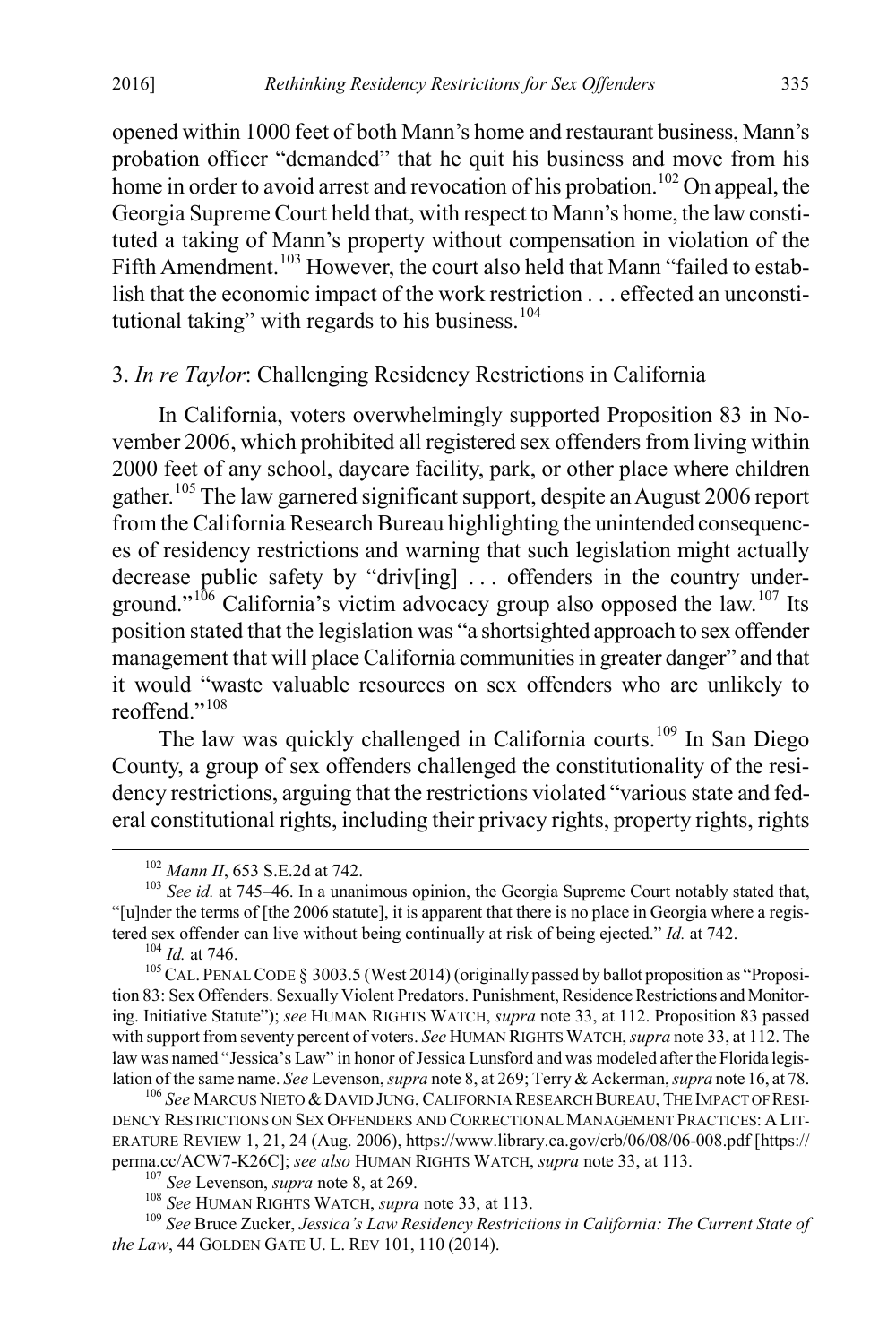to intrastate travel, and substantive due process rights."<sup>[110](#page-18-0)</sup> After an evidentiary hearing, the San Diego Superior Court held that the residency restriction "was 'unconstitutionally "unreasonable"' as applied . . . because it violated petitioners' right to intrastate travel, their right to establish a home, and their right to privacy and was not narrowly drawn and specifically tailored to the individual circumstances of each sex offender parolee."[111](#page-18-1) Throughout the proceedings, the court also found that the residency restriction prevented sex offender parolees from living in "[ninety-seven percent] of the existing rental property that would otherwise be available to [them]."<sup>[112](#page-18-2)</sup>

The state appealed the trial court's decision, which was affirmed by Cali-fornia's Fourth District Court of Appeals.<sup>[113](#page-18-3)</sup> The Supreme Court of California also affirmed the judgment and stated in its opinion that residency restrictions "bear[] no rational relationship to advancing the state's legitimate goal of protecting children" and cited increased homelessness and decreased access to "rehabilitative social services" among the many problems created by residency restrictions.[114](#page-18-4) Although California's Department of Corrections and Rehabilitation may still impose a residency restriction on individual offenders, if supported by the particular circumstances of the offender's case, blanket re-strictions imposed on all released offenders are now prohibited in the state.<sup>[115](#page-18-5)</sup>

# II. THE FALSE ASSUMPTIONS & REAL IMPACT OF RESIDENCY RESTRICTIONS

Residency restrictions for sex offenders have been justified over the years as a tool to increase public safety.<sup>[116](#page-18-6)</sup> By prohibiting known sex offenders from living within close proximity to places where children commonly congregate, proponents claim that an offender's opportunity and temptation to reoffend

Detective Jim Ryan, a supervisor in the San Diego Police Department's Sex Offender Registration Unit, testified to a dramatic increase in the number of sex offender parolees who registered as transient with his department in the two years after the law took effect. The trial court specifically found that blanket enforcement of the residency restrictions in the County has "result[ed] in large groups of parolees having to sleep in alleys and riverbeds, a circumstance that did not exist prior to Jessica's Law."

<span id="page-18-6"></span><span id="page-18-5"></span>

*Id.* at 881.

<span id="page-18-0"></span> <sup>110</sup> *In re* Taylor, 147 Cal. Rptr. 3d 64, 67 (2012), *review granted and opinion superseded*, 290

<span id="page-18-4"></span><span id="page-18-3"></span><span id="page-18-2"></span><span id="page-18-1"></span><sup>&</sup>lt;sup>111</sup> See id.<br><sup>112</sup> Id. at 75.<br><sup>113</sup> Id. at 84.<br><sup>114</sup> In re Taylor, 343 P.3d at 869. In its opinion, the court discusses the "disturbing" results of blanket enforcement of residency restrictions:

<sup>&</sup>lt;sup>116</sup> See Terry & Ackerman, *supra* note 16, at 88; Levenson & Cotter, *supra* note 1, at 169.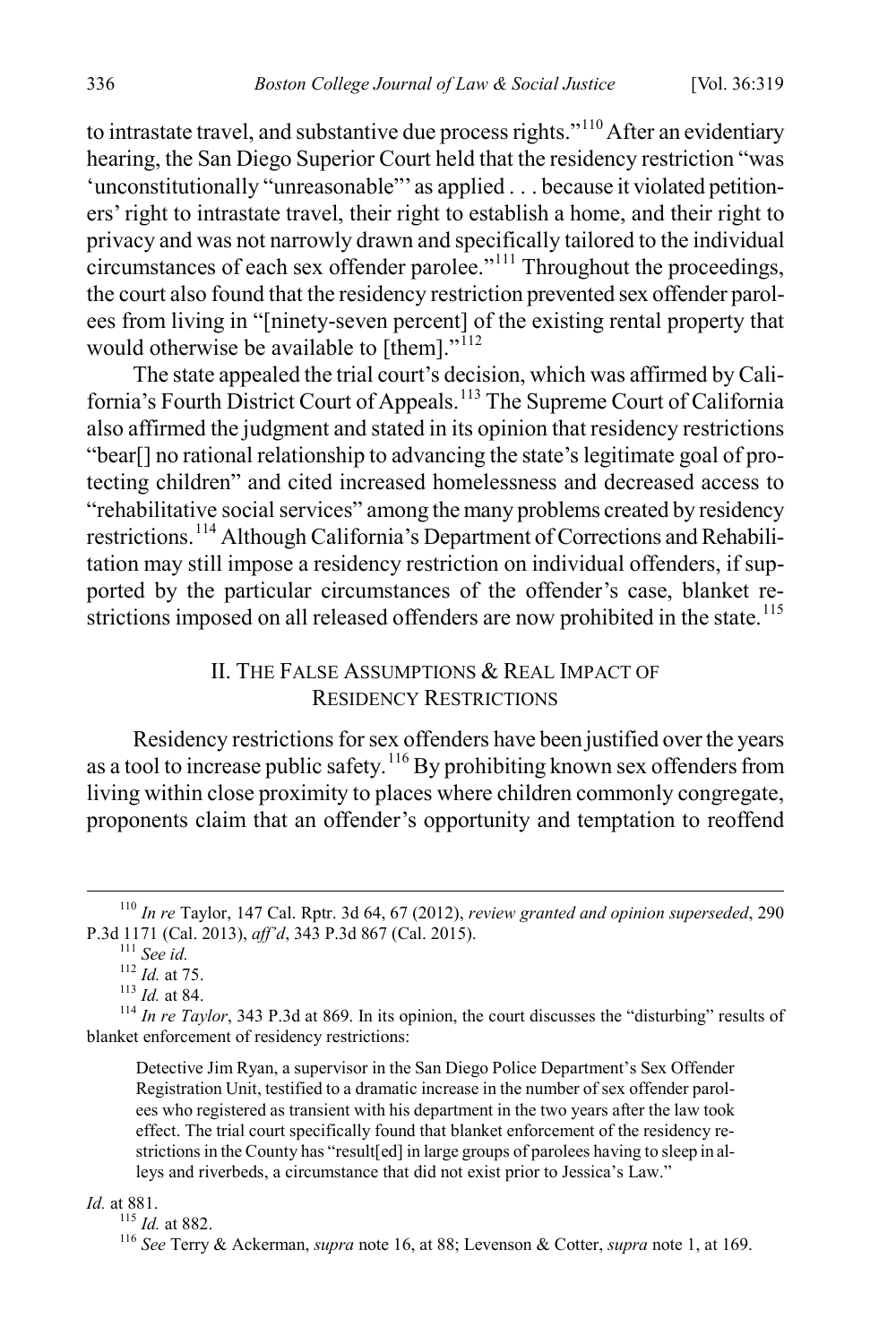will be reduced, in turn protecting children from such offenders.<sup>[117](#page-19-0)</sup>As residency restrictions have been implemented and applied, however, there is an emerging recognition that the goal of public safety is not being accomplished through these means.<sup>[118](#page-19-1)</sup> This failure can be attributed to two myths heavily underlying sex offender policies: the myth of "stranger danger" and the myth that sex offender recidivism is inevitable.<sup>[119](#page-19-2)</sup>

#### *A. False Assumptions & Myths*

Although the intentions motivating the passage of sex offender legislation and residency restrictions may be commendable, there is a lack of empirical data supporting the effectiveness of such legislation.<sup>[120](#page-19-3)</sup> Primarily, the core contention that child sex abuse is perpetrated at the hands of strangers has repeat-edly been disproven.<sup>[121](#page-19-4)</sup> Rather, "sexual violence against children . . . is over-whelmingly perpetrated by family members or acquaintances."<sup>[122](#page-19-5)</sup> According to a 2000 U.S. Department of Justice study, thirty-four percent of juvenile sexual abuse victims are molested by a family member and fifty-nine percent are mo-lested by close acquaintances.<sup>[123](#page-19-6)</sup> Thus, in this study, only seven percent of child sexual assault perpetrators were strangers to their victims.<sup>[124](#page-19-7)</sup> The considerable amount of research in this area has reliably dispelled the myth of "stranger-danger," which has long served as a basis for sex offender legislation  $12\overline{5}$ 

<span id="page-19-8"></span><span id="page-19-7"></span><sup>124</sup> Id. at 10.<br><sup>125</sup> *See* Daniel M. Sprague et al., Council of State Gov'ts, Zoned Out: States Consid-ER RESIDENCY RESTRICTIONS FOR SEX OFFENDERS 1, 6 (2008), http://www.csg.org/knowledge center/docs/pubsafety/ZonedOut.pdf [http://perma.cc/CEU4-9JVB] (noting a 1997 Bureau of Justice Statistics study that found "approximately 75 percent of all sexual assault victimizations are committed by an individual known to the victim" and, in ninety percent of rape cases with a victim under twelve years old, the offender was known to the victim); Merriam, *supra* note 42, at 4 (stating that "[a]bout 93 percent of victims of sex offenders know the perpetrator" and that the myth of "strangerdanger" is the "most common misperception" about sex offenders); NIETO & JUNG, *supra* note 106, at 24 (finding that, although most high-profile child sexual assault cases involve a stranger assailant, statistical research from the U.S. Department of Justice has consistently demonstrated that this is not the norm). It is important to note, however, that such statistics are limited by the fact that they do not—and cannot—take into account unreported incidents of sexual abuse on minors. *See* JOHN Q. LAFOND, PREVENTING SEXUAL VIOLENCE: HOW SOCIETY SHOULD COPE WITH SEX OFFENDERS 16 (2005).

<span id="page-19-1"></span><span id="page-19-0"></span><sup>&</sup>lt;sup>117</sup> See Terry & Ackerman, *supra* note 16, at 88; HUMAN RIGHTS WATCH, *supra* note 33, at 4.<br><sup>118</sup> See Levenson, *supra* note 8, at 278; HUMAN RIGHTS WATCH, *supra* note 33, at 4.<br><sup>119</sup> See Levenson, *supra* note 8, at 2

<span id="page-19-6"></span><span id="page-19-5"></span><span id="page-19-4"></span><span id="page-19-3"></span><span id="page-19-2"></span>DREN AS REPORTED TO LAW ENFORCEMENT: VICTIM,INCIDENT, AND OFFENDER CHARACTERISTICS 10 (July 2000), http://www.bjs.gov/content/pub/pdf/saycrle.pdf [https://perma.cc/2SU7-NQUQ]. The study defined juveniles as eighteen years or younger at the time of the crime. *Id.* at 2.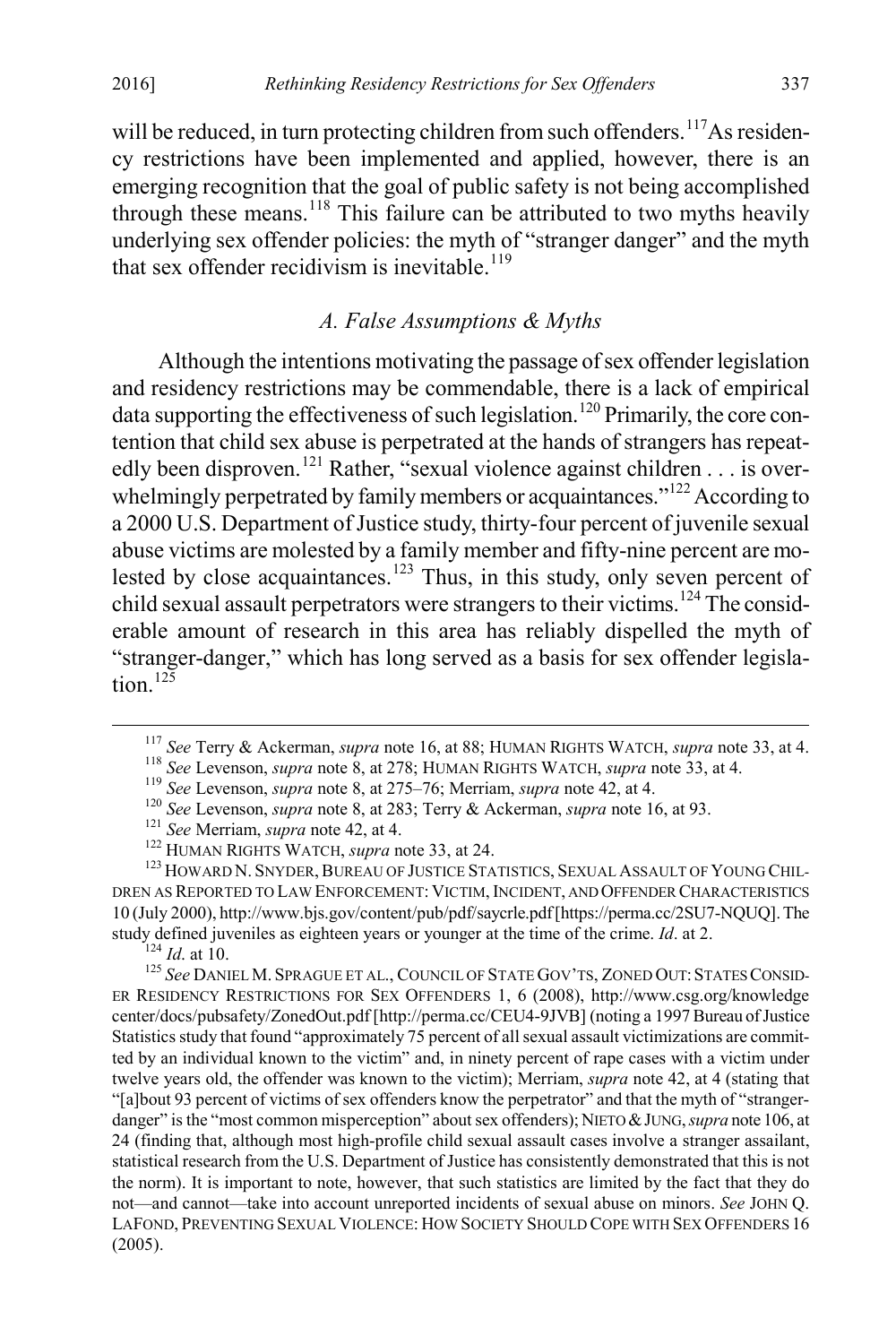Likewise, the perception of the effectiveness of residency restriction laws lacks a basis in empirical data.<sup>[126](#page-20-0)</sup> Residency restrictions are not only rooted in the concept of "stranger-danger," but also in the widely accepted notion that sex offenders have a high probability of recidivism.<sup>[127](#page-20-1)</sup> Given these complementary perceptions, which lack empirical support, it is believed that potential victims of sexual abuse are best protected by preventing sex offenders from residing in areas that easily allow access to children, thereby reducing oppor-tunities to recidivate.<sup>[128](#page-20-2)</sup> Although researchers in this area acknowledge that "official recidivism rates do underestimate true offense rates," there is a broad range of research that concludes that recidivism of sex offenders is not nearly as high as the public has been made to believe.<sup>[129](#page-20-3)</sup>

For example, a U.S. Department of Justice study released in 2003 found that only 3.3 percent of released child molesters were rearrested within three years for another sex crime against a child.<sup>[130](#page-20-4)</sup> An additional study, described in 2007 by Human Rights Watch as "the most comprehensive study of sex offender recidivism to date," found a slightly higher recidivism rate, concluding that within four to six years of release, "child molesters" had a recidivism rate of thirteen percent.<sup>[131](#page-20-5)</sup> Given the exaggerated assumptions regarding recidivism rates, residency restrictions not only fail to successfully accomplish the goals they purport to serve, but also have led to a plethora of unintended conse-

<span id="page-20-0"></span> <sup>126</sup> *See* Alissa R. Ackerman & Karen J. Terry, *Leaders in Sex Offender Research and Policy*, *in*  SEX OFFENDER LAWS: FAILED POLICIES, NEW DIRECTIONS,*supra* note 8, at 399, 411; JILL LEVEN-

<span id="page-20-1"></span>SON, A REPORT TO THE FLORIDA LEGISLATURE 2-3 (2005).<br><sup>127</sup> *See* HUMAN RIGHTS WATCH, *supra* note 33, at 4, 24–25; Levenson, *supra* note 8, at 274, 276.<br><sup>128</sup> *See* Levenson, *supra* note 8, at 277; Terry & Ackerman, *su* 

<span id="page-20-3"></span><span id="page-20-2"></span>Ackerman & Terry, *supra* note 126, at 411.<br><sup>130</sup> PATRICK A. LANGAN ET AL., BUREAU OF JUSTICE STATISTICS, RECIDIVISM OF SEX OFFEND-

<span id="page-20-4"></span>ERS RELEASED FROM PRISON IN 1994, 1, 31 (Nov. 2003), http://www.bjs.gov/content/pub/pdf/ rsorp94.pdf [http://perma.cc/NP5F-HYTV].<br><sup>131</sup> ANDREW J.R. HARRIS & R. KARL HANSON, PUB. SAFETY AND EMERGENCY PREPAREDNESS

<span id="page-20-5"></span>CANADA, SEX OFFENDER RECIDIVISM:ASIMPLE QUESTION 7 (2004), https://www.publicsafety.gc.ca/ cnt/rsrcs/pblctns/sx-ffndr-rcdvsm/index-en.aspx [https://perma.cc/M4EU-R6CB]; *see* HUMAN RIGHTS WATCH, *supra* note 33, at 26–27. Despite the difficulties in determining actual recidivism rates, and data that suggests recidivism rates of sex offenders are far lower than assumed, the media and legislators have consistently justified sex offender legislation on the basis of high recidivism rates. *See* Levenson, *supra* note 8, at 272. For example, in 2006, New Hampshire's Attorney General Kelly Ayotte argued for stronger penalties for sex offenders and stated to lawmakers that "sex offenders are committing the same type of offense over and over." *Id*. Likewise, a California Assemblyman in 1997 stated to *The New York Times* that "[w]hat we're up against is the kind of criminal who, just as soon as he gets out of jail, will immediately commit this crime again at least ninety percent of the time." *Id.*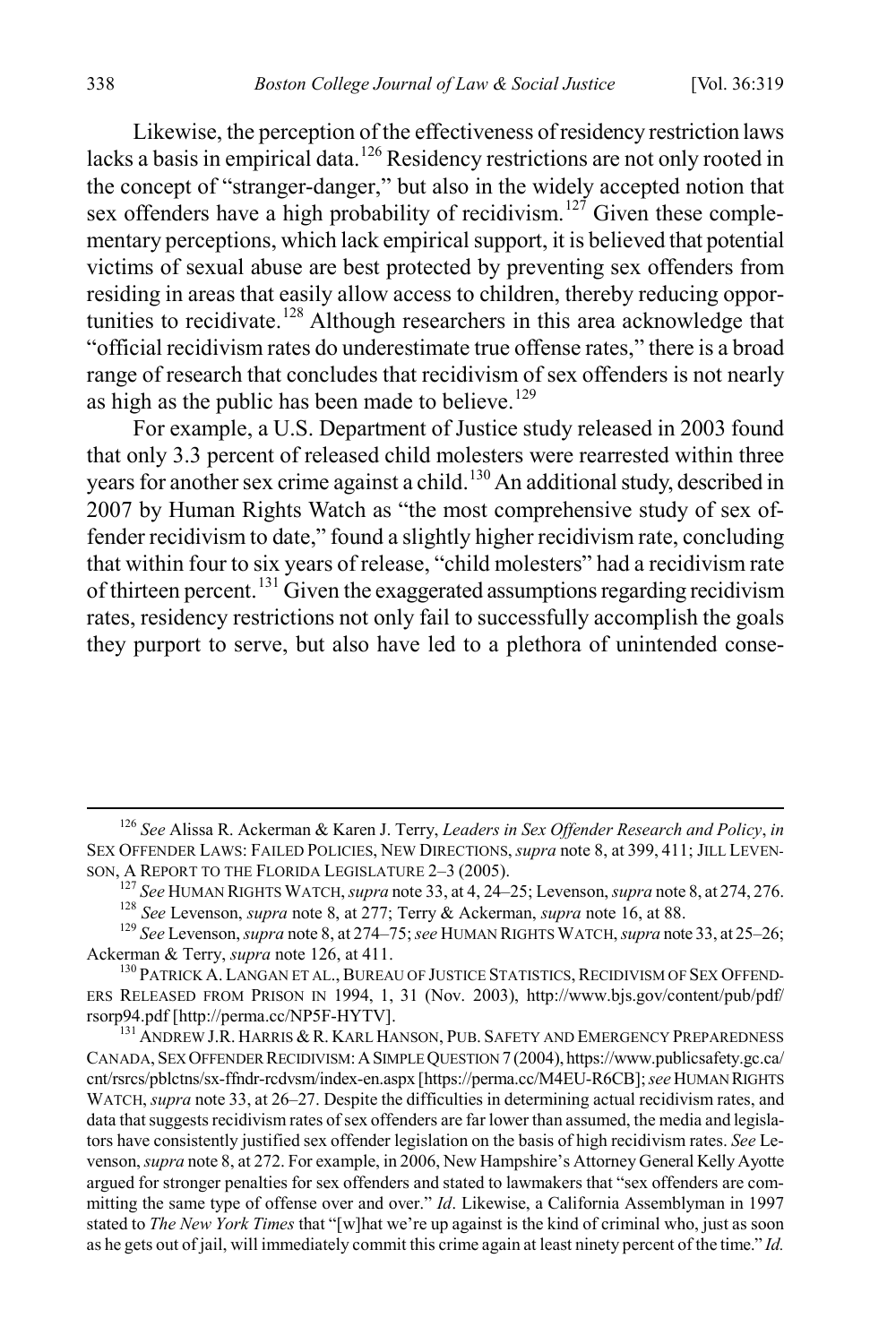quences.<sup>[132](#page-21-0)</sup> Nonetheless, residency restrictions have persisted and many sup-porters of these restrictions remain resolute in their positions.<sup>[133](#page-21-1)</sup>

#### *B. The Human Impact: Offenders*

Critics of residency restriction legislation have long noted that the one-sizefits-all approach in regards to sex offenders is problematic for a number of rea-sons.<sup>[134](#page-21-2)</sup> Representing a disconnect between purported goals and actual policy, most states that have enacted a statewide residency restriction for sex offenders apply the restriction to all offenders, regardless of the age of their victim.<sup>[135](#page-21-3)</sup>

Although there is limited research on the concrete impact such legislation has on the individuals it is applied to, the available data tells a story of signifi-cant burden.<sup>[136](#page-21-4)</sup> A 2005 survey of registered sex offenders in Fort Lauderdale and Tampa, Florida sought to gain a better understanding of how offenders perceive and are impacted by residency restriction legislation.<sup>[137](#page-21-5)</sup> The results indicated that twenty-five percent of respondents were unable to return to their homes following release from prison and fifty-seven percent reported that the restrictions made it difficult to find affordable housing.<sup>[138](#page-21-6)</sup> Notably, the participants of this survey were only subject to the 1000-foot buffer zone imposed by Florida's statewide residency restriction law.<sup>[139](#page-21-7)</sup> The study also solicited opin-ions from sex offenders about the effectiveness of residency restrictions.<sup>[140](#page-21-8)</sup> Among the responses were statements such as: (1) "The rule 'serves no purpose but to give some people the illusions of safety,'" (2) "If a person wants to offend, it doesn't matter how close he is to a convenient place to find kids," and (3) "I think that if someone wanted to offend, then they would do it at a place away from home."<sup>[141](#page-21-9)</sup> In sum, the study concluded that offenders felt as

<span id="page-21-0"></span> <sup>132</sup> *See* Levenson, *supra* note 8, at 278–83 (providing an overview of the unintended consequences of residency restrictions, including severely limited housing options, financial instability, and adverse psychological effects); see also infra notes 134–163 and accompanying text.<br>
<sup>133</sup> See Levenson, *supra* note 8, at 272; Levenson & Cotter, *supra* note 1, at 169.<br>
<sup>134</sup> See SPRAGUE ET AL., *supra* note 125, at 4; N

<span id="page-21-3"></span><span id="page-21-2"></span><span id="page-21-1"></span>that only four states—Illinois, Indiana, Iowa, and Tennessee—"limit their residency restriction laws to persons convicted of sex offenses involving child victims." *Id*. at 101 n.347. Additionally, Florida's statewide residency restriction applies only to offenders convicted of certain offenses against victims under age sixteen. FLA. STAT. § 775.215(2)(a) (2010 & Supp. 2012). Local level residency restrictions vary. *See* NIETO &JUNG, *supra* note 106, at 21. For example, Miami-Dade County's Book Ordinance applies only to sex offenders convicted of certain crimes against a victim less than sixteen years of

<span id="page-21-6"></span><span id="page-21-5"></span><span id="page-21-4"></span>age. *See supra* note 8 and accompanying text.<br><sup>136</sup> *See Jill S. Levenson & Andrea L. Hern, <i>Sex Offender Residence Restrictions: Unintended*<br>*Consequences & Community Reentry, 9 JUST. RES. & POL'Y 59, 63 (2007).* 

<sup>&</sup>lt;sup>137</sup> See Levenson & Cotter, *supra* note 1, at 168, 170.<br><sup>138</sup> Id. at 173.<br><sup>139</sup> See id. at 171.<br><sup>140</sup> See id. at 170.<br><sup>141</sup> Id. at 174.

<span id="page-21-8"></span><span id="page-21-7"></span>

<span id="page-21-9"></span>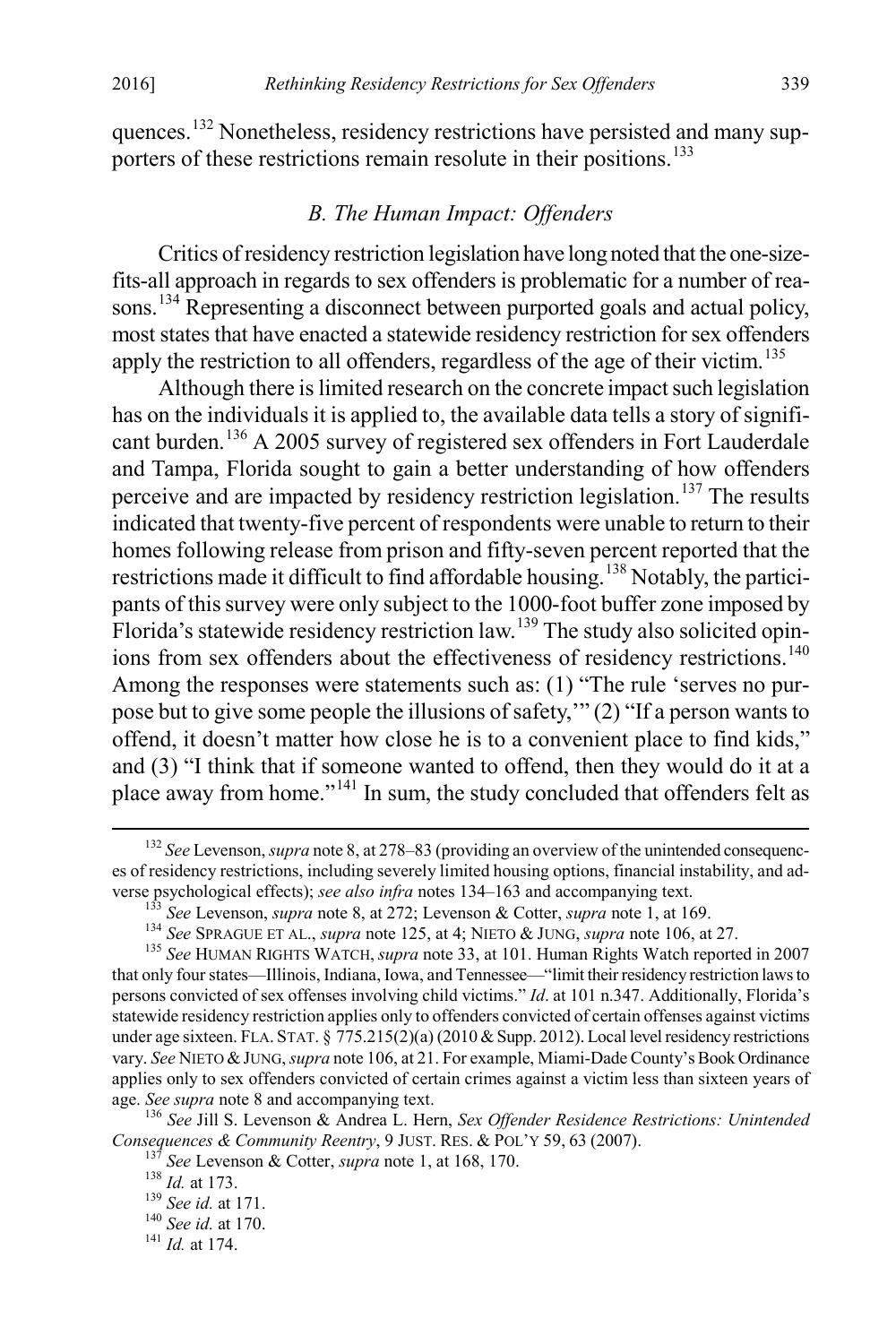though "housing restrictions increased isolation, created financial and emotional hardship, and led to decreased stability." $142$ 

These conclusions have been reiterated in other studies as well.<sup>[143](#page-22-1)</sup> A study published in 2008 evaluated sex offender recidivism among Minnesota offenders and found that, when sex offender recidivists directly establish contact with their victims, "it was often more than a mile away from where they lived," and that, "[o]f the few offenders who directly contacted a juvenile victim within close proximity to their residence, none did so near a school, park, playground, or other locations included in residential restriction laws."<sup>[144](#page-22-2)</sup>

An additional 2006 study conducted in Orange County, Florida sought to demonstrate the expansive reach of residency restriction buffer zones.<sup>[145](#page-22-3)</sup> The study found that 95.2% of "potentially available properties" in the county were off limits under a 1000-foot residency restriction.<sup>[146](#page-22-4)</sup> Under a 2500-foot restriction—the same buffer zone limitation that the plaintiffs in *Doe v. Miami-Dade County* are subject to—that percentage increased to 99.7%.<sup>[147](#page-22-5)</sup> This study provides an example of just how severely residency restrictions can decrease housing options for sex offenders, particularly in a metropolitan area.<sup>[148](#page-22-6)</sup> The same study also found, unsurprisingly, that school bus stops are the most re-strictive category.<sup>[149](#page-22-7)</sup> The results demonstrated that a 1000-foot buffer zone that includes school bus stops as a restricted locale is, in effect, *more* restrictive than a 2000-foot buffer zone around only schools and childcare facilities.<sup>[150](#page-22-8)</sup>

<span id="page-22-1"></span><span id="page-22-0"></span><sup>&</sup>lt;sup>142</sup> *Id.* at 175.<br><sup>143</sup> *See* Grant Duwe et al., *Does Residential Proximity Matter? A Geographic Analysis of Sex Offense Recidivism, 35(4) CRIM. JUST. & BEHAV. 484, 500 (2008).* 

<span id="page-22-2"></span> $^{144}$  *Id.* The study concluded that "not one of the 224 sex offenses would have likely been prevented by residency restrictions," and thus, "the findings from this study provide little support for the notion that such restrictions would significantly reduce sexual recidivism." *Id.* at 484.

<span id="page-22-3"></span><sup>&</sup>lt;sup>145</sup> See Paul A. Zandbergen & Timothy C. Hart, *Reducing Housing Options for Convicted Sex Offenders: Investigating the Impact of Residency Restriction Laws Using GIS*, 8 JUST.RES. &POL'Y 1, 1 (2006).<br> $\frac{146}{146}$  *Id.* at 15.

<span id="page-22-8"></span><span id="page-22-7"></span><span id="page-22-6"></span><span id="page-22-5"></span><span id="page-22-4"></span><sup>&</sup>lt;sup>147</sup> *Id.*; see Amended Complaint, *supra* note 2, at 1.<br><sup>148</sup> *See Zandbergen & Hart, supra* note 145, at 15.<br><sup>149</sup> *See id.* at 20. Studies in other states have also demonstrated the significant reach of residency <sup>150</sup> restrictions:

<sup>[</sup>Ninety-three] percent of residential territory in Newark, New Jersey, is located within 2,500 feet of a school, and in Camden, New Jersey, 80 percent of residents live within 2,500 feet of schools, parks, or day care centers. In four major metropolitan areas of South Carolina, 45 percent of housing is within a 1,000 feet [sic] of schools or day care centers, and in Omaha, Nebraska, 79 percent of all residential parcels are within 2,000 feet. In Columbus, Ohio, 60 percent of residential dwellings are within a 1,000-foot buffer.

Jill S. Levenson, *Restricting Sex Offender Residences: Policy Implications*, 36 HUM. RTS. 21, 22 (2009).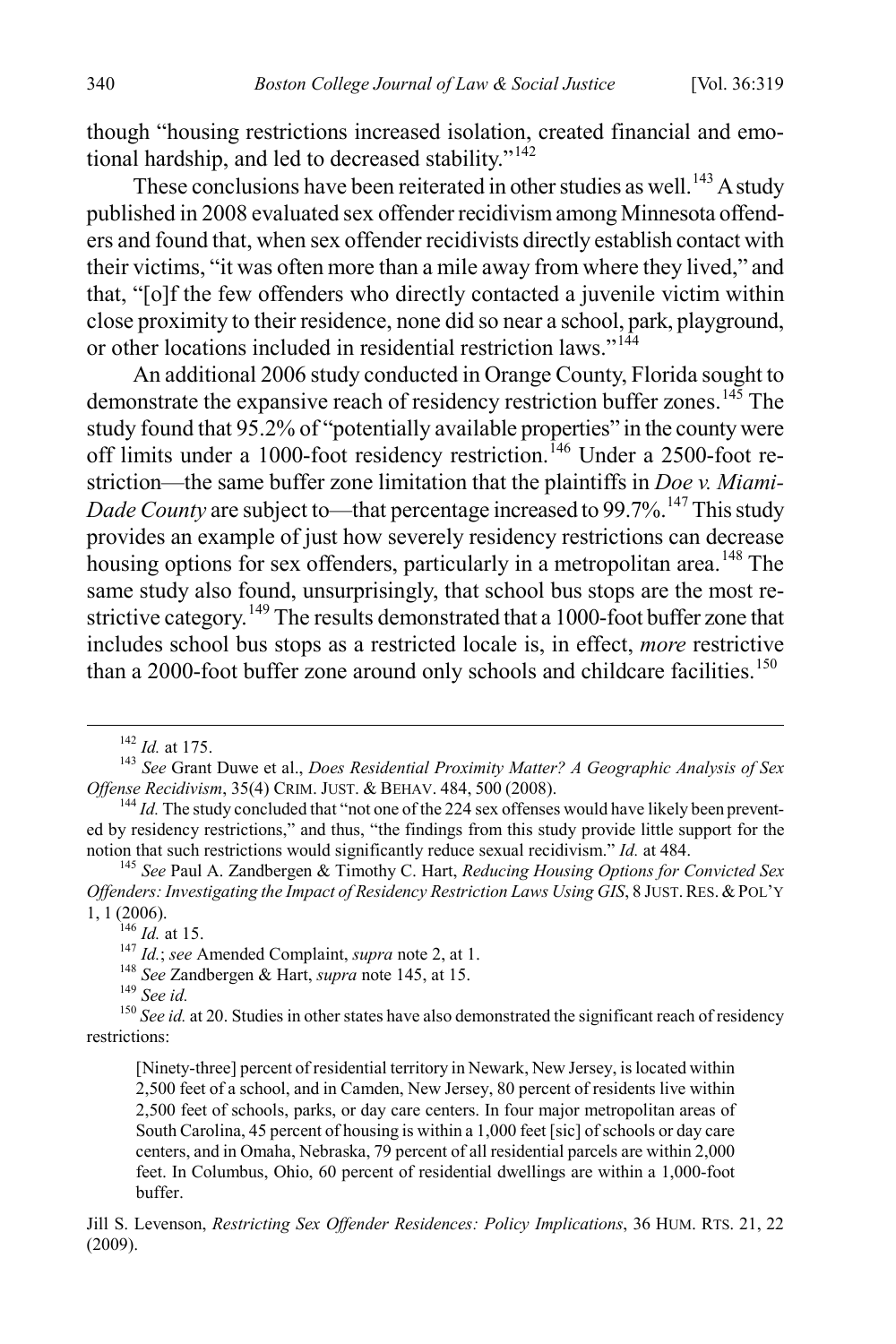A 2004 Colorado study further reinforced the ineffectiveness of residency restrictions as a tool for sex offender management.<sup>[151](#page-23-0)</sup> The study, performed by the Colorado Division of Criminal Justice, concluded that residency restrictions "may not deter the sex offender from re-offending and should not be considered as a method to control . . . recidivism."[152](#page-23-1) Further, the study found that offenders who had a positive support system in place had "significantly lower numbers of [probation] violations."<sup>[153](#page-23-2)</sup>

Research describing the unintended consequences of residency restrictions and expressing skepticism of their effectiveness is not hard to come by.[154](#page-23-3) What is often missing from the conversation, however, is a discussion about what actually *does* work to accomplish the goals of increasing public safety and reducing recidivism rates.<sup>155</sup> Although early studies failed to support the idea that sex offender treatment resulted in lower recidivism rates, re-cent research has been more promising.<sup>[156](#page-23-5)</sup> Results from a number of studies have concluded that recidivism rates are indeed lower among sex offenders who receive treatment, as compared to those who do not receive treatment.<sup>[157](#page-23-6)</sup>

<span id="page-23-2"></span><span id="page-23-1"></span>Restrictions%201.pdf [https://perma.cc/QE7S-K755].<br><sup>152</sup> *Id.* <sup>153</sup> *Id.* at 5. <sup>154</sup> *See* Levenson, *supra* note 8, at 276–81; Meloy et al., *supra* note 43, at 212–13; IOWA CNTY.<br>ATTORNEYS ASS'N, *supra* note 97, at 1.

<span id="page-23-4"></span><span id="page-23-3"></span><sup>155</sup> See HUMAN RIGHTS WATCH, *supra* note 33, at 33 (noting that the Center for Sex Offender Management has expressed concern that, "the current emphasis on registration, community notification laws, and residency restrictions for individuals who have been convicted of sex offenses 'has begun to overshadow the important role of treatment in sex offender management efforts'"). <sup>156</sup> *See* Williams, *supra* note 43, at 47; R. Karl Hanson et al., *First Report of the Collaborative* 

<span id="page-23-5"></span>*Outcome Data Project on the Effectiveness of Psychological Treatment for Sex Offenders*, 14 SEXUAL ABUSE: A J. OF RES. & TREATMENT 169, 186 (2002) (explaining some of the issues associated with studying sex offender treatment programs, including overall low recidivism rates among sex offenders, which makes a statistically significant study difficult to conduct). Criminal Justice professor Francis Williams provides a succinct overview of common treatments for sex offenders:

Types of treatment that have been shown to have success come in two categories, biological . . . and psychological. Biological approaches focus on reducing sex drive . . . [and] the aim is to decrease or eliminate sex drive . . . . Psychological approaches attempt to change offenders by modifying their behaviors. These approaches include behavioral, cognitive, and psychodynamic interventions. Behavioral therapy assumes that people are conditioned by learning to act in certain ways, and that behavior can also be unlearned with appropriate behaviors replacing deviant behaviors . . . . With pedophiles, the idea is to eliminate the sexual desire for children and direct it appropriately.

<span id="page-23-6"></span>Williams, *supra* note 43, at 49.<br><sup>157</sup> Hanson et al., *supra* note 156, at 186. The treatments referred to in this study were psychological. *Id.* at 169. This study relied upon meta-analysis in order to produce a more statistically significant result. *Id.* at 170. Meta-analysis allows researchers "to integrate many separate studies on [a] question into a single study. This practice allows [researchers] to draw general conclusions on [a]

<span id="page-23-0"></span> <sup>151</sup> *See* COLO. DEP'T OF PUB. SAFETY DIV. OF CRIMINAL JUSTICE SEX OFFENDER MGMT. BOARD, REPORT ON SAFETY ISSUES RAISED BY LIVING ARRANGEMENTS FOR AND LOCATION OF SEX OFFENDERS IN THE COMMUNITY 4 (Mar. 15, 2004), http://www.csom.org/pubs/CO%20Residence%20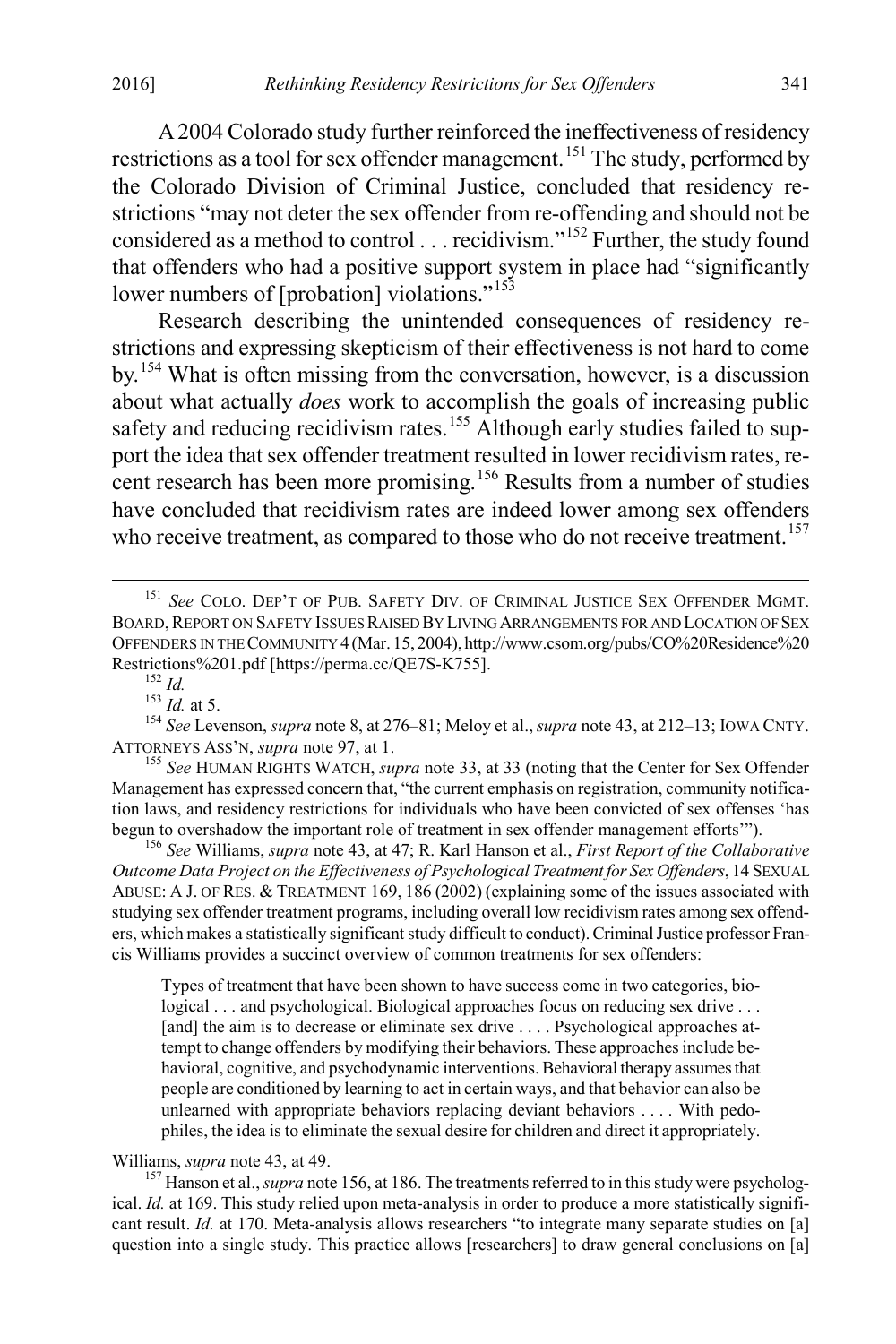Further, research indicates that "[s]ocial stability and support increase the likelihood of successful reintegration for criminal offenders," and recidivism rates are lower among those who have a positive support system in their lives.<sup>[158](#page-24-0)</sup> These findings, coupled with the immense negative consequences experienced by those subject to residency restrictions, suggest that there is significant room for improvement in how released sex offenders are managed.<sup>[159](#page-24-1)</sup>

Residency restrictions undeniably hindered the plaintiffs' successful reintegration in *Doe v. Miami-Dade County.* [160](#page-24-2) "John Doe #1" was unable to continue living at his sister's home.<sup>161</sup> "John Doe  $#2$ ," prohibited from residing with his aunt, was unable to find otherwise affordable housing.<sup>[162](#page-24-4)</sup> As of 2014, "John Doe #3" was employed, yet unable to find affordable housing that was in compliance with the Book Ordinance.<sup>[163](#page-24-5)</sup> Although the goals of residency restriction legislation are well intentioned, the existing literature and research increasingly urges a need for reform.<sup>[164](#page-24-6)</sup> The consequences of residency restrictions are substantial and real for those subject to their terms, whereas their efficacy is increasingly called into question.<sup>[165](#page-24-7)</sup>

#### *C. Sex Offender Legislation & Residency Restrictions in Practice*

Sex offender legislation and residency restrictions have not successfully embodied or accomplished the goals they were intended to serve.<sup>[166](#page-24-8)</sup> The experience in Iowa following passage of new sex offender legislation exemplifies the shortcomings of residency restrictions.<sup>[167](#page-24-9)</sup> In 2002, the Iowa Legislature passed a law prohibiting registered sex offenders whose victims were minors from living within 2000 feet of any school or childcare center.<sup>[168](#page-24-10)</sup> The law went into effect in 2005 after a host of legal challenges, and the negative repercus-

question by aggregating virtually all sound prior research." LAFOND, *supra* note 125, at 78. This particular study used meta-analysis to aggregate the results of forty-three studies, evaluating 9000 of-<br>fenders. Hanson et al., *supra* note 156, at 186.

<span id="page-24-1"></span><span id="page-24-0"></span><sup>&</sup>lt;sup>158</sup> Levenson, *supra* note 8, at 283; *see* COLO. DEP'T OF PUB. SAFETY, *supra* note 151, at 5.<br><sup>159</sup> See Levenson, *supra* note 8, at 285 (recommending more individualized treatment of released sex offenders which should, in part, seek to prevent opportunities to "easily cultivate relationships with children"); LAFOND, *supra* note 125, at 57, 81 (noting that, although more research is needed, "there *is* some basis for concluding that treatment can reduce sexual reoffending," and suggesting that sex offender legislation should more appropriately concentrate on dangerous sex offenders).

<span id="page-24-4"></span>

<span id="page-24-5"></span>

<span id="page-24-6"></span>

<span id="page-24-7"></span>

<span id="page-24-9"></span><span id="page-24-8"></span>

<span id="page-24-10"></span>

<span id="page-24-3"></span><span id="page-24-2"></span><sup>&</sup>lt;sup>160</sup> See Amended Complaint, *supra* note 2, at 3–6.<br><sup>161</sup> *Id.* at 3.<br><sup>162</sup> *Id.* at 5.<br><sup>163</sup> *Id.* at 6.<br><sup>164</sup> See supra notes 116–133 and accompanying text.<br><sup>165</sup> See supra notes 134–159 and accompanying text.<br><sup>165</sup> Se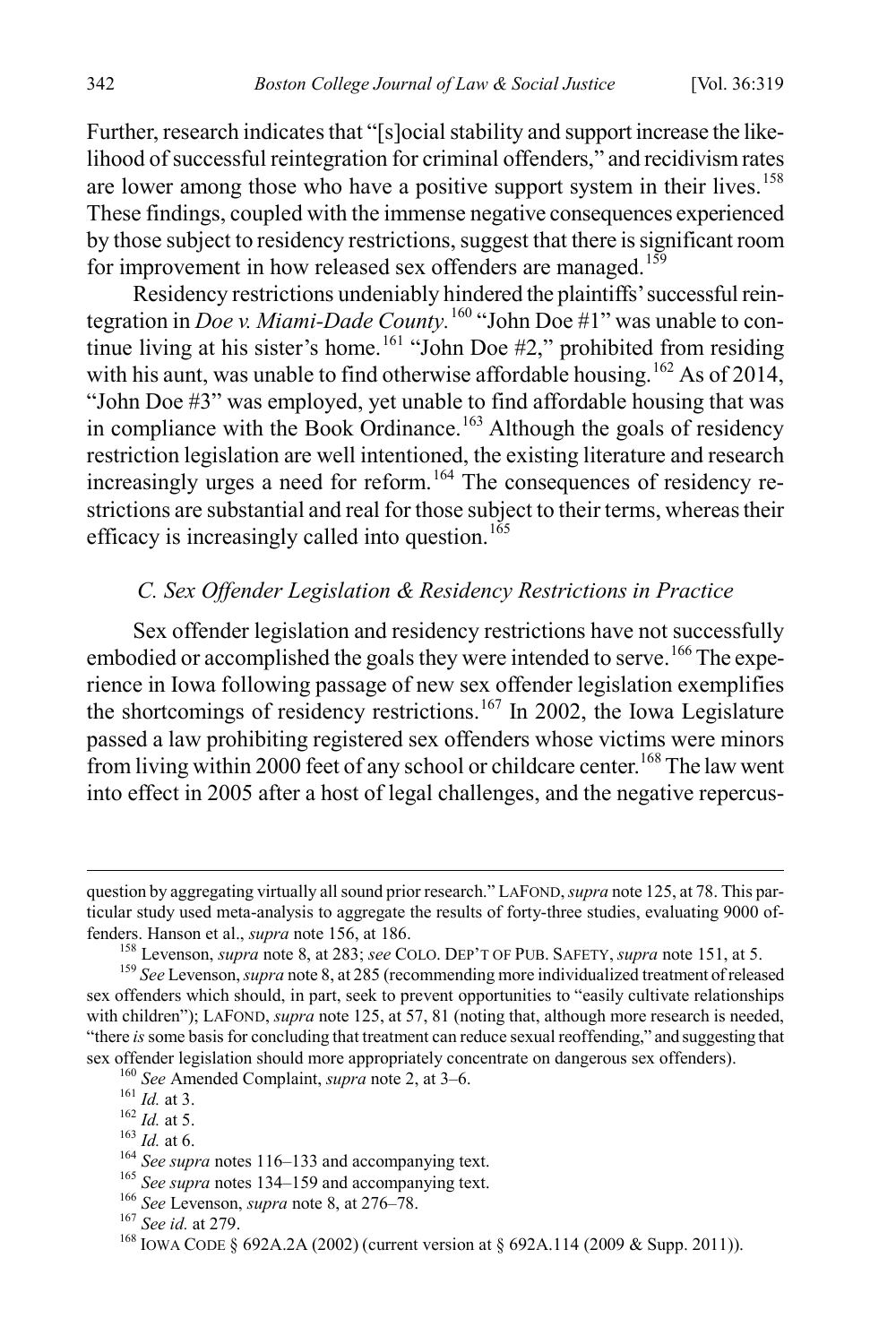sions were evident almost immediately.<sup>169</sup> Although many offenders were simply prevented from residing in entire communities, the more significant result was a considerable increase in the number of missing offenders.<sup>[170](#page-25-1)</sup> Within six months of the law's enactment, the number of registered sex offenders in the state who could not be located more than doubled.<sup>[171](#page-25-2)</sup> Because the law severely limited housing options for released offenders, many became "homeless or transient, making them more difficult to track and monitor."[172](#page-25-3) The fallout of the legislation was so inimical that it led the Iowa County Attorneys Association to issue a 2006 report calling for the law to be replaced by "more effec-tive measures that do not produce [these] negative consequences."<sup>[173](#page-25-4)</sup> One state legislator even stated that former legislative support for the residency re-strictions was "a mistake"<sup>[174](#page-25-5)</sup>

The unintended effects of residency restrictions are well documented.<sup>[175](#page-25-6)</sup> Limited housing options and homelessness are clear consequences, but residency restrictions also exacerbate issues offenders face in their processes of reintegration.<sup>[176](#page-25-7)</sup> Financial instability, emotional stress, unemployment, psychosocial stress, and relationship instability are among the many unfortunate, yet common, outcomes of residency restrictions.<sup>[177](#page-25-8)</sup>

The problems in Iowa have not gone unnoticed.<sup>[178](#page-25-9)</sup> In part due to the perceived failure of Iowa's residency restriction legislation, the Kansas Legislature in 2006 rejected a similar proposed statewide "buffer zone" law and also explicitly prohibited local municipalities from establishing their own local ordinances.[179](#page-25-10) This decision came after the Kansas Sex Offender Policy Board

<span id="page-25-8"></span><span id="page-25-7"></span><span id="page-25-6"></span><span id="page-25-5"></span><span id="page-25-4"></span>sequences of residency restrictions, identified by experts in the area, include "an increase in the likelihood of reoffending, public anxiety, retaliation, harassment, stigmatization, and retribution." *See* 

<span id="page-25-0"></span><sup>&</sup>lt;sup>169</sup> *See* Levenson, *supra* note 8, at 269, 279; HUMAN RIGHTS WATCH, *supra* note 33, at 104–05; IOWA CNTY. ATTORNEYS ASS'N, *supra* note 97, at 1–5.

<span id="page-25-2"></span><span id="page-25-1"></span><sup>&</sup>lt;sup>170</sup> *See* HUMAN RIGHTS WATCH, *supra* note 33, at 105. <sup>171</sup> Levenson, *supra* note 8, at 279. Some sources reported that the number of missing offenders more than tripled during this time period. *See* Monica Davey, *Iowa's Residency Rules Drive Sex Offenders Underground*, N.Y. TIMES (Mar. 15, 2006), http://www.nytimes.com/2006/03/15/national/15

<span id="page-25-3"></span><sup>&</sup>lt;sup>172</sup> Levenson, *supra* note 8, at 279.<br><sup>173</sup> IOWA CNTY. ATTORNEYS ASS'N, *supra* note 97, at 4–5.<br><sup>174</sup> See HUMAN RIGHTS WATCH, *supra* note 33, at 104.<br><sup>175</sup> See Levenson, *supra* note 126, at 5, 6; HUMAN RIGHTS WATCH,

<span id="page-25-9"></span><sup>&</sup>lt;sup>178</sup> *See* NIETO & JUNG, *supra* note 106, at 15; HUMAN RIGHTS WATCH, *supra* note 33, at 104–105.

<span id="page-25-10"></span><sup>&</sup>lt;sup>179</sup> KAN. STAT. ANN. § 22-4913 (2007 & Supp. 2015); Levenson, *supra* note 8, at 270; KAN. SEX OFFENDER POLICY BD., JAN. 8, 2007 REPORT 26, 28–29, 31 (2007), http://www.calcasa.org/wpcontent/uploads/2007/11/sopbreport.pdf[https://perma.cc/7Q3Z-CVJD](noting that the Kansas Sex Offender Policy Board's research included evaluating studies from various states, including Iowa and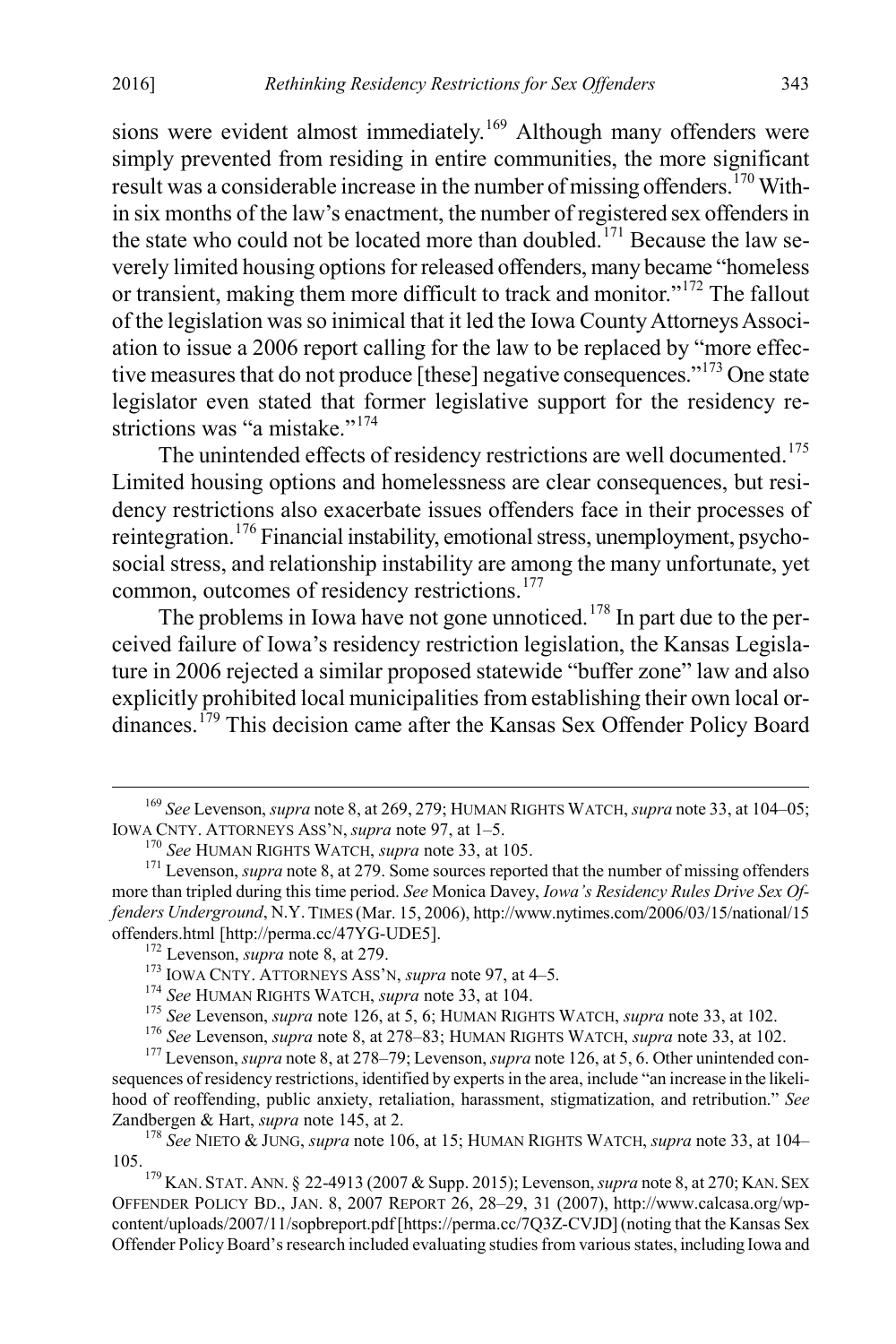submitted a report outlining that, although "residency restrictions are extremely popular with the general public," they do not, in fact, increase public safety and, rather, have led to a number of unwanted consequences in other states.<sup>[180](#page-26-0)</sup> The Kansas Legislature's solution is rather unique in that it not only prevents local level ordinances from being implemented, but was based upon a rational review of the available information about residency restrictions.<sup>[181](#page-26-1)</sup> This approach demonstrates that not all states are willing to enforce blanket residency restrictions, especially in light of the mounting evidence that their costs significantly outweigh any perceived benefits.

## III. INCORPORATING THE EMPIRICAL EVIDENCE TO CREATE MORE SENSIBLE POLICIES

The development and implementation of federal sex offender legislation is grounded in the notion that the tracking of released sex offenders is beneficial, and that the ability to notify communities of the presence of sex offenders contributes to an increase of awareness and public safety.<sup>[182](#page-26-2)</sup> Building upon these federally mandated registration systems are state and local level residen-cy restrictions that severely limit where sex offenders may reside.<sup>[183](#page-26-3)</sup> Since their inception, however, these policies have lacked a basis in empirical data and have not been shown to be effective.<sup>[184](#page-26-4)</sup>

Over time, the detrimental repercussions of residency restrictions have become clear and the need for reform is evident.<sup>[185](#page-26-5)</sup> Legislators and citizens alike should reject the continued enforcement of these policies, which are predicated on false data and thus ill-suited to accomplish their stated goals.<sup>[186](#page-26-6)</sup> Given the sensitive nature of child sexual assault, it would be overly idealistic to call for a total revocation of all residency restriction legislation.<sup>187</sup> More

the Iowa County Attorneys Association report and concluding that "sex offender residence restrictions have no demonstrated efficacy as a means of protecting public safety").

<span id="page-26-0"></span><sup>&</sup>lt;sup>180</sup> KAN. SEX OFFENDER POLICY BD., *supra* note 179, at 26, 28–29, 31. The Kansas governor and legislature created the Kansas Sex Offender Policy Board in 2006 for the purpose of researching policies and legislation "relating to the treatment, rehabilitation, reintegration and supervision of sex offenders." SPRAGUE ET AL., *supra* note 125, at 6–7. The January 2007 report was the result of a yearlong study, which culminated in its recommendations to the Kansas legislature. *Id.* at 7.<br><sup>181</sup> See Levenson, *supra* note 8, at 270.<br><sup>182</sup> See Jill Levenson, *Sex Offender Residency Restrictions Impede Safety Goals*, JUR

<span id="page-26-2"></span><span id="page-26-1"></span><sup>2012, 8:00</sup> AM), http://jurist.org/hotline/2012/02/jill-levenson-sexoffenders-residency.php [http://<br>perma.cc/PB4S-CFL3]; Terry & Ackerman, *supra* note 16, at 80.

<span id="page-26-7"></span><span id="page-26-6"></span><span id="page-26-5"></span><span id="page-26-4"></span><span id="page-26-3"></span><sup>&</sup>lt;sup>183</sup> See Levenson, *supra* note 150, at 21–22.<br><sup>184</sup> See Levenson, *supra* note 8, at 278.<br><sup>185</sup> See id. at 278–85.<br><sup>186</sup> See id. at 285; HUMAN RIGHTS WATCH, *supra* note 33, at 118.<br><sup>187</sup> See Nobels et al., *supra* note *Implications of Sex Offender Residency Ordinances in Texas and Beyond*, 41 TEX. TECH. L. REV. 1235, 1238 (2009); SPRAGUE ET AL., *supra* note 125, at 8 (noting that, "it is not good enough to simply tell communities not to enact residence restrictions").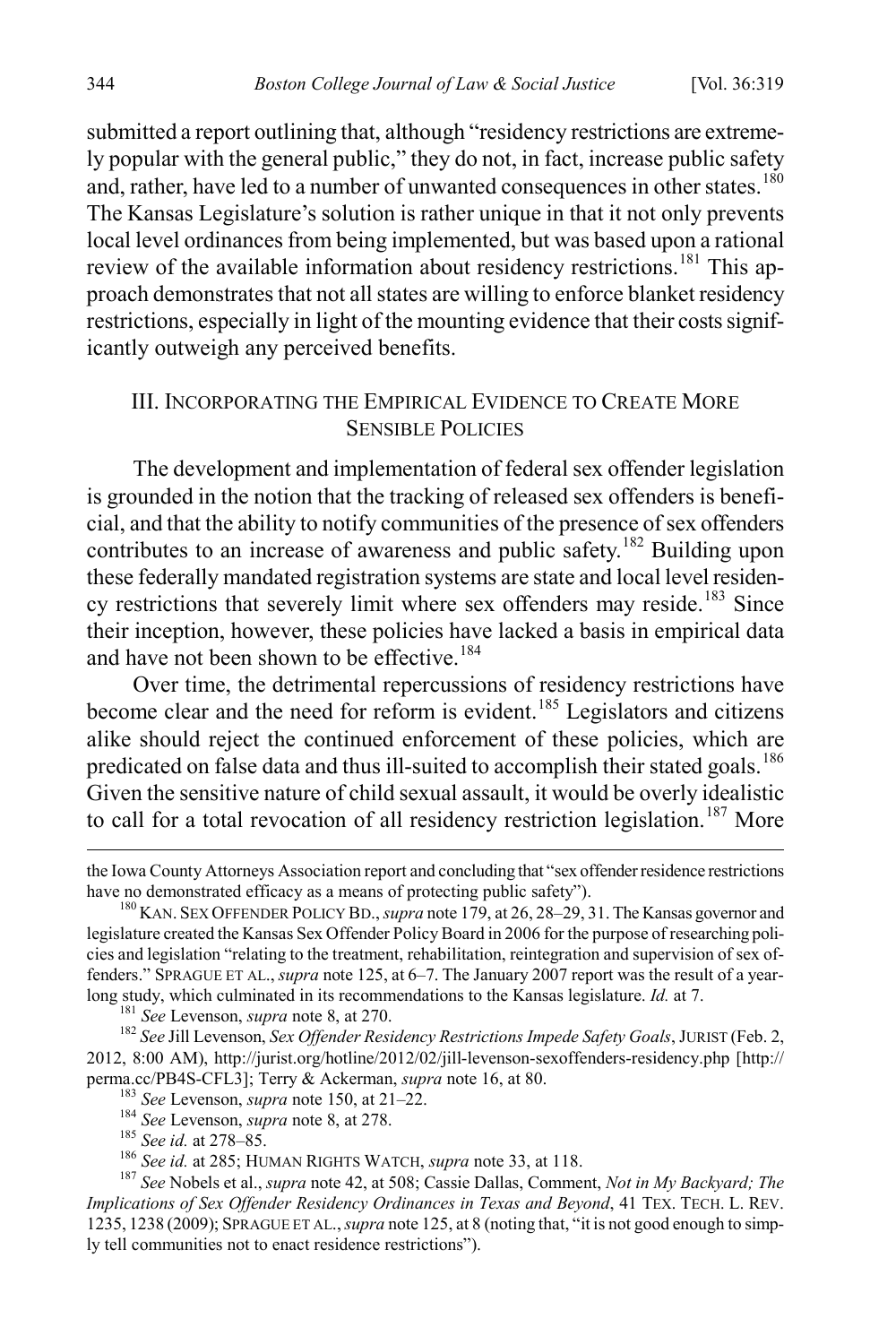effective and sensible policy is, however, both possible and preferable.<sup>188</sup> The practice of banishing sex offenders from living in large portions of any given community only compounds the problems faced by offenders seeking to rein-tegrate into society.<sup>[189](#page-27-1)</sup>

Such a multifaceted problem calls for a multifaceted solution.<sup>[190](#page-27-2)</sup> Sensible legislative reform should offer more individualized assessments before imposing residency restrictions, allow offenders to live with supportive family members, and provide the data and tools needed for offenders to reliably determine when a residence is off limits.<sup>[191](#page-27-3)</sup>

# *A. Alternatives to Blanket Restrictions*

Although residency restrictions continue to be implemented and enforced throughout the country, statewide restrictions do not exist across the board.<sup>[192](#page-27-4)</sup> There are multiple states that take a more individualized approach, rather than imposing blanket restrictions on all offenders.<sup>[193](#page-27-5)</sup> For example, in Texas, residency restrictions for registered sex offenders are determined on an individual, case-by-case basis by the Parole Board.[194](#page-27-6) Thus, the Parole Board can take into account whether an offender's victim was a child and make an individual determination regarding the necessity of restricting where an offender can re-side.<sup>[195](#page-27-7)</sup> However, municipalities are not prohibited from adopting their own local residency restrictions.<sup>[196](#page-27-8)</sup> Because of this, the efficacy of the progressive approach taken by the Texas legislature is difficult to evaluate.<sup>[197](#page-27-9)</sup>

<span id="page-27-8"></span><sup>196</sup> See Dallas, *supra* note 187, at 1265. In addition to Texas, New Jersey does not have a statewide residency restriction, yet more than one hundred municipalities in the state had local restrictions until 2009. *See* HUMAN RIGHTS WATCH, *supra* note 33, at 114; NIETO & JUNG, *supra* note 106, at 21. However, these local level ordinances were challenged in *G.H. v. Twp. of Galloway* (*Galloway I*), 951 A.2d 221, 223 (N.J. Super. Ct. App. Div. 2008). The plaintiff in the case was a twentyyear-old college freshman, who "had been adjudicated delinquent for an offense committed when he

<span id="page-27-9"></span><span id="page-27-0"></span> <sup>188</sup> *See* Levenson, *supra* note 8, at 285 ("Professionals and policymakers alike are encouraged to consider a range of options available for building safer communities and to endorse those that are most likely to achieve their stated goals while minimizing collateral consequences."); Merriam, *supra* note 42, at 12, 13 ("[R]esidential restrictions should be largely eliminated for most of sex offenders . . . . Residency restrictions will not stop an offender from victimizing a family member or acquaintance in their home ... and will not keep an offender from getting access to a stranger.").<br>
<sup>189</sup> *See* Levenson, *supra* note 182.<br>
<sup>190</sup> *See* Levenson, *supra* note 8, at 285; *see also supra* note 187 and accompanying

<span id="page-27-2"></span><span id="page-27-1"></span>

<span id="page-27-7"></span><span id="page-27-6"></span><span id="page-27-5"></span><span id="page-27-4"></span><span id="page-27-3"></span>Texas statute allows the Parole Board to establish a "child safety zone" for an offender. TEX. GOV'T CODE ANN. § 508.187(b)(1). The imposition of a "child safety zone" prevents an individual offender from "go[ing] in, on, or within a distance specified by the [Parole Board] of premises where children commonly gather, including a school, day-care facility, playground, public or private youth center, public swimming pool, or video arcade facility."  $Id.$  § 508.187(b)(1)(B).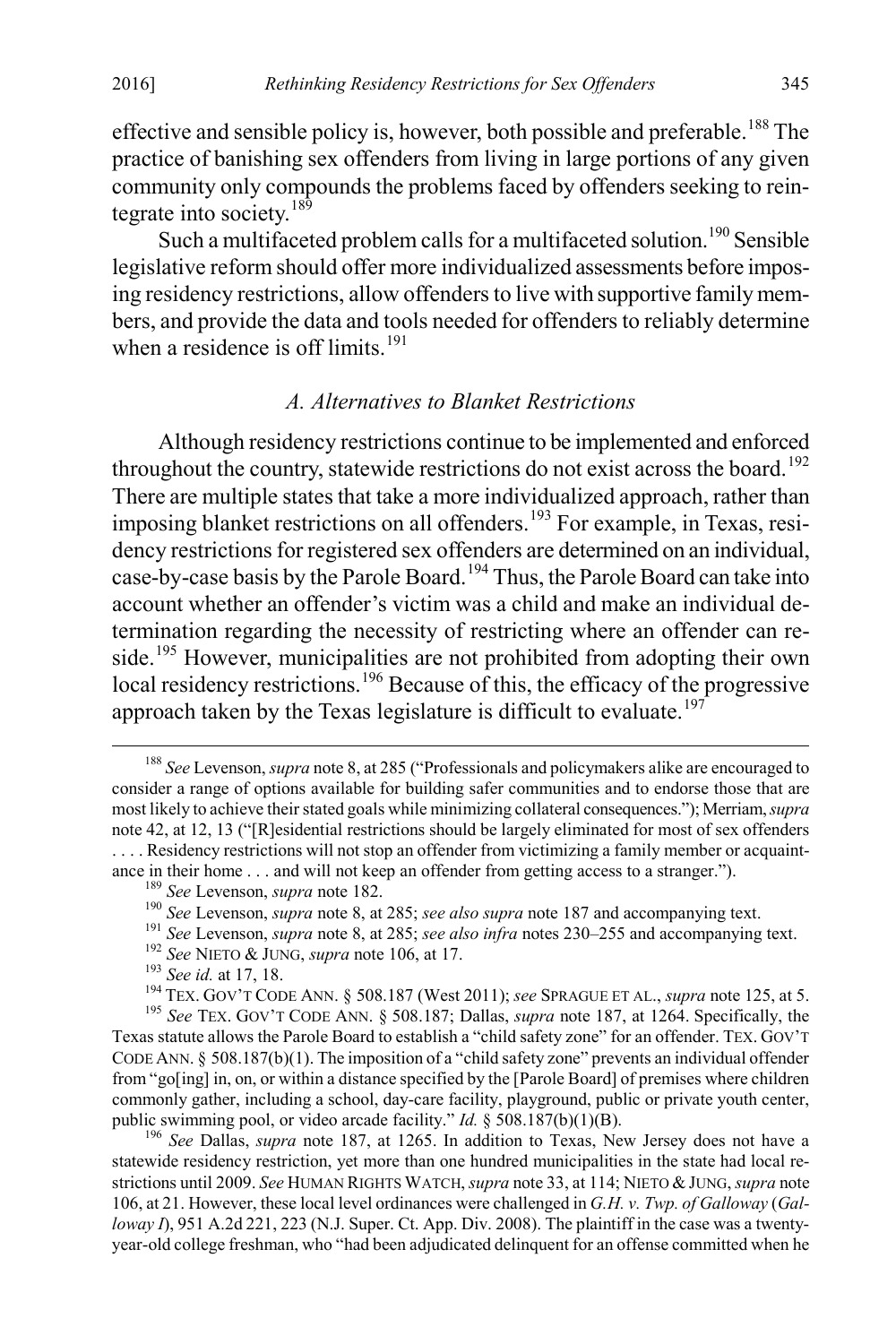Further, in Minnesota, the Parole Commissioner is responsible for determining if the highest risk offenders will be subject to a residency restriction as a condition of release.<sup>[198](#page-28-0)</sup> This more individualized approach, focusing on highrisk offenders, was implemented in Minnesota after the state legislature de-clined to pass a statewide residency restriction for all offenders.<sup>[199](#page-28-1)</sup> Minnesota's approach has been lauded as an "evidence-based practice[]" that more holistically assesses an offender's level of dangerousness and implements conditions of release accordingly.<sup>[200](#page-28-2)</sup>

Likewise, Oregon has taken a more sensible and individualized approach to sex offender management.<sup>[201](#page-28-3)</sup> Oregon's statute does not implement a strict residency restriction, but rather delegates power to its Department of Corrections to promulgate rules to regulate the residences of released sex offend-ers.<sup>[202](#page-28-4)</sup> The statute takes the position that the Department of Corrections "shall include in the rules . . . a general prohibition against allowing a sex offender to reside near locations where children are the primary occupants or users."<sup>[203](#page-28-5)</sup> Pursuant to this legislative mandate, the Oregon Administrative Rules (the "Rules") reiterate this policy and prohibit certain classes of sex offenders from living near locales where children congregate.<sup>[204](#page-28-6)</sup> What is unique about the Or-

<span id="page-28-0"></span>at 17.199 *See* NIETO & JUNG, *supra* note 106, at 18. The legislature decided not to enact a statewide

<span id="page-28-1"></span>restriction after reviewing the results of a study from the Minnesota Department of Corrections. *See*  Ackerman & Terry, *supra* note 126, at 411–12. The study analyzed 224 recidivists, released between 1990 and 2002, "who were reincarcerated for a sex crime prior to 2006." MINN. DEP'T OF CORR., RESIDENTIAL PROXIMITY & SEX OFFENSE RECIDIVISM IN MINNESOTA 1 (Apr. 2007), http://www. csom.org/pubs/MN%20Residence%20Restrictions\_04-07SexOffenderReport-Proximity%20MN.pdf [https://perma.cc/Y6D3-NZBE]. The study sought to determine whether residency restriction legislation would have affected these cases. *See id.* The study concluded that "not one of the 224 sex offenses would likely have been deterred by a residency restrictions law." *Id.* at 2.<br><sup>200</sup> *See* Ackerman & Terry, *supra* note 126, at 409; HUMAN RIGHTS WATCH, *supra* note 33, at 11.

<span id="page-28-2"></span>An additional 2007 study conducted by the Minnesota Department of Corrections found that sexual recidivism rates decreased between 1990 and 2002, suggesting that Minnesota's approach has been effective. *See* MINN. DEP'T OF CORR., SEX OFFENDER RECIDIVISM IN MINNESOTA 20 (2007); *see* 

<span id="page-28-3"></span>Ackerman & Terry, *supra* note 126, at 413.<br><sup>201</sup> *See* OR. REV. STAT. § 144.642 (2013); *see Justin Boyd, Comment, How to Stop a Predator: The Rush to Enact Mandatory Sex Offender Residency Restrictions and Why States Should Abstain, 86*<br>OR. L. REV. 219, 221 (2007).

<span id="page-28-6"></span><span id="page-28-5"></span><span id="page-28-4"></span><sup>202</sup> OR. REV. STAT. § 144.642.<br><sup>203</sup> *Id.* §144.642(1).<br><sup>204</sup> OR. ADMIN. R. 255-060-0009 (2012). Specifically, the rule states that "[a] sex offender classified as a sexually violent dangerous offender or a predatory sex offender may not reside near locations where children are the primary occupants or users." *Id.* Neither the rule nor the statute specify a par-

was fifteen years old" with a thirteen-year-old victim. *Id.* at 224. After moving into a college dormitory, he received notice requiring him to move out of the dorm within sixty days and find residency at least 2500 feet from his college campus, pursuant to a township ordinance. *See id.* The New Jersey Supreme Court held that the statewide Megan's Law preempted municipal level residency restrictions for sex offenders. G.H. v. Twp. of Galloway (Galloway II), 971 A.2d 401, 401 (N.J. 2009).<br><sup>197</sup> See Dallas, *supra* note 187, at 1268.<br><sup>198</sup> MINN. STAT. § 244.052(2)(e), (3)(k) (2012 & Supp. 2013); *see* NIETO & JUNG, *su*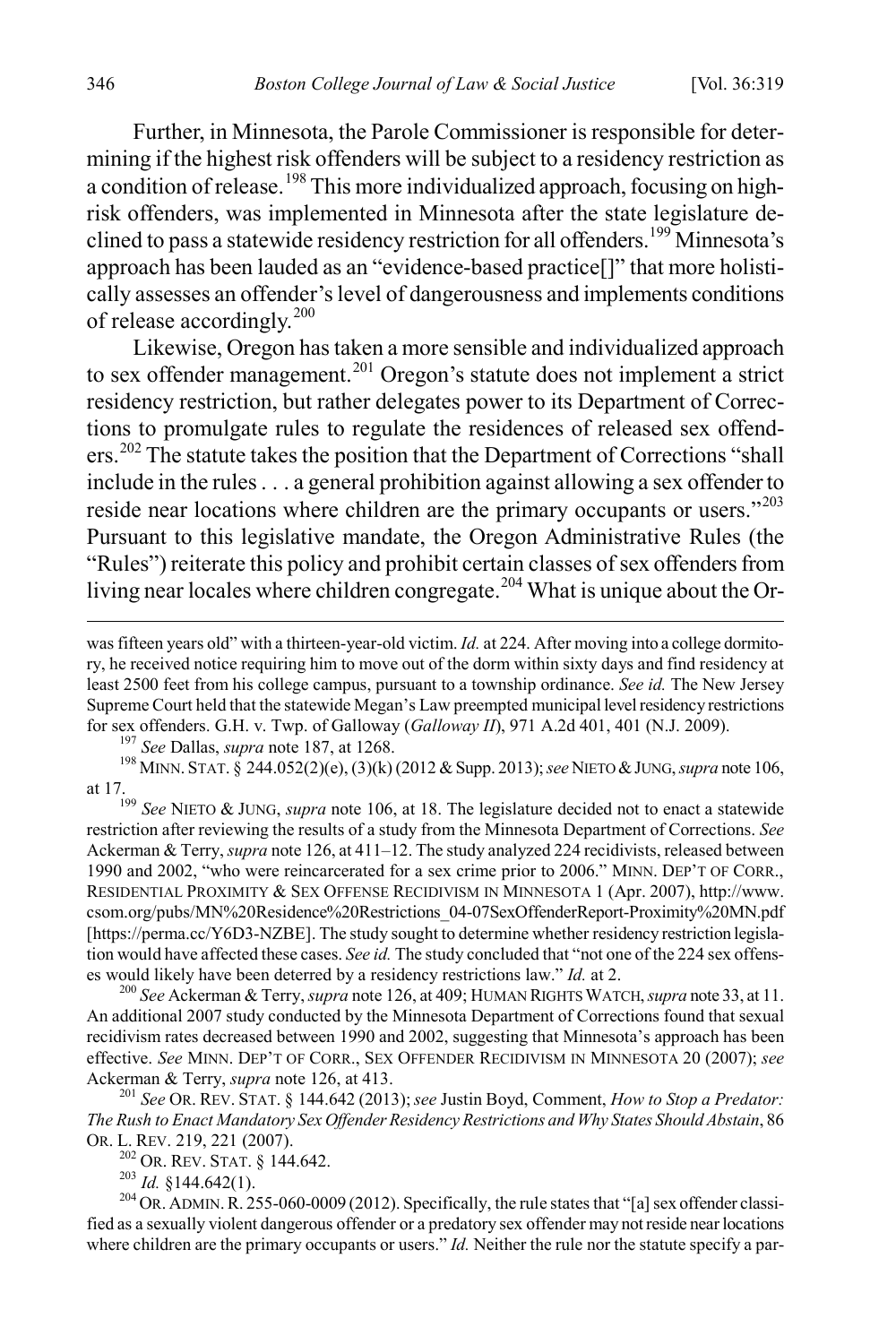egon approach, however, is that the Rules provide a number of exceptions that a parole or probation officer may take into account when determining if an of-fender's residence is compliant with the statute.<sup>[205](#page-29-0)</sup> A parole or probation officer has the authority to allow for an exception to the general rule when the interests of "public safety and the rehabilitation of the offender" can be better served.<sup>[206](#page-29-1)</sup> The Rules state:

In making this determination, the following factors *must* be considered:

- (a) Other residential placement options pose a higher risk to the community, or
- (b) An enhanced support system that endorses supervision goals and community safety efforts is available at this residence, or
- (c) Enhanced supervision monitoring will be in place (e.g. electronic supervision, curfew, live-in-care provider, along with community notification), or
- (d) The residence includes 24-hour case management, or
- (e) The offender is being released from prison unexpectedly and more suitable housing will be arranged as soon as possible. If any of these factors apply to the offender and the residence under review, an exception to the permanent residence prohibition *may* be allowed. $207$

This flexible rule maintains the general policy that sex offenders should not reside near locales where children congregate, yet allows for exceptions to ensure that offenders will not be forced into homelessness.<sup>[208](#page-29-3)</sup> This more individualized approach, along with those of Minnesota and Texas, make clear that alternatives to blanket, statewide restrictions exist, and that broad restrictions have not been thoughtlessly implemented by all states.<sup>[209](#page-29-4)</sup>

[A] sex offender resided in a home near a school and church. Although the community was enraged by the placement, the sex offender would have been homeless otherwise and perhaps would have fled elsewhere to find housing. Knowing the offenders location, law enforcement officers could effectively monitor his actions.

<span id="page-29-4"></span>

<span id="page-29-0"></span>ticular buffer zone area where sex offenders may not reside, nor do they include a list of prohibited locales. See OR. REV. STAT. § 144.642; OR. ADMIN. R. 255-060-0009.<br>
<sup>205</sup> See OR. ADMIN. R. 255-060-0009(3).<br>
<sup>206</sup> See id. (emphasis added).<br>
<sup>207</sup> See id. (emphasis added).<br>
<sup>208</sup> See id.; Boyd, *supra* note 201, at 243

<span id="page-29-3"></span><span id="page-29-2"></span><span id="page-29-1"></span>ing for parole officers to have broad discretion in approving residences. Boyd, *supra* note 201, at 243. As told by Darcey Baker, a former board member on the Board of Parole and Post-Prison Supervision who helped draft the state statute, the legislation was influenced by the following situation:

*See id.* <sup>209</sup> *See* SPRAGUE ET AL., *supra* note 125, at 5, 7.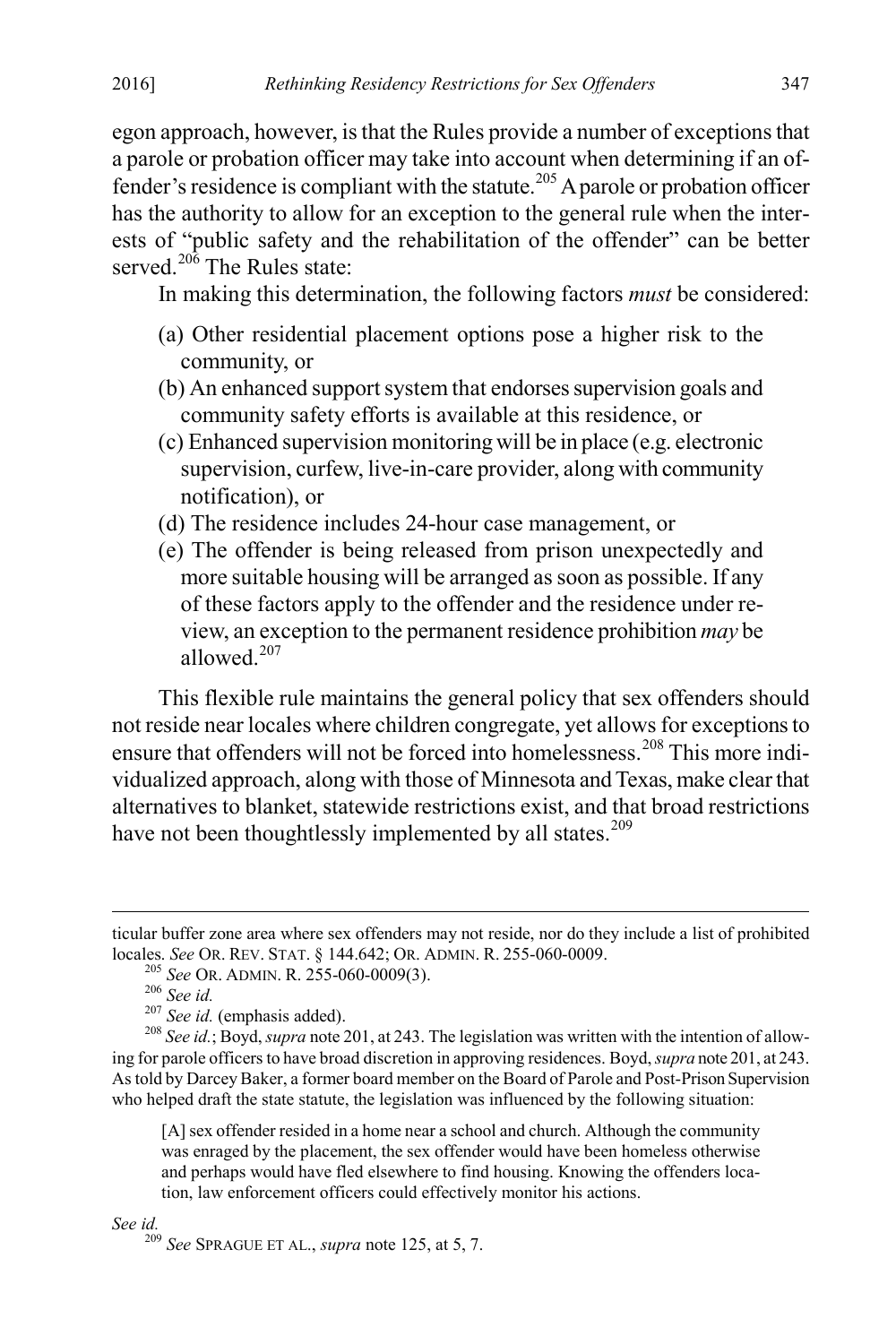Although little empirical data exists to date to demonstrate the impact of Oregon's approach, there is more than enough evidence demonstrating that strict, uniform residency restrictions impede the goals they intend to serve.<sup>[210](#page-30-0)</sup> Oregon's approach should be lauded as a rational solution that promotes the policy of protecting children from sex offenders, balanced with the flexibility to ensure that the unintended and unnecessary consequences of residency re-strictions do not inhibit offenders from successful reintegration.<sup>[211](#page-30-1)</sup> The Oregon experience further demonstrates that the goal of promoting the safety of children does not necessitate irrational legislation based on flawed myths and as-sumptions.<sup>[212](#page-30-2)</sup>

#### *B. Encouraging Narrowly Tailored & Individualized Assessments*

All sex crimes are not the same.<sup>[213](#page-30-3)</sup> Likewise, all offenders are not the same and the circumstances surrounding their offenses vary greatly.<sup>[214](#page-30-4)</sup> Despite these variations, what is certain is that the headline-garnering incidents of sex offenses perpetrated by strangers do not represent the majority of sex crimes against children.<sup>[215](#page-30-5)</sup> Rather than continue to impose and enforce wide-reaching blanket restrictions, determining whether or not to impose a residency restriction on an offender as a condition of parole should be an individual as-sessment.<sup>[216](#page-30-6)</sup> The totality of the circumstances surrounding the crime and various risk assessment mechanisms should be used in making this determina-tion.<sup>[217](#page-30-7)</sup> Most critically, this determination should be analyzed within a frame-work supported by empirical data.<sup>[218](#page-30-8)</sup>

A majority of offenses are committed by an offender known to the vic-tim.<sup>[219](#page-30-9)</sup> More sensible sex offender policies should begin by incorporating this known, baseline premise.<sup>[220](#page-30-10)</sup> Preventing released offenders from residing within

<span id="page-30-5"></span><span id="page-30-4"></span><span id="page-30-3"></span><sup>214</sup> *See* Levenson, *supra* note 126, at 7.<br><sup>215</sup> *See* Terry & Ackerman, *supra* note 16, at 65; Merriam, *supra* note 42, at 4; *see also supra* notes 23–26 and accompanying text.

<span id="page-30-6"></span><sup>216</sup> See Levenson, *supra* note 8, at 285; Jill S. Levenson et al., *Public Perceptions About Sex Offenders and Community Protection Policies*, 7 ANALYSES OF SOC. ISSUES & PUB. POL'Y 1, 20 (2007) ("Factors associated with sex offense recidivism have been identified through research and have been incorporated into the development of actuarial risk assessment instruments . . . . Though they cannot predict that a specific individual will or will not reoffend, risk assessment instruments are useful for screening offenders into relative risk categories.") (citations omitted).<br>
<sup>217</sup> See Levenson, supra note 216, at 20.<br>
<sup>218</sup> See Nobels et al., *supra* note 42, at 506; Levenson, *supra* note 150, at 23.<br>
<sup>219</sup> See Merria

<span id="page-30-2"></span><span id="page-30-1"></span><span id="page-30-0"></span><sup>&</sup>lt;sup>210</sup> See supra notes 134–159 and accompanying text.<br><sup>211</sup> See Boyd, *supra* note 201, at 245, 248.<br><sup>212</sup> See id. at 241; *see also supra* notes 201–208 and accompanying text.<br><sup>213</sup> See RICHARD TEWKSBURY ET AL., U.S. DEP' COLLATERAL CONSEQUENCES 14–15 (Mar. 2012), https://www.ncjrs.gov/pdffiles1/nij/grants/238060.

<span id="page-30-7"></span>

<span id="page-30-10"></span><span id="page-30-9"></span><span id="page-30-8"></span>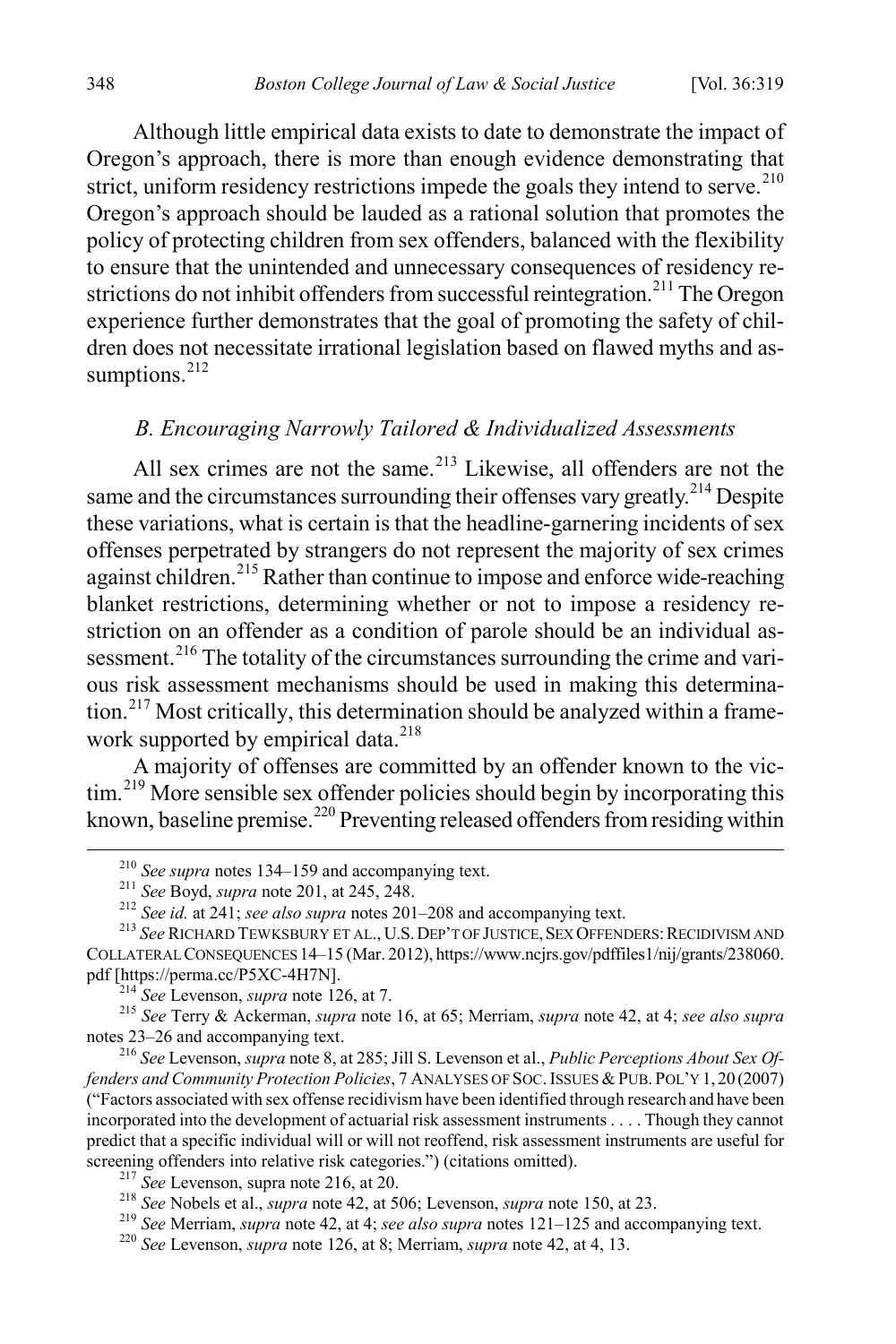a particular distance from certain locales where children congregate cannot reasonably lower the possibility of recidivism as it does not accurately address the reality of most offenses.<sup>[221](#page-31-0)</sup> It is not impossible to imagine a scenario in which subjecting an offender to a residency restriction would be a rational condition of release.<sup>222</sup> Blanket restrictions, however, that fail to take into account any individualized factors should no longer be the norm in sex offender residency management.<sup>[223](#page-31-2)</sup>

In addition, residency restrictions should be imposed on a more individualized basis in order to decrease the unintended consequence of homelessness.[224](#page-31-3) In places such as Florida, released sex offenders have been left with minimal options for affordable and compliant housing.<sup>[225](#page-31-4)</sup> By so severely restricting where offenders may reside, many have been forced into homeless-ness.<sup>[226](#page-31-5)</sup> Given what is known about how expansive residency restrictions can be, this result is hardly surprising.<sup>[227](#page-31-6)</sup> Forcing offenders into homelessness undermines the efficiency of sex offender legislation and risks increasing recidivism rates.[228](#page-31-7) These results are unacceptable and at odds with the ultimate goals of sex offender legislation. [229](#page-31-8)

# *C. Making an Exception for Living with Family*

Included in the need for individualized assessment prior to imposing a residency restriction on a released sex offender is the need for certain exceptions and flexibility.[230](#page-31-9) Parole officers should have leeway in allowing for an offender to live with family members.<sup>231</sup> Although sex offenders are far from a homogenous group, the available research consistently demonstrates that fami-ly support increases "successful reintegration."<sup>[232](#page-31-11)</sup> For example, the 2006 Iowa County Attorneys Association report, discussed previously, concluded that

<span id="page-31-1"></span><span id="page-31-0"></span><sup>&</sup>lt;sup>221</sup> See Levenson, *supra* note 150, at 21; Merriam, *supra* note 42, at 13.<br><sup>222</sup> See Levenson, *supra* note 8, at 285.<br><sup>223</sup> See id.<br><sup>224</sup> See Levenson, *supra* note 150, at 21; Merriam, *supra* note 42, at 12–13.<br><sup>225</sup>

<span id="page-31-6"></span><span id="page-31-5"></span><span id="page-31-4"></span><span id="page-31-3"></span><span id="page-31-2"></span>cels" in Orange County, Florida complied with Florida's 1000 foot residency restriction law); *see also* 

<span id="page-31-7"></span><sup>&</sup>lt;sup>228</sup> See Levenson, *supra* note 182; Levenson, *supra* note 8, at 284 ("[T] ransience undermines the validity of registries, making it more difficult to track the whereabouts of sex offenders and to super-

<span id="page-31-9"></span><span id="page-31-8"></span>vise their activities.").<br>
<sup>229</sup> See Levenson, *supra* note 8, at 285; Merriam, *supra* note 42, at 13.<br>
<sup>230</sup> See Levenson, *supra* note 8, at 285; Merriam, *supra* note 42, at 13.<br>
<sup>231</sup> See Levenson, *supra* note 8, at

<span id="page-31-11"></span><span id="page-31-10"></span><sup>&</sup>lt;sup>232</sup> See Levenson, *supra* note 8, at 283 ("Social stability and support increase the likelihood of successful reintegration for criminal offenders, and public policies that create obstacles to community reentry may compromise public safety.").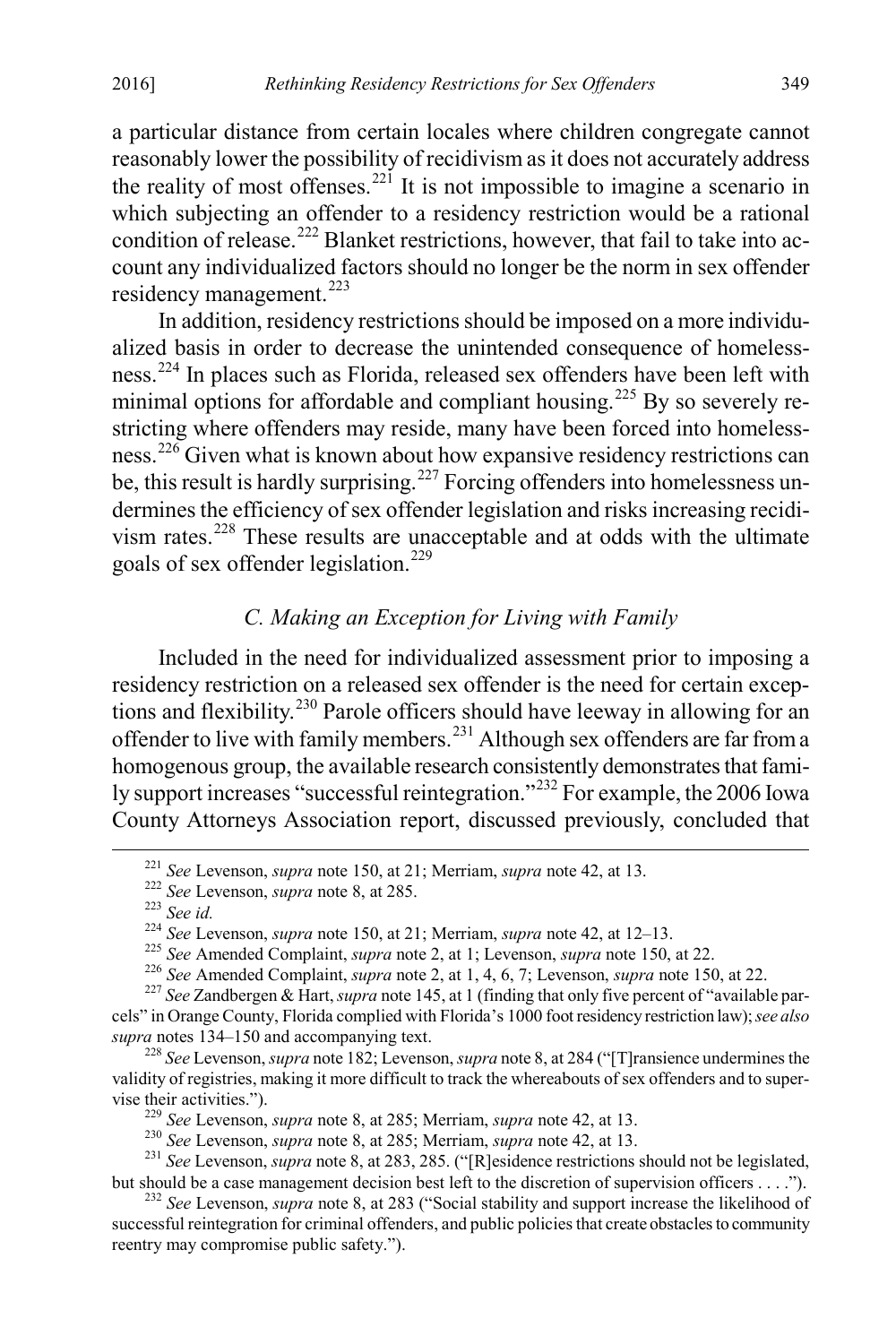"[e]fforts to rehabilitate offenders and to minimize the rate of reoffending are much more successful when offenders are employed, have family and community connections, and have a stable residence.<sup> $233$ </sup> Given that sex offender legislation has the ultimate aim of increasing public safety, more sensible policies should incorporate and promote this ideal.<sup>[234](#page-32-1)</sup> The opportunity to live with a supportive family member upon release has a multitude of benefits, including decreasing financial pressures and increasing stability during the difficult tran-sition of reintegration.<sup>[235](#page-32-2)</sup>

There is a critical need for legislation that allows for individualized assessments to be made in order to determine if the benefits of allowing an individual offender to live with a family member outweigh the need to enforce a strict buffer zone in any particular scenario.<sup>[236](#page-32-3)</sup> Individual determinations are necessary to encourage sensible flexibility; common sense suggests that a lowrisk offender should be allowed to live with a supportive family member even if within 2000 feet of a school— rather than be forced into homeless-ness.<sup>[237](#page-32-4)</sup> As previously discussed, Oregon's model provides an example of how such legislation would work in practice and demonstrates that a compromise in legislation is feasible.<sup>[238](#page-32-5)</sup> The Oregon legislation maintains the position that preventing sex offenders from residing near locales where children congregate is preferred, yet allows for sensible exceptions to be made in order to avoid unreasonable results. [239](#page-32-6)

At least two of the plaintiffs in *Doe v. Miami-Dade County* could have greatly benefitted from an exception allowing them to reside with family members; all three plaintiffs would benefit from a policy that favors granting reasonable exceptions.<sup>240</sup> Although "John Doe #1" and "John Doe #2" both had family members who were willing to provide housing for them, the locations of the housing violated residency restrictions and, as a result, they both

<span id="page-32-0"></span> <sup>233</sup> *See* IOWA CNTY ATTORNEYS ASS'N, *supra* note 97, at 4. Various other studies have reiterated this finding. *See* COLO. DEP'T OF PUB. SAFETY, *supra* note 151, at 5 (finding that "[t]hose who had support in their lives had significantly lower numbers of [probation] violations than those who had negative or no support," but noting that "[e]fforts should be made to ensure that the sex offender's support in the home is *positive* in order to aid in his or her treatment" (emphasis added)); JOHN R. HEPBURN & MARIE L. GRIFFIN, U.S. DEP'T OF JUSTICE, AN ANALYSIS OF RISK FACTORS CONTRIB-UTING TO THE RECIDIVISM OF SEX OFFENDERS ON PROBATION 100 (Jan. 2004), https://www.ncjrs. gov/pdffiles1/nij/grants/203905.pdf [https://perma.cc/WCD9-9PYN] ("[T]he findings indicate that social support from family and friends is important . . . persons with lower social stability and social integration are less likely to abide by the official rules and regulations imposed by probation.").

<span id="page-32-2"></span><span id="page-32-1"></span><sup>&</sup>lt;sup>234</sup> See Levenson, *supra* note 150, at 21; IOWA CNTY ATTORNEYS ASS'N, *supra* note 97, at 4.<br><sup>235</sup> See Levenson & Hern, *supra* note 136, at 62, 63, 67.<br><sup>236</sup> See Levenson, *supra* note 126, at 9; Boyd, *supra* note 201

<span id="page-32-3"></span>

<span id="page-32-5"></span><span id="page-32-4"></span>

<span id="page-32-6"></span>

<span id="page-32-7"></span>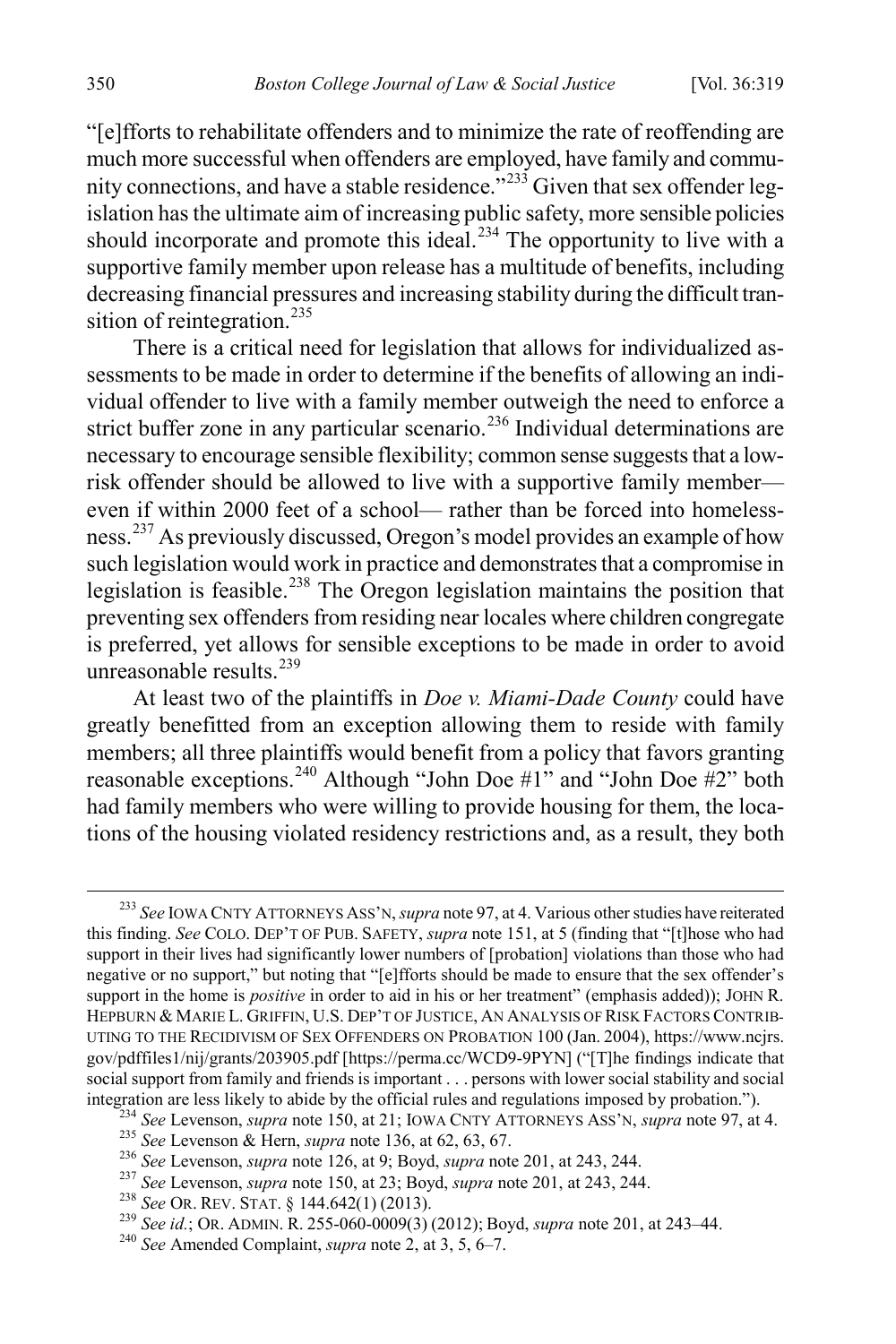have struggled to find stable housing.<sup>[241](#page-33-0)</sup> Beyond being mandated to follow overly burdensome residency restrictions, they are also required to submit to extensive supervision conditions, including electronic monitoring and a daily curfew.<sup>[242](#page-33-1)</sup> Although "John Doe  $#3$ " did not have family to live with upon his release from jail, he was similarly subject to a daily curfew and, as of 2014, was unable to find affordable, compliant housing.<sup>[243](#page-33-2)</sup> Unable to afford rent payments at a compliant apartment close to his place of employment, "John Doe  $#3"$  was forced to sleep in his vehicle.<sup>[244](#page-33-3)</sup>

A model based upon the Oregon legislation would have allowed for a probation officer to approve the residences of "John Doe #1" and "John Doe #2" with family members under a number of exceptions listed in the Oregon Admin-istrative Rules.<sup>[245](#page-33-4)</sup> Further, the Oregon model would give a probation officer the discretion to make an exception for "John Doe #3," rather than leave him with no viable housing options.<sup>[246](#page-33-5)</sup> With stable and affordable housing, it is likely that these individuals would have a more realistic chance of successfully reintegrat-ing into society, without the added burden of homelessness.<sup>[247](#page-33-6)</sup>

#### *D. Increasing Certainty and Ability to Comply*

Where any residency restriction continues to be imposed on released sex offenders, a reliable database of up-to-date information about exactly what locations are prohibited is necessary. [248](#page-33-7) Released sex offenders face immense challenges in their efforts to reintegrate.<sup>[249](#page-33-8)</sup> As evidenced by the plaintiffs in

<span id="page-33-0"></span><sup>241</sup> See id. at 3–5.<br>
<sup>242</sup> See id. at 4, 6.<br>
<sup>242</sup> See id. at 4, 6.<br>
<sup>243</sup> See id. at 6–7.<br>
<sup>244</sup> See id. at 6.<br>
<sup>245</sup> See OR. ADMIN. R. 255-060-0009(3) (2012); Amended Complaint, *supra* note 2, at 3–6.<br>
<sup>246</sup> See OR.

<span id="page-33-5"></span><span id="page-33-4"></span><span id="page-33-3"></span><span id="page-33-2"></span><span id="page-33-1"></span>(noting that "John Doe #3" was employed, but could not find affordable housing that was also compliant with the Book Ordinance residency restriction); Boyd, *supra* note 201, at 243–44. <sup>247</sup> *See* Amended Complaint, *supra* note 2, at 19–20; Zandbergen et al., *supra* note 17, at 499

<span id="page-33-6"></span>("Residence restriction zones create barriers to reentry and inhibit the factors known to contribute to successful reintegration, such as employment, housing stability, prosocial relationships, and civic engagement."). <sup>248</sup> *See* Amended Complaint, *supra* note 2, at 11, 15; Michael J. Duster, Note, *Out of Sight, Out of* 

<span id="page-33-7"></span>*Mind: State Attempts to Banish Sex Offenders*, 53 DRAKE L.REV. 711, 765–66 (2005)(focusing on the Iowa experience and noting that "there are very few maps available indicating what areas of the state are unavailable for sex offenders to reside" and "[e]ven maps that are available . . . 'are only meant to provide general guidance'" (quoting Doe v. Miller, 298 F. Supp. 2d at 850 (quoting Carroll County Attorney John Werden))). As noted *supra* note 76, Miami-Dade County provides an online mapping resource that identifies the location of "schools," as designated under the Book Ordinance, to assist offenders in establishing compliant housing. *See supra* note 76. A number of disclaimers, however, make it clear that the county assumes no responsibility for "the accuracy or timeliness" of the data. *See* MIAMI-DADE COUNTY, *Sexual Offenders/Predators Residence Search*, http://gisweb.miamidade. gov/seopbuffer [http://perma.cc/7TDW-X3Y8]. <sup>249</sup> *See supra* notes 134–165 and accompanying text.

<span id="page-33-8"></span>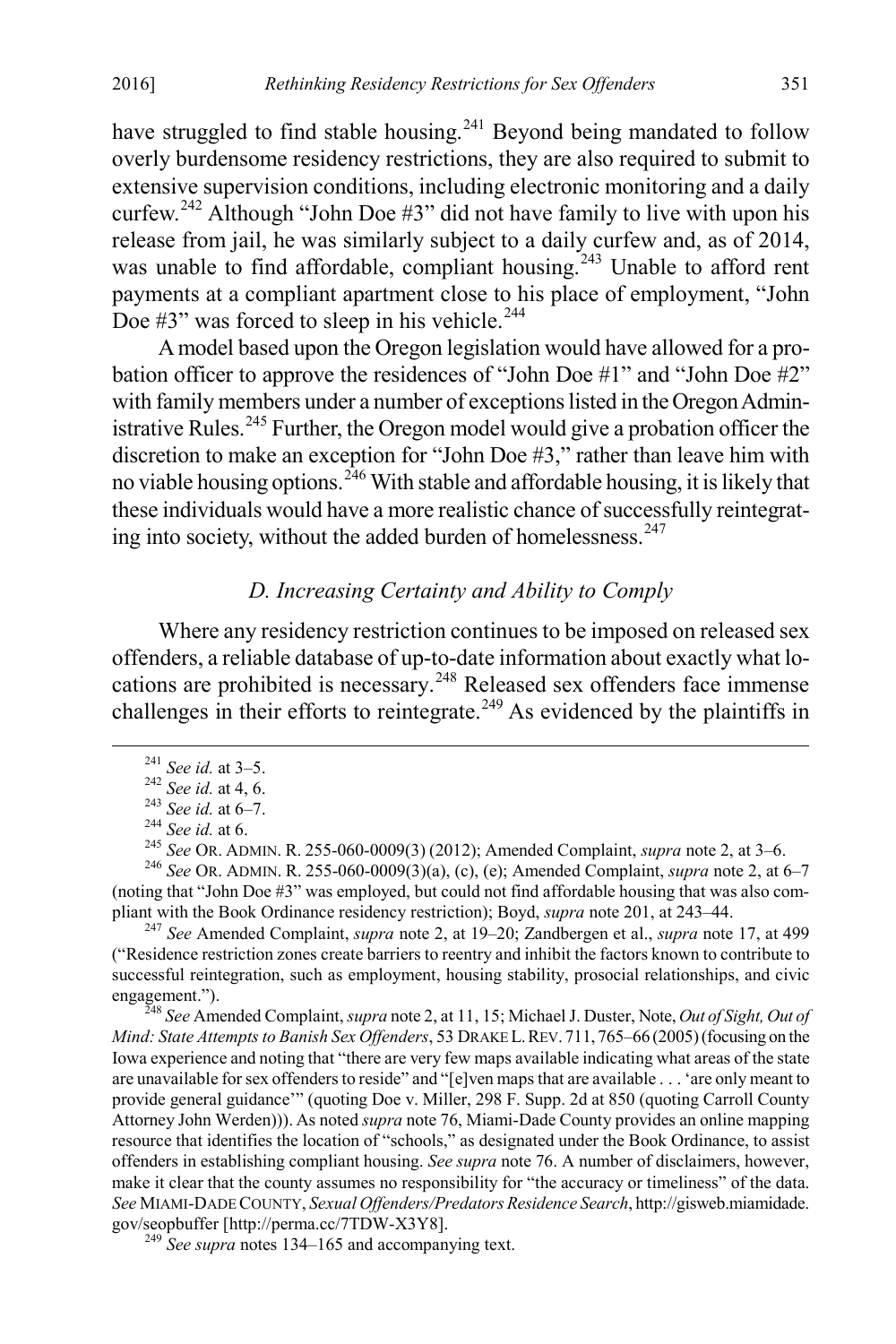*Doe v. Miami-Dade County*, many offenders want to be compliant with the necessary terms.<sup>[250](#page-34-0)</sup> Compliance is hindered when interpretations regarding what constitutes prohibited locales are amorphous or data are unavailable.<sup>[251](#page-34-1)</sup> States and municipalities should provide a database, updated at regular intervals, that includes all locations deemed off-limits for offenders subject to residency restrictions, and offenders should be permitted to rely on these determi-nations when seeking to establish their residences.<sup>[252](#page-34-2)</sup>

This combination of conditions allows for residency restrictions to be enforced in a more sensible manner, without placing an unreasonable burden on offenders.[253](#page-34-3) Further, these conditions lend more credibility to sex offender legislation by more practically sharing the liability between the state or local governing body and the offender.<sup>[254](#page-34-4)</sup> It is counterintuitive to continue to defend such policies on the basis of public safety, yet not provide the tools necessary for compliance.<sup>[255](#page-34-5)</sup>

#### **CONCLUSION**

Sex offender legislation has been swiftly implemented in response to high-profile sex crimes against children, rather than as a result of careful research and of the weighing of policy considerations. The reality is that most sex offenders do not victimize strangers and most sex offenders do not reoffend. Despite these facts, residency restrictions have been passed and enforced on state and local levels. Residency restrictions vary, but most prohibit sex offenders from residing within 500 to 2500 feet of schools and other places where children often congregate. Their expansive reach leaves sex offenders with extremely bleak housing options.

Despite various legal challenges, residency restrictions persist. Rather than contributing to an increase in public safety, such policies have hindered sex offenders' ability to reintegrate into society and have left many homeless. It is time for such policies to more sensibly reflect the empirical data. Residency restrictions cannot reasonably be expected to decrease incidents of child sexual assault because they do not reflect what is known about such offenses. Although complete abandonment of residency restrictions might not be realistic at this time, certain reforms should be incorporated into state and local legislation. Residency restrictions should be imposed on only high-risk offenders, rather than as a blanket condition imposed on all offenders equally. Certain individual determinations should be permitted in order to increase an offend-

<span id="page-34-2"></span><span id="page-34-1"></span>

<span id="page-34-0"></span><sup>&</sup>lt;sup>250</sup> See Amended Complaint, *supra* note 2, at 4, 6, 7, 16.<br><sup>251</sup> See id. at 11, 21; *see also supra* note 76 and accompanying text.<br><sup>252</sup> See Amended Complaint, *supra* note 2, at 15–16; Duster, *supra* note 248, at 765

<span id="page-34-3"></span>

<span id="page-34-5"></span><span id="page-34-4"></span>